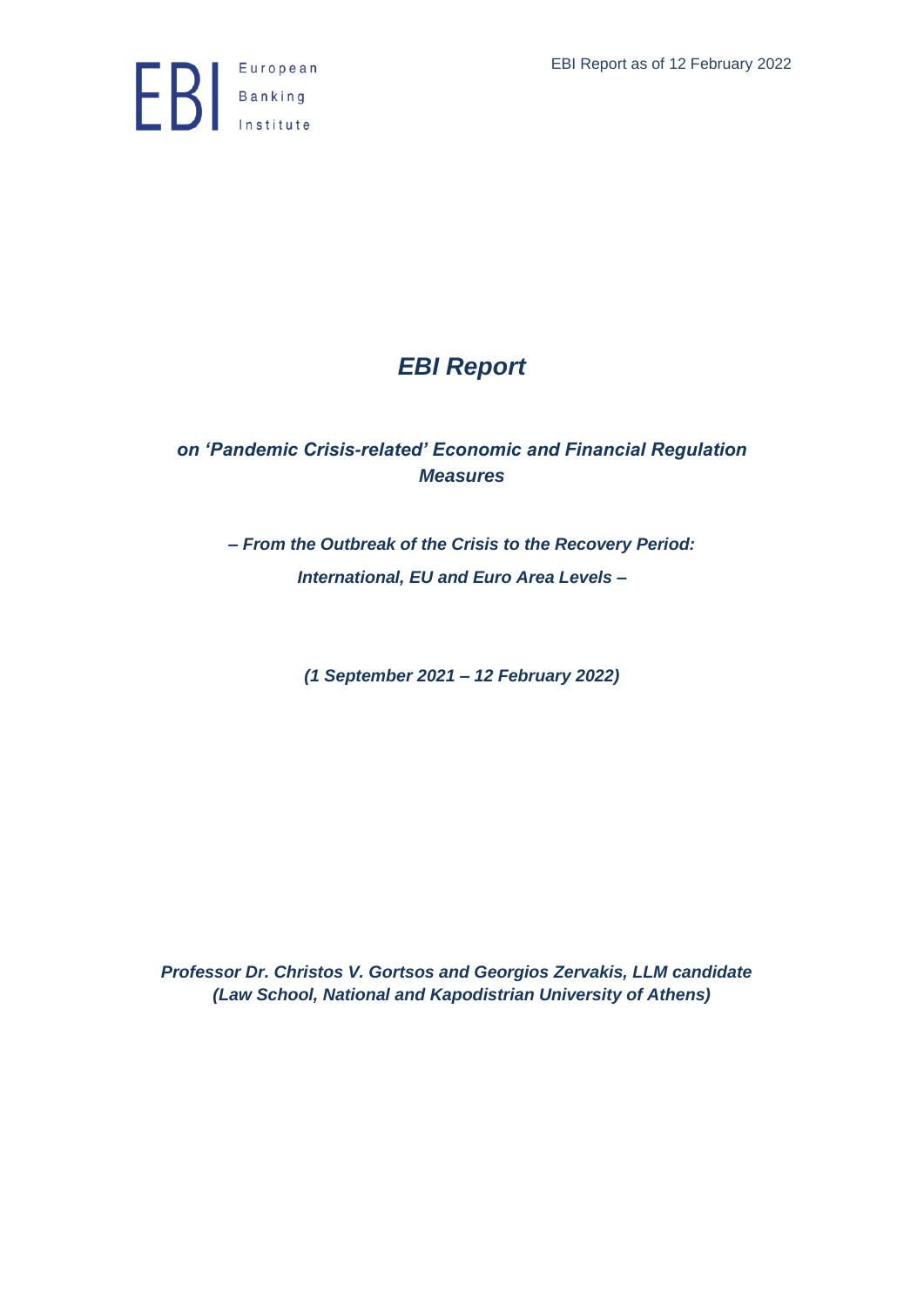

### **TABLE OF CONTENTS**

#### **I. Economic Policy Measures**

| II. Financial Stability - Banking Regulation                                                  |  |
|-----------------------------------------------------------------------------------------------|--|
|                                                                                               |  |
|                                                                                               |  |
| 2. Bank for International Settlements (BIS) - Basel Committee on Banking Supervision (BCBS)18 |  |
|                                                                                               |  |
|                                                                                               |  |
|                                                                                               |  |
|                                                                                               |  |
|                                                                                               |  |
|                                                                                               |  |
|                                                                                               |  |
|                                                                                               |  |
|                                                                                               |  |
|                                                                                               |  |
|                                                                                               |  |
|                                                                                               |  |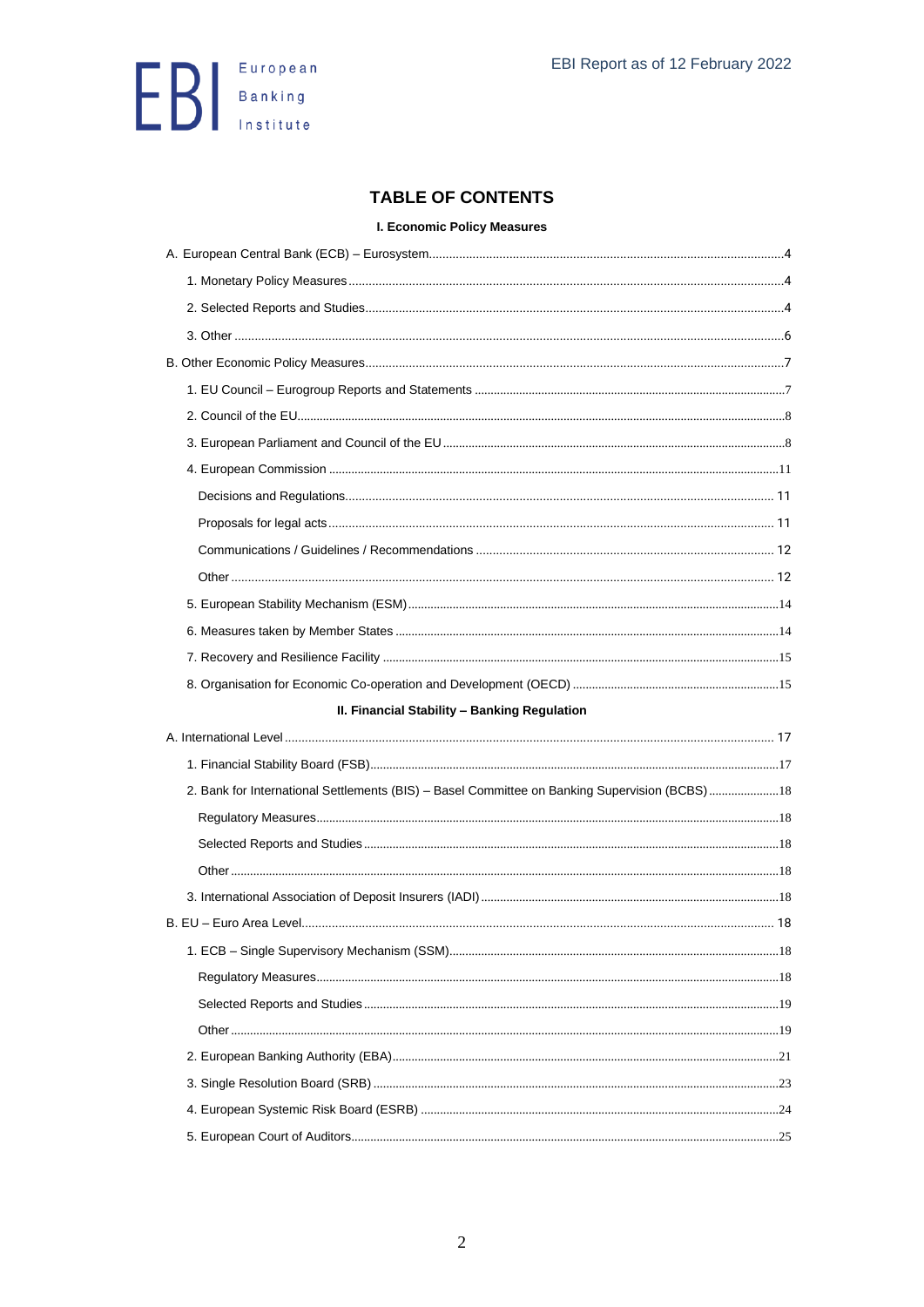

#### **[III. Capital Markets Regulation](#page-25-0)**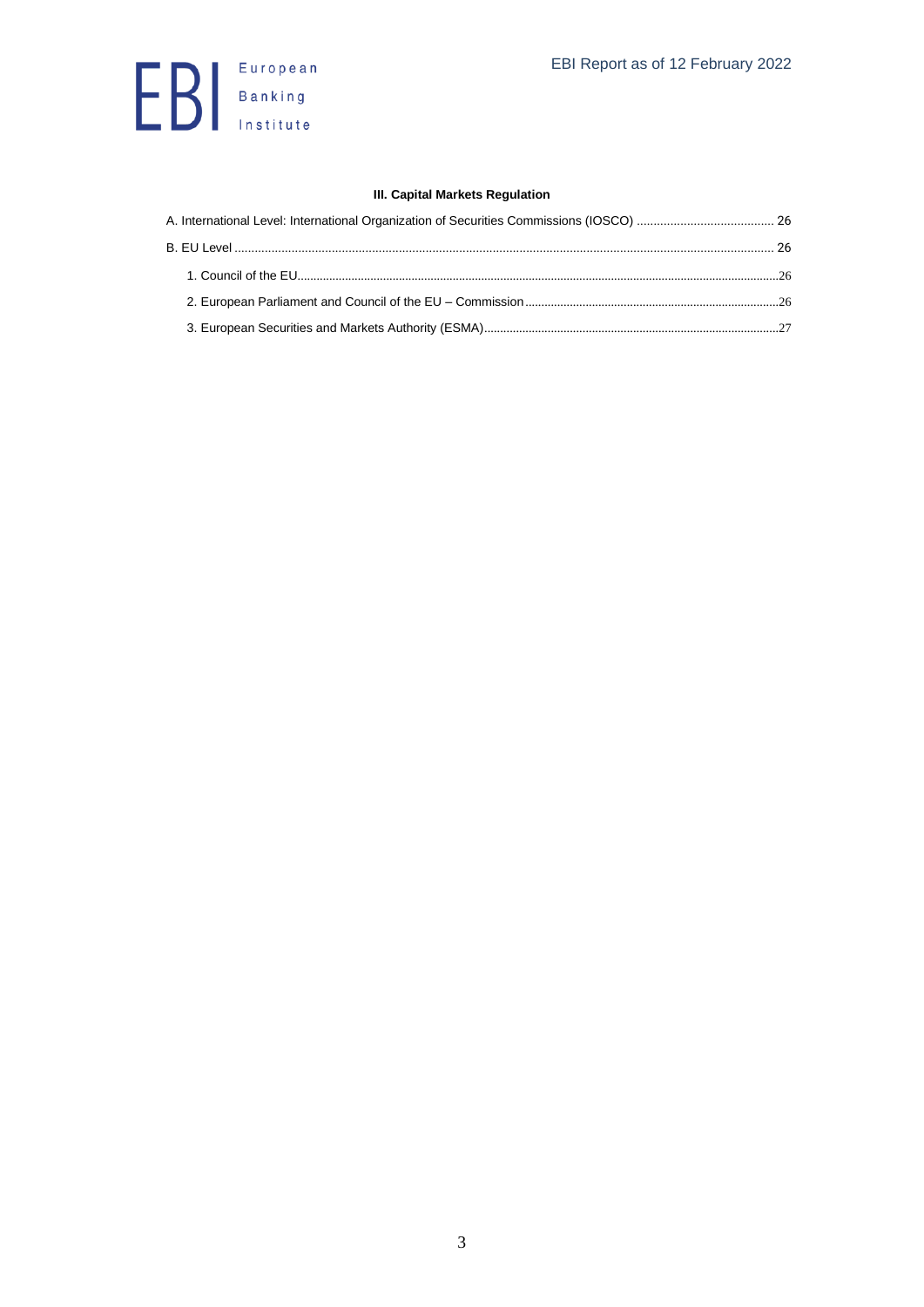

<span id="page-3-3"></span><span id="page-3-2"></span><span id="page-3-1"></span><span id="page-3-0"></span>

| <b>I. Economic Policy Measures</b>                                                                                                                                                                                                                                                                                                                                           |
|------------------------------------------------------------------------------------------------------------------------------------------------------------------------------------------------------------------------------------------------------------------------------------------------------------------------------------------------------------------------------|
| European Central Bank (ECB) - Eurosystem<br>А.                                                                                                                                                                                                                                                                                                                               |
| 1. Monetary Policy Measures                                                                                                                                                                                                                                                                                                                                                  |
| Combined monetary policy decisions and statement:<br>https://www.ecb.europa.eu/press/pressconf/shared/pdf/ecb.ds220203.en.pdf?31f755f3d12ccce51a3db965ac10718a<br>(3/2/2022)                                                                                                                                                                                                 |
| Monetary developments in the euro area: December 2021:<br>https://www.ecb.europa.eu/press/pr/stats/md/html/ecb.md2112~b631d6f35d.en.html (28/1/2022)                                                                                                                                                                                                                         |
| Monetary policy meeting of 15-16 December 2021:<br>https://www.ecb.europa.eu/press/accounts/2022/html/ecb.mg220120~7ed187b5b1.en.html (20/1/2022)                                                                                                                                                                                                                            |
| Monetary developments in the euro area: November 2021:<br>https://www.ecb.europa.eu/press/pr/stats/md/html/ecb.md2111~be8090f92f.en.html (29/12/2021)                                                                                                                                                                                                                        |
| Decisions taken by the Governing Council of the ECB (in addition to decisions setting interest rates):<br>https://www.ecb.europa.eu/press/govcdec/otherdec/2021/html/ecb.gc211217~e4ba94a36d.en.html (17/12/2021)                                                                                                                                                            |
| Guideline (EU) 2021/2253 of the European Central Bank of 2 November 2021 laying down the principles of the<br>Eurosystem Ethics Framework (ECB/2021/49) (recast) (OJ L 454, 17.12.2021, pp. 7-16): https://eur-<br>lex.europa.eu/legal-                                                                                                                                      |
| content/EN/TXT/?uri=uriserv%3AOJ.L .2021.454.01.0007.01.ENG&toc=OJ%3AL%3A2021%3A454%3ATOC<br>(17/12/2021)                                                                                                                                                                                                                                                                    |
| Monetary policy decisions: https://www.ecb.europa.eu/press/pr/date/2021/html/ecb.mp211216~1b6d3a1fd8.en.html<br>(16/12/2021)                                                                                                                                                                                                                                                 |
| Guideline (EU) 2021/2041 of the European Central Bank of 11 November 2021 amending Guideline (EU) 2016/2249<br>on the legal framework for accounting and financial reporting in the European System of Central Banks<br>(ECB/2021/51), (OJ L 419, 24.11.2021, pp. 14-33): https://eur-lex.europa.eu/legal-<br>content/EN/TXT/HTML/?uri=CELEX:32021O2041&from=EN (24/11/2021) |
| Decisions taken by the Governing Council of the ECB (in addition to decisions setting interest rates):<br>https://www.ecb.europa.eu/press/govcdec/otherdec/2021/html/ecb.gc2111112~ee224e5f72.en.html (12/11/2021)                                                                                                                                                           |
| Monetary policy decisions: https://www.ecb.europa.eu/press/pr/date/2021/html/ecb.mp211028~85474438a4.en.html<br>(28/10/2021)                                                                                                                                                                                                                                                 |
| Decisions taken by the Governing Council of the ECB (in addition to decisions setting interest rates):<br>https://www.ecb.europa.eu/press/govcdec/otherdec/2021/html/ecb.gc210924~d4310aa44a.en.html (24/9/2021)                                                                                                                                                             |
| Monetary policy decisions: https://www.ecb.europa.eu/press/pr/date/2021/html/ecb.mp210909~2c94b35639.en.html<br>(9/9/2021)                                                                                                                                                                                                                                                   |
| 2. Selected Reports and Studies                                                                                                                                                                                                                                                                                                                                              |
| The ECB Survey of Monetary Analysts (SMA), February 2022, Aggregate Results:<br>https://www.ecb.europa.eu/stats/ecb_surveys/sma/shared/pdf/ecb.smar220211_february.en.pdf?2f085d32d2568596<br>96347bdd85006ceb (11/2/2022)                                                                                                                                                   |
| Correspondent central banking model (CCBM): Procedures for Eurosystem counterparties:<br>https://www.ecb.europa.eu/pub/pdf/other/ecb.ccbmprocedureseurosystemcounterparties220201~87e04e94be.en.pdf<br>?9b1e3fcea1ddd08af23d98e3da2c52e4 (3/2/2022)                                                                                                                          |
| Correspondent central banking model (CCBM): Summary of legal instruments used in the euro area:<br>https://www.ecb.europa.eu/pub/pdf/other/ecb.ccbminformationcounterpartiessummarylegalinstrumentsea220201~cc<br>aca6f171.en.pdf?27fb934671f806f12e95c879e2910f2b (3/2/2022)                                                                                                |
| The euro area bank lending survey - Fourth quarter of 2021:<br>https://www.ecb.europa.eu/stats/ecb_surveys/bank_lending_survey/html/ecb.blssurvey2021q4~43deabc06e.en.html<br>(1/2/2022)                                                                                                                                                                                     |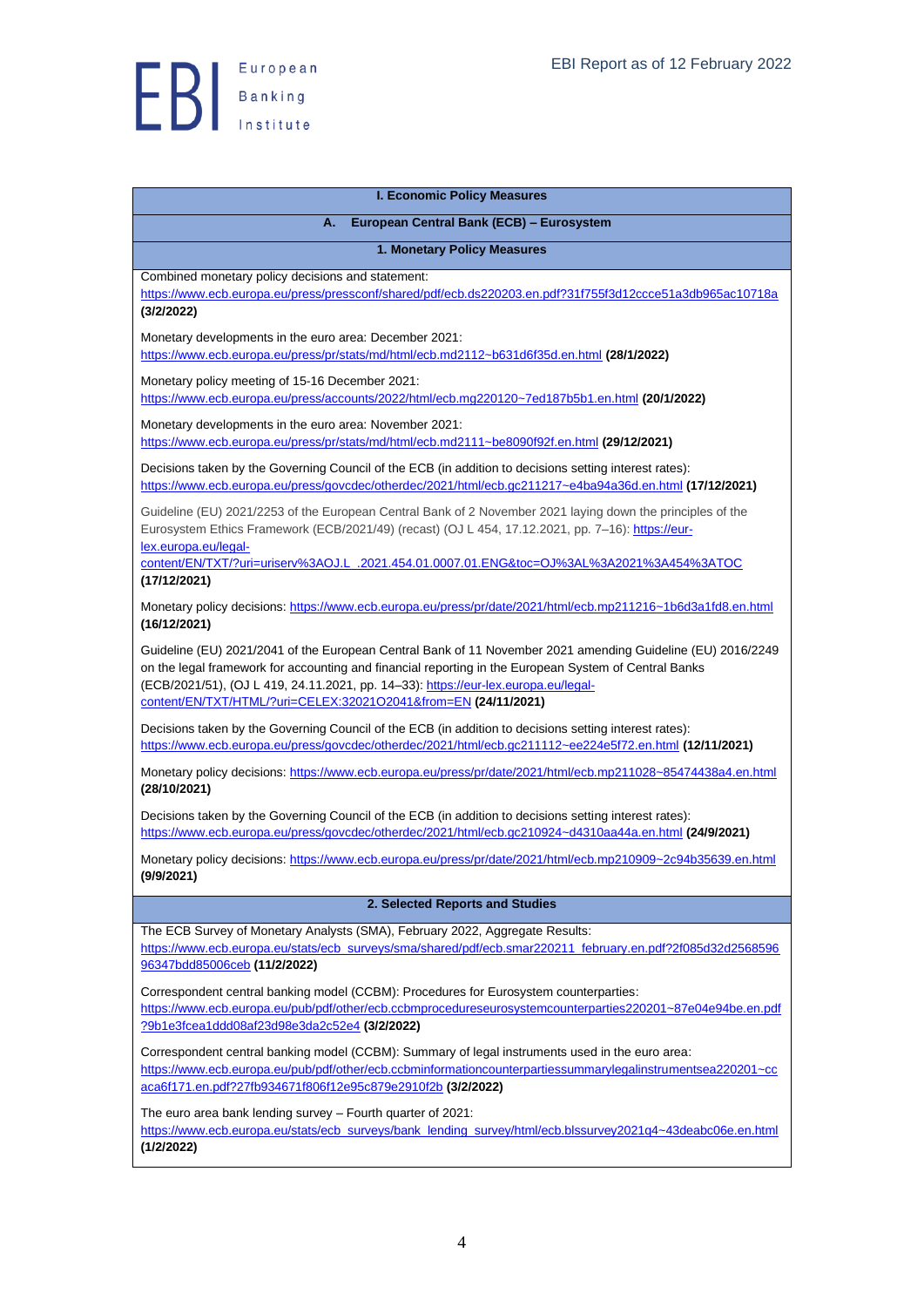**B**<br>B<br>B<br>B<br>Anatitute

ECB Survey of Monetary Analysts (SMA), February 2022: [https://www.ecb.europa.eu/stats/ecb\\_surveys/sma/shared/pdf/ecb.sma202201\\_questionnaire.en.pdf?47cb2da7283f](https://www.ecb.europa.eu/stats/ecb_surveys/sma/shared/pdf/ecb.sma202201_questionnaire.en.pdf?47cb2da7283f6dd0fc7027d3d0513727) [6dd0fc7027d3d0513727](https://www.ecb.europa.eu/stats/ecb_surveys/sma/shared/pdf/ecb.sma202201_questionnaire.en.pdf?47cb2da7283f6dd0fc7027d3d0513727) **(17/1/2022)** Economic Bulletin, Issue 8 /2021[: https://www.ecb.europa.eu/pub/economic-bulletin/html/eb202108.en.html](https://www.ecb.europa.eu/pub/economic-bulletin/html/eb202108.en.html) **(13/1/2022)** Advisory report on debt issuance and distribution in the European Union: [https://www.ecb.europa.eu/pub/pdf/other/ecb.advisoryreportdebtissuancedistributionEU202112~3da04b818a.en.pdf?](https://www.ecb.europa.eu/pub/pdf/other/ecb.advisoryreportdebtissuancedistributionEU202112~3da04b818a.en.pdf?870da74a004a2132cbe89914ef853ad4) [870da74a004a2132cbe89914ef853ad4](https://www.ecb.europa.eu/pub/pdf/other/ecb.advisoryreportdebtissuancedistributionEU202112~3da04b818a.en.pdf?870da74a004a2132cbe89914ef853ad4) **(20/12/2021)** Letter from the ECB President to Mr Chris MacManus, MEP, on a digital euro: [https://www.ecb.europa.eu/pub/pdf/other/ecb.mepletter211220\\_mcmanus\\_1~e79ff85002.en.pdf?3780791a82c2fb55](https://www.ecb.europa.eu/pub/pdf/other/ecb.mepletter211220_mcmanus_1~e79ff85002.en.pdf?3780791a82c2fb5565f61557d29b84f4) [65f61557d29b84f4](https://www.ecb.europa.eu/pub/pdf/other/ecb.mepletter211220_mcmanus_1~e79ff85002.en.pdf?3780791a82c2fb5565f61557d29b84f4) **(20/12/2021)** Cost-benefit assessment on the Integrated Reporting Framework - Analysis of high-level considerations and highpriority technical aspects[: https://www.ecb.europa.eu/pub/pdf/other/ecb.iref\\_cost](https://www.ecb.europa.eu/pub/pdf/other/ecb.iref_cost-benefitassessment122021~23a9ea1173.en.pdf?78c37326abdf54abede0d0919d07b294)[benefitassessment122021~23a9ea1173.en.pdf?78c37326abdf54abede0d0919d07b294](https://www.ecb.europa.eu/pub/pdf/other/ecb.iref_cost-benefitassessment122021~23a9ea1173.en.pdf?78c37326abdf54abede0d0919d07b294) **(17/12/2021)** The Eurosystem Integrated Reporting Framework: an overview: [https://www.ecb.europa.eu/pub/pdf/other/ecb.iref\\_overview122021~215b23a3fb.en.pdf?130f49f3832f57924fb33ec26](https://www.ecb.europa.eu/pub/pdf/other/ecb.iref_overview122021~215b23a3fb.en.pdf?130f49f3832f57924fb33ec269910459) [9910459](https://www.ecb.europa.eu/pub/pdf/other/ecb.iref_overview122021~215b23a3fb.en.pdf?130f49f3832f57924fb33ec269910459) **(17/12/2021)** Eurosystem staff macroeconomic projections for the euro area, December 2021: [https://www.ecb.europa.eu/pub/projections/html/ecb.projections202112\\_eurosystemstaff~32e481d712.en.html](https://www.ecb.europa.eu/pub/projections/html/ecb.projections202112_eurosystemstaff~32e481d712.en.html) **(16/12/2021)** Euro area bank interest rate statistics: October 2021: <https://www.ecb.europa.eu/press/pr/stats/mfi/html/ecb.mir2110~20f88fed77.en.html> **(2/12/2021)** Financial Stability Review, November 2021: [https://www.ecb.europa.eu/pub/financial](https://www.ecb.europa.eu/pub/financial-stability/fsr/html/ecb.fsr202111~8b0aebc817.en.html)[stability/fsr/html/ecb.fsr202111~8b0aebc817.en.html](https://www.ecb.europa.eu/pub/financial-stability/fsr/html/ecb.fsr202111~8b0aebc817.en.html) **(17/11/2021)** Economic Bulletin: Update on economic, financial and monetary developments: <https://www.ecb.europa.eu/pub/economic-bulletin/html/eb202107.en.html> **(11/11/2021)** October 2021 euro area bank lending survey: [https://www.ecb.europa.eu/stats/ecb\\_surveys/bank\\_lending\\_survey/html/ecb.blssurvey2021q3~57cc722cfb.en.html](https://www.ecb.europa.eu/stats/ecb_surveys/bank_lending_survey/html/ecb.blssurvey2021q3~57cc722cfb.en.html) **(26/10/2021)** Macroprudential stress test of the euro area banking system amid the coronavirus (COVID-19) pandemic: [https://www.ecb.europa.eu/pub/pdf/other/ecb.macroprudentialstresstesteuroareabankingsystemcoronaviruspandemi](https://www.ecb.europa.eu/pub/pdf/other/ecb.macroprudentialstresstesteuroareabankingsystemcoronaviruspandemic2021~7ff1fa3237.en.pdf?2991228f12281295d5eee15bafbbd763) [c2021~7ff1fa3237.en.pdf?2991228f12281295d5eee15bafbbd763](https://www.ecb.europa.eu/pub/pdf/other/ecb.macroprudentialstresstesteuroareabankingsystemcoronaviruspandemic2021~7ff1fa3237.en.pdf?2991228f12281295d5eee15bafbbd763) **(14/10/2021)** Economic Bulletin: Economic, financial and monetary developments: [https://www.ecb.europa.eu/pub/economic](https://www.ecb.europa.eu/pub/economic-bulletin/html/eb202106.en.html)[bulletin/html/eb202106.en.html](https://www.ecb.europa.eu/pub/economic-bulletin/html/eb202106.en.html) **(23/9/2021)** Eurosystem contribution to the European Commission's targeted consultation on the functioning of the EU securitisation framework: [https://www.ecb.europa.eu/pub/pdf/other/ecb.eurosystemcontributiontargetedconsultationEUsecuritisationframework](https://www.ecb.europa.eu/pub/pdf/other/ecb.eurosystemcontributiontargetedconsultationEUsecuritisationframework2109~cade37d248.en.pdf?82e195945350e768b419b49b3bff2743) [2109~cade37d248.en.pdf?82e195945350e768b419b49b3bff2743](https://www.ecb.europa.eu/pub/pdf/other/ecb.eurosystemcontributiontargetedconsultationEUsecuritisationframework2109~cade37d248.en.pdf?82e195945350e768b419b49b3bff2743) **(22/9/2021)** Occasional Paper Series: Clear, consistent and engaging: ECB monetary policy communication in a changing world: <https://www.ecb.europa.eu/pub/pdf/scpops/ecb.op274~9aca14e6f6.en.pdf?4b3f2b9a792ab2e93c53b328c87c66c5> **(21/9/2021)** Occasional Paper Series: Monetary-fiscal policy interactions in the euro area: <https://www.ecb.europa.eu/pub/pdf/scpops/ecb.op273~fae24ce432.en.pdf?1c987130d2ad8997b2b2c689fe31e6ef> **(21/9/2021)** Occasional Paper Series: The role of financial stability considerations in monetary policy and the interaction with macroprudential policy in the euro area: <https://www.ecb.europa.eu/pub/pdf/scpops/ecb.op272~dd8168a8cc.en.pdf?81da657c18d2738316e13c00801ee0a9> **(21/9/2021)**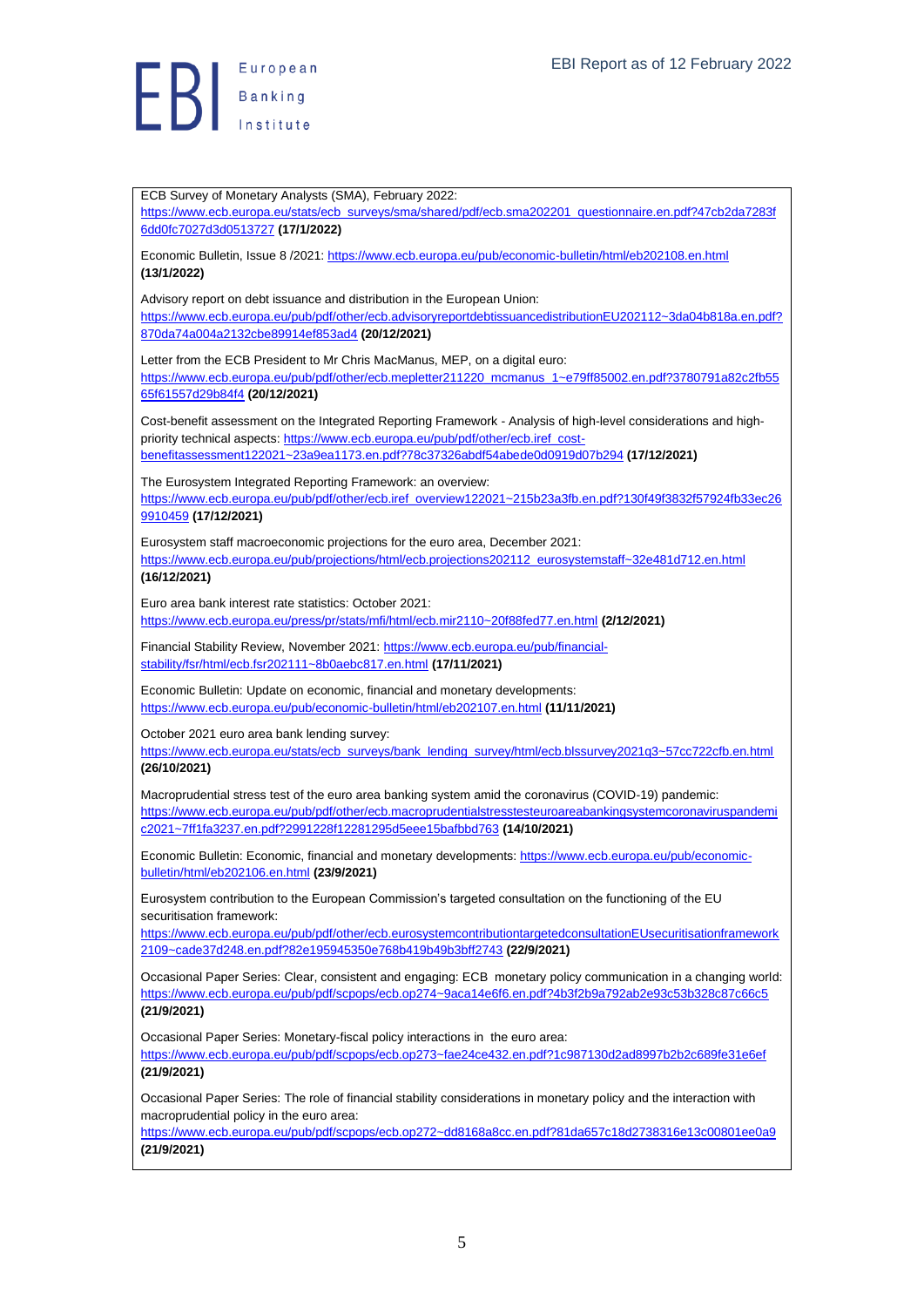

Occasional Paper Series: Non-bank financial intermediation in the euro area: implications for monetary policy transmission and key vulnerabilities:

<https://www.ecb.europa.eu/pub/pdf/scpops/ecb.op270~36f79cd6ca.en.pdf?2f487e70de3ccfab3099462bb6533c29> **(21/9/2021)**

Occasional Paper Series: The ECB's price stability framework: past experience, and current and future challenges: <https://www.ecb.europa.eu/pub/pdf/scpops/ecb.op269~3f2619ac7a.en.pdf?de4462277276b53940a461b0ce18fe6e> **(21/9/2021)**

Occasional Paper Series: Inflation measurement and its assessment in the ECB's monetary policy strategy review: <https://www.ecb.europa.eu/pub/pdf/scpops/ecb.op265~a3fb0b611d.en.pdf?ebf31d258ee0b02b8e4ee876fd0d866d> **(21/9/2021)**

The IMF's role in sovereign debt restructurings:

<https://www.ecb.europa.eu/pub/pdf/scpops/ecb.op262~f0e9e1e77e.en.pdf?f4911f380644eb8838fe9b6f95f4b6b5> **(14/9/2021)**

#### **3. Other**

<span id="page-5-0"></span>Opinion of the European Central Bank of 30 November 2021 on a proposal for a regulation to extend traceability requirements to transfers of crypto-assets (CON/2021/37) 2022/C 68/02 (OJ C 68, 9.2.2022, pp. 2-4)[: https://eur](https://eur-lex.europa.eu/legal-content/EN/TXT/HTML/?uri=CELEX:52021AB0037&from=EN)[lex.europa.eu/legal-content/EN/TXT/HTML/?uri=CELEX:52021AB0037&from=EN](https://eur-lex.europa.eu/legal-content/EN/TXT/HTML/?uri=CELEX:52021AB0037&from=EN) **(9/2/2022)**

Letter from ECB President to Mr Engin Eroglu, MEP, on monetary policy:

[https://www.ecb.europa.eu/pub/pdf/other/ecb.mepletter220207\\_Eroglu~639d76c4ec.en.pdf?0430d60d4254997541e](https://www.ecb.europa.eu/pub/pdf/other/ecb.mepletter220207_Eroglu~639d76c4ec.en.pdf?0430d60d4254997541e0f62af18466a0) [0f62af18466a0](https://www.ecb.europa.eu/pub/pdf/other/ecb.mepletter220207_Eroglu~639d76c4ec.en.pdf?0430d60d4254997541e0f62af18466a0) **(7/2/2022)**

Letter from the ECB President to Mr Dimitrios Papadimoulis, MEP, on monetary policy: [https://www.ecb.europa.eu/pub/pdf/other/ecb.mepletter220207\\_Papadimoulis~a229f0b06f.en.pdf?d60aa23abfc9b8c](https://www.ecb.europa.eu/pub/pdf/other/ecb.mepletter220207_Papadimoulis~a229f0b06f.en.pdf?d60aa23abfc9b8c5f93fc81411bcbc68) [5f93fc81411bcbc68](https://www.ecb.europa.eu/pub/pdf/other/ecb.mepletter220207_Papadimoulis~a229f0b06f.en.pdf?d60aa23abfc9b8c5f93fc81411bcbc68) **(7/2/2022)**

Letter from the ECB President to Mr Marco Zanni, Mr Valentino Grant, and Mr Antonio Maria Rinaldi, MEPs, on monetary policy:

[https://www.ecb.europa.eu/pub/pdf/other/ecb.mepletter220207\\_Zanni\\_Grant\\_Rinaldi~46b66e4a77.en.pdf?8e81a00b](https://www.ecb.europa.eu/pub/pdf/other/ecb.mepletter220207_Zanni_Grant_Rinaldi~46b66e4a77.en.pdf?8e81a00b008f1ef7d3ed0f2901d00e9f) [008f1ef7d3ed0f2901d00e9f](https://www.ecb.europa.eu/pub/pdf/other/ecb.mepletter220207_Zanni_Grant_Rinaldi~46b66e4a77.en.pdf?8e81a00b008f1ef7d3ed0f2901d00e9f) **(7/2/2022)**

Euro area securities issues statistics: December 2021: <https://www.ecb.europa.eu/press/pr/stats/sis/html/ecb.si2112~74acba3af0.en.html> **(10/2/2022)**

Results of the ECB Survey of Professional Forecasters for the first quarter of 2022: <https://www.ecb.europa.eu/press/pr/date/2022/html/ecb.pr220204~3fdfbe7eb0.en.html> **(4/2/2022)**

Euro area bank interest rate statistics: December 2021:

<https://www.ecb.europa.eu/press/pr/stats/mfi/html/ecb.mir2112~d183a75a06.en.html> **(3/2/2022)**

Euro banknote counterfeiting at historically low level in 2021: <https://www.ecb.europa.eu/press/pr/date/2022/html/ecb.pr220128~d65c3326c2.en.html> **(28/1/2022)**

Euro area economic and financial developments by institutional sector: third quarter of 2021: [https://www.ecb.europa.eu/press/pr/stats/ffi/html/ecb.eaefd\\_full2021q3~5d3ea158f5.en.html](https://www.ecb.europa.eu/press/pr/stats/ffi/html/ecb.eaefd_full2021q3~5d3ea158f5.en.html) **(27/1/2022)**

Euro area monthly balance of payments: November 2021: <https://www.ecb.europa.eu/press/pr/stats/bop/2022/html/ecb.bp220119~f876a520a2.en.html> **(19/1/2022)**

Euro area bank interest rate statistics: November 2021: <https://www.ecb.europa.eu/press/pr/stats/mfi/html/ecb.mir2111~bded81a19f.en.html> **(5/1/2022)**

Euro area securities issues statistics: November 2021:

<https://www.ecb.europa.eu/press/pr/stats/sis/html/ecb.si2111~05c9d3f2e6.en.html> **(12/1/2022)**

Households and non-financial corporations in the euro area: third quarter of 2021: [https://www.ecb.europa.eu/press/pr/stats/ffi/html/ecb.eaefd\\_early2021q3~27c7d549a1.en.html](https://www.ecb.europa.eu/press/pr/stats/ffi/html/ecb.eaefd_early2021q3~27c7d549a1.en.html) **(11/1/2022)**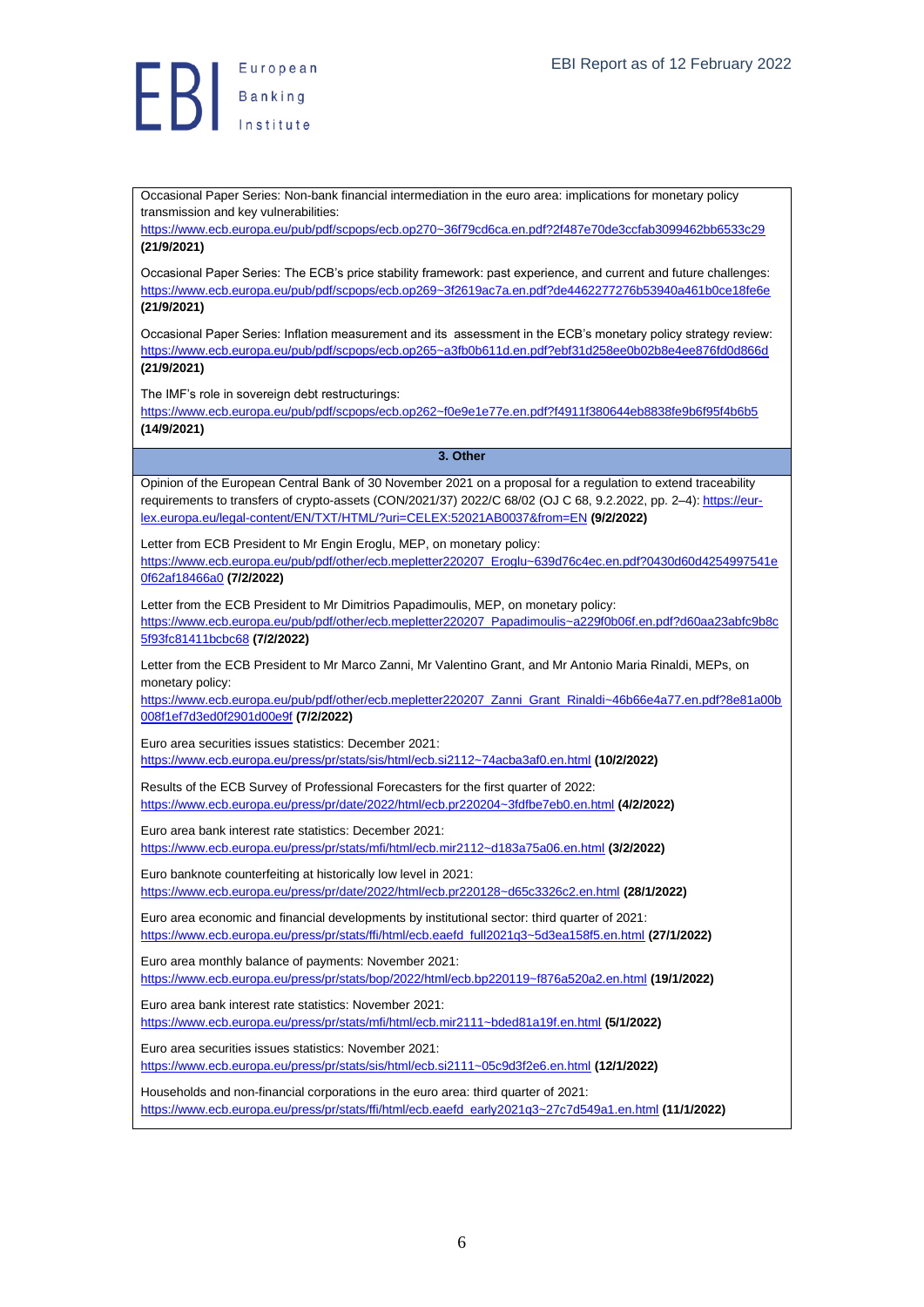Euro money market statistics: Seventh maintenance period 2021: [https://www.ecb.europa.eu/press/pr/stats/euro\\_money\\_market/html/ecb.emms220111~1f50df1830.en.html](https://www.ecb.europa.eu/press/pr/stats/euro_money_market/html/ecb.emms220111~1f50df1830.en.html) **(11/1/2022)**

Euro area quarterly balance of payments and international investment position: third quarter of 2021: <https://www.ecb.europa.eu/press/pr/stats/bop/2022/html/ecb.bq220111~ee45e2e5b4.en.html> **(11/1/2022)**

Euro area pension fund statistics: third quarter of 2021:

[https://www.ecb.europa.eu/press/pr/stats/pension\\_fund\\_statistics/html/ecb.pfs2021q3~26e296f63b.en.html](https://www.ecb.europa.eu/press/pr/stats/pension_fund_statistics/html/ecb.pfs2021q3~26e296f63b.en.html) **(22/12/2021)**

ECB publishes action plan to address recommendations after TARGET incidents in 2020: [https://www.ecb.europa.eu/press/pr/date/2021/html/ecb.pr211217\\_1~512f6a4e74.en.html](https://www.ecb.europa.eu/press/pr/date/2021/html/ecb.pr211217_1~512f6a4e74.en.html) **(17/12/2021)**

ECB moves towards harmonising statistical reporting to ease burden for banks and improve analysis: <https://www.ecb.europa.eu/press/pr/date/2021/html/ecb.pr211217~168928ae51.en.html> **(17/12/2021)**

Euro area securities issues statistics: October 2021: <https://www.ecb.europa.eu/press/pr/stats/sis/html/ecb.si2110~ddf6d17dd8.en.html> **(10/12/2021)**

Euro area insurance corporation statistics: third quarter of 2021: <https://www.ecb.europa.eu/press/pr/stats/icb/html/ecb.icb2021q3~8df84f1994.en.html> **(30/11/2021)**

Monetary developments in the euro area: October 2021: <https://www.ecb.europa.eu/press/pr/stats/md/html/ecb.md2110~b1fccebcb9.en.html> **(26/11/2021)**

Survey on the Access to Finance of Enterprises: availability of finance improved amid increase in turnover: <https://www.ecb.europa.eu/press/pr/date/2021/html/ecb.pr211124~e01183fe90.en.html> **(24/11/2021)**

Euro money market statistics: Sixth maintenance period 2021: [https://www.ecb.europa.eu/press/pr/stats/euro\\_money\\_market/html/ecb.emms211123~5e2b47c548.en.html](https://www.ecb.europa.eu/press/pr/stats/euro_money_market/html/ecb.emms211123~5e2b47c548.en.html) **(23/11/2021)**

Opinion of the European Central Bank on a proposal for a regulation on European green bonds (CON/2021/30): [https://www.ecb.europa.eu/pub/pdf/other/en\\_con\\_2021\\_30\\_f\\_sign~17d7dd770b..pdf?0c10e62bf85542feef0b140fa1](https://www.ecb.europa.eu/pub/pdf/other/en_con_2021_30_f_sign~17d7dd770b..pdf?0c10e62bf85542feef0b140fa1af4ee4) [af4ee4](https://www.ecb.europa.eu/pub/pdf/other/en_con_2021_30_f_sign~17d7dd770b..pdf?0c10e62bf85542feef0b140fa1af4ee4) **(8/11/2021)**

ECB staff macroeconomic projections for the euro area, September 2021: [https://www.ecb.europa.eu/pub/projections/html/ecb.projections202109\\_ecbstaff~1f59a501e2.en.html](https://www.ecb.europa.eu/pub/projections/html/ecb.projections202109_ecbstaff~1f59a501e2.en.html) **(9/9/2021)**

<span id="page-6-0"></span>**B. Other Economic Policy Measures**

**1. EU Council – Eurogroup Reports and Statements**

<span id="page-6-1"></span>Opening remarks by Paschal Donohoe at the Real Instituto Elcano event - Opportunities for the euro area in the context of the recovery: [https://www.consilium.europa.eu/en/press/press-releases/2022/02/07/opening-remarks-by](https://www.consilium.europa.eu/en/press/press-releases/2022/02/07/opening-remarks-by-paschal-donohoe-at-the-real-instituto-elcano-event-opportunities-for-the-euro-area-in-the-context-of-the-recovery/)[paschal-donohoe-at-the-real-instituto-elcano-event-opportunities-for-the-euro-area-in-the-context-of-the-recovery/](https://www.consilium.europa.eu/en/press/press-releases/2022/02/07/opening-remarks-by-paschal-donohoe-at-the-real-instituto-elcano-event-opportunities-for-the-euro-area-in-the-context-of-the-recovery/) **(7/2/2022)**

Opening remarks by Paschal Donohoe at the European Parliament's ECON Committee, 2 February 2022: [https://www.consilium.europa.eu/en/press/press-releases/2022/02/02/opening-remarks-by-paschal-donohoe-at-the](https://www.consilium.europa.eu/en/press/press-releases/2022/02/02/opening-remarks-by-paschal-donohoe-at-the-european-parliament-s-econ-committee/)[european-parliament-s-econ-committee/](https://www.consilium.europa.eu/en/press/press-releases/2022/02/02/opening-remarks-by-paschal-donohoe-at-the-european-parliament-s-econ-committee/) **(2/2/2022)**

Remarks by Paschal Donohoe following the Eurogroup meeting of 17 January 2022: [https://www.consilium.europa.eu/en/press/press-releases/2022/01/17/remarks-by-paschal-donohoe-following-the](https://www.consilium.europa.eu/en/press/press-releases/2022/01/17/remarks-by-paschal-donohoe-following-the-eurogroup-meeting-of-17-january-2022/)[eurogroup-meeting-of-17-january-2022/](https://www.consilium.europa.eu/en/press/press-releases/2022/01/17/remarks-by-paschal-donohoe-following-the-eurogroup-meeting-of-17-january-2022/) **(17/1/2022)**

Remarks by President Charles Michel at the European Investment Bank (EIB) Annual Economics Conference 2022: [https://www.consilium.europa.eu/en/press/press-releases/2022/01/12/remarks-by-president-charles-michel-at-the](https://www.consilium.europa.eu/en/press/press-releases/2022/01/12/remarks-by-president-charles-michel-at-the-european-investment-bank-eib-annual-economics-conference-2022/)[european-investment-bank-eib-annual-economics-conference-2022/](https://www.consilium.europa.eu/en/press/press-releases/2022/01/12/remarks-by-president-charles-michel-at-the-european-investment-bank-eib-annual-economics-conference-2022/) **(12/1/2022)**

Reflections on 20 years of the euro: joint article by Eurogroup members: [https://www.consilium.europa.eu/en/press/press-releases/2021/12/31/reflections-on-20-years-of-the-euro-joint](https://www.consilium.europa.eu/en/press/press-releases/2021/12/31/reflections-on-20-years-of-the-euro-joint-article-by-eurogroup-members/)[article-by-eurogroup-members/](https://www.consilium.europa.eu/en/press/press-releases/2021/12/31/reflections-on-20-years-of-the-euro-joint-article-by-eurogroup-members/) **(31/12/2021)**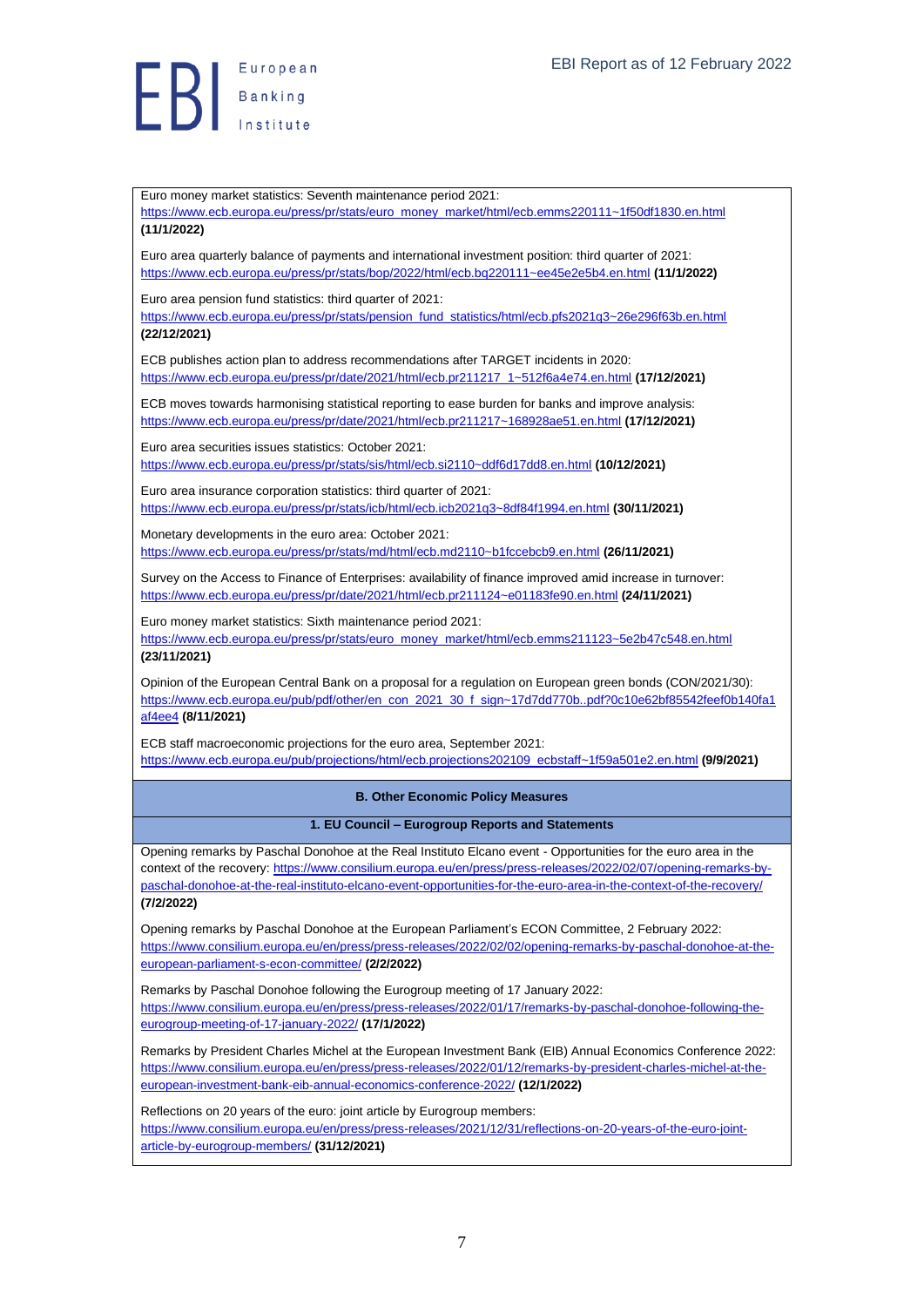Statement of the Euro Summit, 16 December 2021: [https://www.consilium.europa.eu/en/press/press](https://www.consilium.europa.eu/en/press/press-releases/2021/12/17/statement-of-the-euro-summit-16-december-2021/)[releases/2021/12/17/statement-of-the-euro-summit-16-december-2021/](https://www.consilium.europa.eu/en/press/press-releases/2021/12/17/statement-of-the-euro-summit-16-december-2021/) **(17/12/2021)**

Economic and monetary union: President Donohoe's report to the President of the Euro Summit: [https://www.consilium.europa.eu/en/press/press-releases/2021/12/13/economic-and-monetary-union-president](https://www.consilium.europa.eu/en/press/press-releases/2021/12/13/economic-and-monetary-union-president-donohoe-s-report-to-the-president-of-the-euro-summit/)[donohoe-s-report-to-the-president-of-the-euro-summit/](https://www.consilium.europa.eu/en/press/press-releases/2021/12/13/economic-and-monetary-union-president-donohoe-s-report-to-the-president-of-the-euro-summit/) **(13/12/2021)**

Remarks by Paschal Donohoe following the Eurogroup meeting of 6 December 2021: [https://www.consilium.europa.eu/en/press/press-releases/2021/12/06/remarks-by-paschal-donohoe-following-the](https://www.consilium.europa.eu/en/press/press-releases/2021/12/06/remarks-by-paschal-donohoe-following-the-eurogroup-meeting-of-6-december-2021/)[eurogroup-meeting-of-6-december-2021/](https://www.consilium.europa.eu/en/press/press-releases/2021/12/06/remarks-by-paschal-donohoe-following-the-eurogroup-meeting-of-6-december-2021/) **(6/12/2021)**

Eurogroup Statement on the Draft Budgetary Plans for 2022[: https://www.consilium.europa.eu/en/press/press](https://www.consilium.europa.eu/en/press/press-releases/2021/12/06/eurogroup-statement-on-the-draft-budgetary-plans-for-2022/)[releases/2021/12/06/eurogroup-statement-on-the-draft-budgetary-plans-for-2022/](https://www.consilium.europa.eu/en/press/press-releases/2021/12/06/eurogroup-statement-on-the-draft-budgetary-plans-for-2022/) **(6/12/2021)**

Remarks by Paschal Donohoe following the Eurogroup meeting of 8 November 2021: [https://www.consilium.europa.eu/en/press/press-releases/2021/11/08/remarks-by-paschal-donohoe-following-the](https://www.consilium.europa.eu/en/press/press-releases/2021/11/08/remarks-by-paschal-donohoe-following-the-eurogroup-meeting-of-8-november-2021/)[eurogroup-meeting-of-8-november-2021/](https://www.consilium.europa.eu/en/press/press-releases/2021/11/08/remarks-by-paschal-donohoe-following-the-eurogroup-meeting-of-8-november-2021/) **(8/11/2021)**

#### <span id="page-7-0"></span>**2. Council of the EU**

Opinion of the European Economic and Social Committee on the Communication from the Commission to the European Parliament, the Council, the European Economic and Social Committee and the Committee of the Regions — EU Taxonomy, Corporate Sustainability Reporting, Sustainability Preferences and Fiduciary Duties: Directing finance towards the European Green Deal (OJ C 517, 22.12.2021, pp. 72–77)[: https://eur-lex.europa.eu/legal](https://eur-lex.europa.eu/legal-content/EN/TXT/HTML/?uri=CELEX:52021AE2010&from=EN)[content/EN/TXT/HTML/?uri=CELEX:52021AE2010&from=EN](https://eur-lex.europa.eu/legal-content/EN/TXT/HTML/?uri=CELEX:52021AE2010&from=EN) **(22/12/2021)**

Council Regulation (EU) 2021/2085 of 19 November 2021 establishing the Joint Undertakings under Horizon Europe and repealing Regulations (EC) No 219/2007, (EU) No 557/2014, (EU) No 558/2014, (EU) No 559/2014, (EU) No 560/2014, (EU) No 561/2014 and (EU) No 642/2014 (OJ L 427, 30.11.2021, pp. 17–119)[: https://eur](https://eur-lex.europa.eu/legal-content/EN/TXT/HTML/?uri=CELEX:32021R2085&from=EN)[lex.europa.eu/legal-content/EN/TXT/HTML/?uri=CELEX:32021R2085&from=EN](https://eur-lex.europa.eu/legal-content/EN/TXT/HTML/?uri=CELEX:32021R2085&from=EN) **(30/11/2021)**

Council Decision of 23 November 2021 adopting the Council's position on draft amending budget No 6 of the European Union for the financial year 2021 2021/C 475 I/01 (OJ C 475I , 25.11.2021, pp. 1–2): [https://eur](https://eur-lex.europa.eu/legal-content/EN/TXT/HTML/?uri=CELEX:32021D1125(01)&from=EN)[lex.europa.eu/legal-content/EN/TXT/HTML/?uri=CELEX:32021D1125\(01\)&from=EN](https://eur-lex.europa.eu/legal-content/EN/TXT/HTML/?uri=CELEX:32021D1125(01)&from=EN) **(25/11/2021)**

The Council adopted conclusions on resilience and crisis response[: https://www.consilium.europa.eu/en/press/press](https://www.consilium.europa.eu/en/press/press-releases/2021/11/23/the-council-adopted-conclusions-on-resilience-and-crisis-response/)[releases/2021/11/23/the-council-adopted-conclusions-on-resilience-and-crisis-response/](https://www.consilium.europa.eu/en/press/press-releases/2021/11/23/the-council-adopted-conclusions-on-resilience-and-crisis-response/) **(23/11/2021)**

Agreement reached on 2022 EU budget: [https://www.consilium.europa.eu/en/press/press-releases/2021/11/16/eu](https://www.consilium.europa.eu/en/press/press-releases/2021/11/16/eu-budget-for-2022/)[budget-for-2022/](https://www.consilium.europa.eu/en/press/press-releases/2021/11/16/eu-budget-for-2022/) **(16/11/2021)**

Macroeconomic dialogue at political level on 8 November 2021[: https://www.consilium.europa.eu/en/press/press](https://www.consilium.europa.eu/en/press/press-releases/2021/11/08/macroeconomic-dialogue-at-political-level-on-8-november-2021/)[releases/2021/11/08/macroeconomic-dialogue-at-political-level-on-8-november-2021/](https://www.consilium.europa.eu/en/press/press-releases/2021/11/08/macroeconomic-dialogue-at-political-level-on-8-november-2021/) **(8/11/2021)**

European Council conclusions, 21-22 October 2021[: https://www.consilium.europa.eu/media/52622/20211022-euco](https://www.consilium.europa.eu/media/52622/20211022-euco-conclusions-en.pdf)[conclusions-en.pdf](https://www.consilium.europa.eu/media/52622/20211022-euco-conclusions-en.pdf) **(22/10/2021)**

#### **3. European Parliament and Council of the EU**

<span id="page-7-1"></span>European Parliament resolution of 10 June 2021 on the views of Parliament on the ongoing assessment by the Commission and the Council of the national recovery and resilience plans (OJ C 67, 8.2.2022, pp. 90–98): <https://eur-lex.europa.eu/legal-content/EN/TXT/HTML/?uri=CELEX:52021IP0288&from=EN> **(8/2/2022)**

European Parliament legislative resolution of 17 May 2021 on the Council position at first reading with a view to the adoption of a regulation of the European Parliament and of the Council establishing an exchange, assistance and training programme for the protection of the euro against counterfeiting for the period 2021-2027 (the 'Pericles IV' programme), and repealing Regulation (EU) No 331/2014 (06164/1/2021 — C9-0137/2021 — 2018/0194(COD)) (OJ C 15, 12.1.2022, p. 228)[: https://eur-lex.europa.eu/legal-](https://eur-lex.europa.eu/legal-content/EN/TXT/HTML/?uri=CELEX:52021AP0216&from=EN)

[content/EN/TXT/HTML/?uri=CELEX:52021AP0216&from=EN](https://eur-lex.europa.eu/legal-content/EN/TXT/HTML/?uri=CELEX:52021AP0216&from=EN) **(12/1/2022)**

European Parliament resolution of 18 May 2021 on the review of the European Union Solidarity Fund (2020/2087(INI)) (OJ C 15, 12.1.2022, pp. 2–8): [https://eur-lex.europa.eu/legal](https://eur-lex.europa.eu/legal-content/EN/TXT/HTML/?uri=CELEX:52021IP0220&from=EN)[content/EN/TXT/HTML/?uri=CELEX:52021IP0220&from=EN](https://eur-lex.europa.eu/legal-content/EN/TXT/HTML/?uri=CELEX:52021IP0220&from=EN) **(12/1/2022)**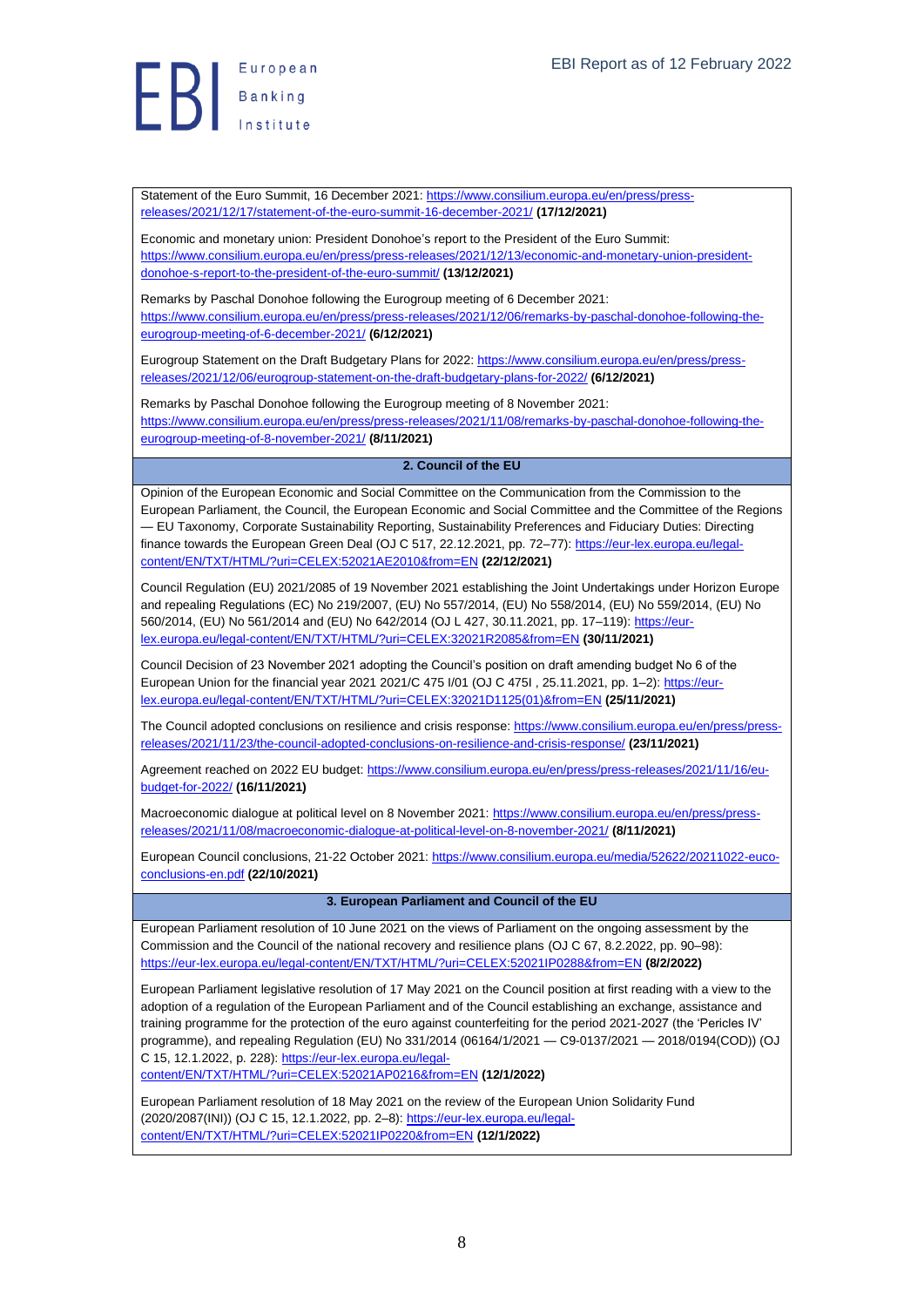

European Parliament legislative resolution of 27 April 2021 on the draft Council decision on establishing the specific programme implementing Horizon Europe — the Framework Programme for Research and Innovation (08550/2019 — C9-0167/2020 — 2018/0225(CNS)) (OJ C 506, 15.12.2021, p. 141): [https://eur](https://eur-lex.europa.eu/legal-content/EN/TXT/HTML/?uri=CELEX:52021AP0125&from=EN)[lex.europa.eu/legal-content/EN/TXT/HTML/?uri=CELEX:52021AP0125&from=EN](https://eur-lex.europa.eu/legal-content/EN/TXT/HTML/?uri=CELEX:52021AP0125&from=EN) **(15/12/2021)**

European Parliament legislative resolution of 27 April 2021 on the Council position at first reading with a view to the adoption of a regulation of the European Parliament and of the Council establishing Horizon Europe — the Framework Programme for Research and Innovation, laying down its rules for participation and dissemination, and repealing Regulations (EU) No 1290/2013 and (EU) No 1291/2013 (OJ C 506, 15.12.2021, pp. 136–140): <https://eur-lex.europa.eu/legal-content/EN/TXT/HTML/?uri=CELEX:52021AP0124&from=EN> **(15/12/2021)**

European Parliament resolution of 25 March 2021 on general guidelines for the preparation of the 2022 budget, Section III — Commission (2020/2265(BUI)) (OJ C 494, 8.12.2021, pp. 207–216)[: https://eur-lex.europa.eu/legal](https://eur-lex.europa.eu/legal-content/EN/TXT/HTML/?uri=CELEX:52021BP0106&from=EN)[content/EN/TXT/HTML/?uri=CELEX:52021BP0106&from=EN](https://eur-lex.europa.eu/legal-content/EN/TXT/HTML/?uri=CELEX:52021BP0106&from=EN) **(8/12/2021)**

European Parliament legislative resolution of 25 March 2021 on the proposal for a regulation of the European Parliament and of the Council amending Regulation (EU) No 575/2013 as regards adjustments to the securitisation framework to support the economic recovery in response to the COVID-19 pandemic (OJ C 494, 8.12.2021, pp. 196–196):<https://eur-lex.europa.eu/legal-content/EN/TXT/HTML/?uri=CELEX:52021AP0100&from=EN> **(8/12/2021)**

European Parliament legislative resolution of 25 March 2021 on the proposal for a regulation of the European Parliament and of the Council amending Regulation (EU) 2017/2402 laying down a general framework for securitisation and creating a specific framework for simple, transparent and standardised securitisation to help the recovery from the COVID-19 pandemic (OJ C 494, 8.12.2021, pp. 195–195)[: https://eur-lex.europa.eu/legal](https://eur-lex.europa.eu/legal-content/EN/TXT/HTML/?uri=CELEX:52021AP0099&from=EN)[content/EN/TXT/HTML/?uri=CELEX:52021AP0099&from=EN](https://eur-lex.europa.eu/legal-content/EN/TXT/HTML/?uri=CELEX:52021AP0099&from=EN) **(8/12/2021)**

Directive (EU) 2021/2167 of the European Parliament and of the Council of 24 November 2021 on credit servicers and credit purchasers and amending Directives 2008/48/EC and 2014/17/EU (OJ L 438, 8.12.2021, pp. 1–37): <https://eur-lex.europa.eu/legal-content/EN/TXT/HTML/?uri=CELEX:32021L2167&from=EN> **(8/12/2021)**

European Parliament resolution of 25 March 2021 on strengthening the international role of the euro (OJ C 494, 8.12.2021, pp. 118–128): [https://eur-lex.europa.eu/legal-](https://eur-lex.europa.eu/legal-content/EN/TXT/HTML/?uri=CELEX:52021IP0110&from=EN)

[content/EN/TXT/HTML/?uri=CELEX:52021IP0110&from=EN](https://eur-lex.europa.eu/legal-content/EN/TXT/HTML/?uri=CELEX:52021IP0110&from=EN) **(8/12/2021)**

European Parliament legislative resolution of 9 March 2021 on the proposal for a regulation of the European Parliament and of the Council establishing the InvestEU Programme (COM(2020)0403 — C9-0158/2020 -2020/0108(COD)) P9\_TC1-COD(2020)0108 Position of the European Parliament adopted at first reading on 9 March 2021 with a view to the adoption of Regulation (EU) 2021/… of the European Parliament and of the Council establishing the InvestEU Programme and amending Regulation (EU) 2015/1017 (OJ C 474, 24.11.2021, pp. 177– 178):<https://eur-lex.europa.eu/legal-content/EN/TXT/HTML/?uri=CELEX:52021AP0068&from=EN> **(24/11/2021)**

European Parliament resolution of 11 March 2021 on the European Semester for economic policy coordination: Employment and Social Aspects in the Annual Sustainable Growth Strategy 2021 (2020/2244(INI)) (OJ C 474, 24.11.2021, pp. 99–114)[: https://eur-lex.europa.eu/legal-](https://eur-lex.europa.eu/legal-content/EN/TXT/HTML/?uri=CELEX:52021IP0084&from=EN)

[content/EN/TXT/HTML/?uri=CELEX:52021IP0084&from=EN](https://eur-lex.europa.eu/legal-content/EN/TXT/HTML/?uri=CELEX:52021IP0084&from=EN) **(24/11/2021)**

European Parliament legislative resolution of 10 February 2021 on the proposal for a regulation of the European Parliament and of the Council establishing a Recovery and Resilience Facility (COM(2020)0408 — C9-0150/2020  $-2020/0104$ (COD)) P9\_TC1-COD(2020)0104 Position of the European Parliament adopted at first reading on 10 February 2021 with a view to the adoption of Regulation (EU) 2021/… of the European Parliament and of the Council establishing the Recovery and Resilience Facility (OJ C 465, 17.11.2021, pp. 182–184)[: https://eur](https://eur-lex.europa.eu/legal-content/EN/TXT/?uri=uriserv%3AOJ.C_.2021.465.01.0182.01.ENG&toc=OJ%3AC%3A2021%3A465%3ATOC)[lex.europa.eu/legal-](https://eur-lex.europa.eu/legal-content/EN/TXT/?uri=uriserv%3AOJ.C_.2021.465.01.0182.01.ENG&toc=OJ%3AC%3A2021%3A465%3ATOC)

[content/EN/TXT/?uri=uriserv%3AOJ.C\\_.2021.465.01.0182.01.ENG&toc=OJ%3AC%3A2021%3A465%3ATOC](https://eur-lex.europa.eu/legal-content/EN/TXT/?uri=uriserv%3AOJ.C_.2021.465.01.0182.01.ENG&toc=OJ%3AC%3A2021%3A465%3ATOC) **(17/11/2021)**

European Parliament legislative resolution of 11 February 2021 on the proposal for a regulation of the European Parliament and of the Council amending Regulation (EU) 2017/1129 as regards the EU Recovery prospectus and targeted adjustments for financial intermediaries to help the recovery from the COVID-19 pandemic (COM(2020)0281 — C9-0206/2020 — 2020/0155(COD)) P9\_TC1-COD(2020)0155 Position of the European Parliament adopted at first reading on 11 February 2021 with a view to the adoption of Regulation (EU) 2021/... of the European Parliament and of the Council amending Regulation (EU) 2017/1129 as regards the EU Recovery prospectus and targeted adjustments for financial intermediaries and Directive 2004/109/EC as regards the use of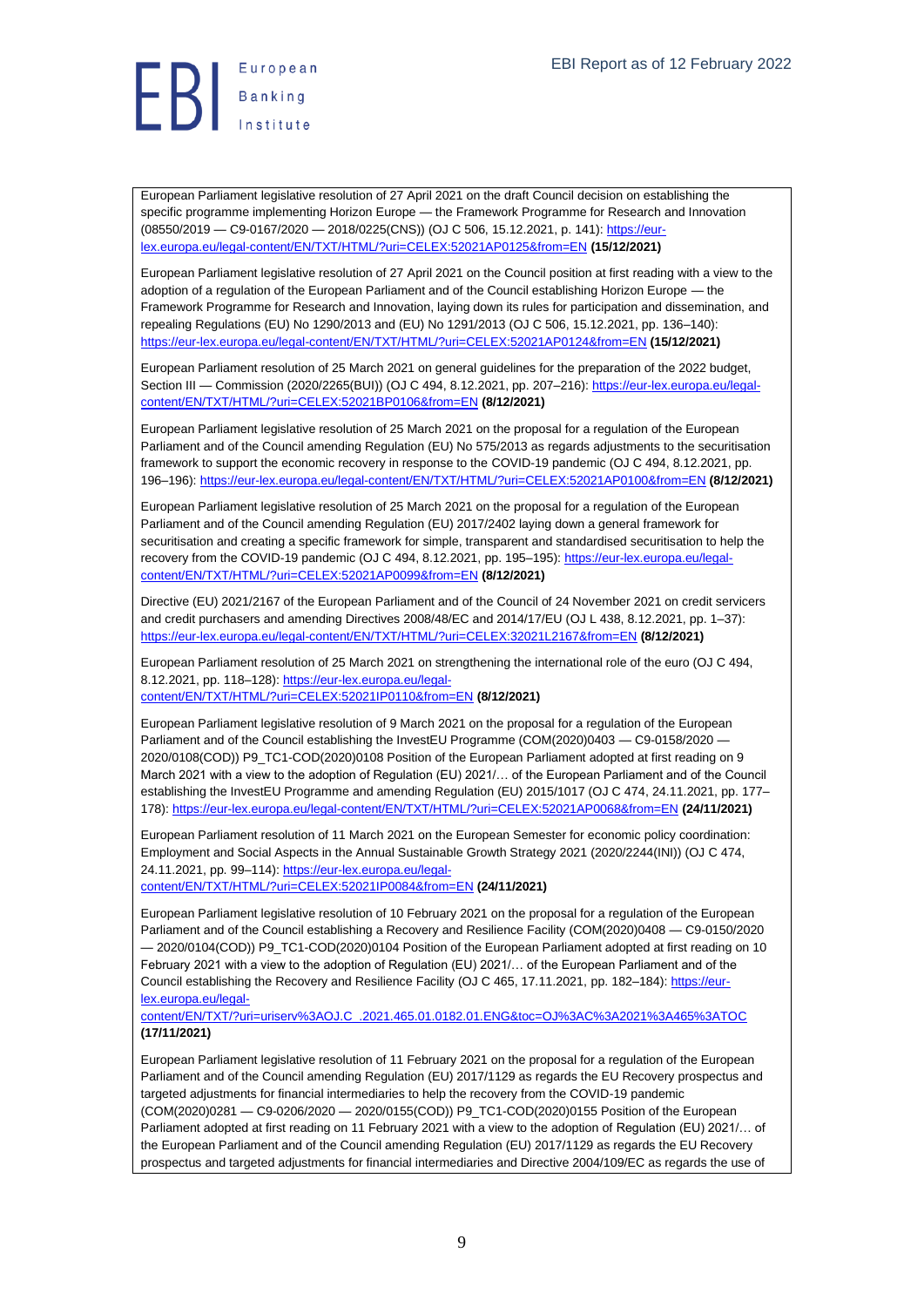## **ED** Banking

the single electronic reporting format for annual financial reports, to support the recovery from the COVID-19 crisis (OJ C 465, 17.11.2021, pp. 186–187)[: https://eur-lex.europa.eu/legal-](https://eur-lex.europa.eu/legal-content/EN/TXT/?uri=uriserv%3AOJ.C_.2021.465.01.0186.01.ENG&toc=OJ%3AC%3A2021%3A465%3ATOC)

[content/EN/TXT/?uri=uriserv%3AOJ.C\\_.2021.465.01.0186.01.ENG&toc=OJ%3AC%3A2021%3A465%3ATOC](https://eur-lex.europa.eu/legal-content/EN/TXT/?uri=uriserv%3AOJ.C_.2021.465.01.0186.01.ENG&toc=OJ%3AC%3A2021%3A465%3ATOC) **(17/11/2021)**

European Parliament legislative resolution of 11 February 2021 on the proposal for a directive of the European Parliament and of the Council amending Directive 2014/65/EU as regards information requirements, product governance and position limits to help the recovery from the COVID-19 pandemic (COM(2020)0280 — C9- 0210/2020 — 2020/0152(COD)) P9\_TC1-COD(2020)0152 Position of the European Parliament adopted at first reading on 11 February 2021 with a view to the adoption of Directive (EU) 2021/… of the European Parliament and of the Council amending Directive 2014/65/EU as regards information requirements, product governance and position limits, and Directives 2013/36/EU and (EU) 2019/878 as regards their application to investment firms, to help the recovery from the COVID-19 crisis (OJ C 465, 17.11.2021, pp. 185–185)[: https://eur-lex.europa.eu/legal](https://eur-lex.europa.eu/legal-content/EN/TXT/?uri=uriserv%3AOJ.C_.2021.465.01.0185.01.ENG&toc=OJ%3AC%3A2021%3A465%3ATOC)[content/EN/TXT/?uri=uriserv%3AOJ.C\\_.2021.465.01.0185.01.ENG&toc=OJ%3AC%3A2021%3A465%3ATOC](https://eur-lex.europa.eu/legal-content/EN/TXT/?uri=uriserv%3AOJ.C_.2021.465.01.0185.01.ENG&toc=OJ%3AC%3A2021%3A465%3ATOC)

#### **(17/11/2021)**

European Parliament resolution of 20 January 2021 on strengthening the single market: the future of free movement of services (OJ C 456, 10.11.2021, pp. 14–23): [https://eur-lex.europa.eu/legal](https://eur-lex.europa.eu/legal-content/EN/TXT/?uri=uriserv%3AOJ.C_.2021.456.01.0014.01.ENG&toc=OJ%3AC%3A2021%3A456%3ATOC)[content/EN/TXT/?uri=uriserv%3AOJ.C\\_.2021.456.01.0014.01.ENG&toc=OJ%3AC%3A2021%3A456%3ATOC](https://eur-lex.europa.eu/legal-content/EN/TXT/?uri=uriserv%3AOJ.C_.2021.456.01.0014.01.ENG&toc=OJ%3AC%3A2021%3A456%3ATOC)

#### **(10/11/2021)**

European Parliament resolution of 24 November 2020 on the Schengen system and measures taken during the COVID-19 crisis (OJ C 425, 20.10.2021, pp. 7–9)[: https://eur-lex.europa.eu/legal](https://eur-lex.europa.eu/legal-content/EN/TXT/PDF/?uri=CELEX:52020IP0315&from=EN)[content/EN/TXT/PDF/?uri=CELEX:52020IP0315&from=EN](https://eur-lex.europa.eu/legal-content/EN/TXT/PDF/?uri=CELEX:52020IP0315&from=EN) **(20/10/2021)**

European Parliament resolution of 25 November 2020 on the foreign policy consequences of the COVID-19 outbreak (OJ C 425, 20.10.2021, pp. 63–72)[: https://eur-lex.europa.eu/legal](https://eur-lex.europa.eu/legal-content/EN/TXT/?uri=uriserv%3AOJ.C_.2021.425.01.0063.01.ENG&toc=OJ%3AC%3A2021%3A425%3ATOC)[content/EN/TXT/?uri=uriserv%3AOJ.C\\_.2021.425.01.0063.01.ENG&toc=OJ%3AC%3A2021%3A425%3ATOC](https://eur-lex.europa.eu/legal-content/EN/TXT/?uri=uriserv%3AOJ.C_.2021.425.01.0063.01.ENG&toc=OJ%3AC%3A2021%3A425%3ATOC) **(20/10/2021)**

Amendments adopted by the European Parliament on 25 November 2020 on the proposal for a directive of the European Parliament and of the Council amending Directive 2014/65/EU as regards information requirements, product governance and position limits to help the recovery from the COVID-19 pandemic (OJ C 425, 20.10.2021, pp. 171–183)[: https://eur-lex.europa.eu/legal-content/EN/TXT/PDF/?uri=CELEX:52020AP0317&from=EN](https://eur-lex.europa.eu/legal-content/EN/TXT/PDF/?uri=CELEX:52020AP0317&from=EN) **(20/10/2021)**

European Parliament legislative resolution of 26 November 2020 on the proposal for a Council directive amending Council Directive 2006/112/EC as regards temporary measures in relation to value added tax for COVID-19 vaccines and in vitro diagnostic medical devices in response to the COVID-19 pandemic (OJ C 425, 20.10.2021, p. 187):<https://eur-lex.europa.eu/legal-content/EN/TXT/PDF/?uri=CELEX:52020AP0335&from=EN> **(20/10/2021)**

European Parliament resolution of 13 November 2020 on the impact of COVID-19 measures on democracy, the rule of law and fundamental rights (OJ C 415, 13.10.2021, pp. 36–49): [https://eur-lex.europa.eu/legal](https://eur-lex.europa.eu/legal-content/EN/TXT/PDF/?uri=CELEX:52020IP0307&from=EN)[content/EN/TXT/PDF/?uri=CELEX:52020IP0307&from=EN](https://eur-lex.europa.eu/legal-content/EN/TXT/PDF/?uri=CELEX:52020IP0307&from=EN) **(13/10/2021)**

European Parliament resolution of 17 September 2020 on COVID-19: EU coordination of health assessments and risk classification, and the consequences for Schengen and the single market (OJ C 385, 22.9.2021, pp. 159–166): <https://eur-lex.europa.eu/legal-content/EN/TXT/HTML/?uri=CELEX:52020IP0240&from=EN> **(22/9/2021)**

European Parliament resolution of 17 September 2020 on the Council position on Draft amending budget No 8/2020 of the European Union for the financial year 2020 — Increase of payment appropriations for the Emergency Support Instrument to finance the COVID-19 vaccines strategy and for the impact of the Corona Response Investment Initiative Plus (OJ C 385, 22.9.2021, p. 335)[: https://eur-lex.europa.eu/legal](https://eur-lex.europa.eu/legal-content/EN/TXT/HTML/?uri=CELEX:52020BP0237&from=EN)[content/EN/TXT/HTML/?uri=CELEX:52020BP0237&from=EN](https://eur-lex.europa.eu/legal-content/EN/TXT/HTML/?uri=CELEX:52020BP0237&from=EN) **(22/9/2021)**

European Parliament resolution of 10 July 2020 on the EU's public health strategy post-COVID-19 (OJ C 371, 15.9.2021, pp. 102–109)[: https://eur-lex.europa.eu/legal](https://eur-lex.europa.eu/legal-content/EN/TXT/PDF/?uri=CELEX:52020IP0205&from=EN)[content/EN/TXT/PDF/?uri=CELEX:52020IP0205&from=EN](https://eur-lex.europa.eu/legal-content/EN/TXT/PDF/?uri=CELEX:52020IP0205&from=EN) **(15/9/2021)**

European Parliament legislative resolution of 8 July 2020 on the proposal for a Council regulation amending Regulation (EU) 2017/2454 as regards the dates of application due to the outbreak of the COVID-19 crisis (OJ C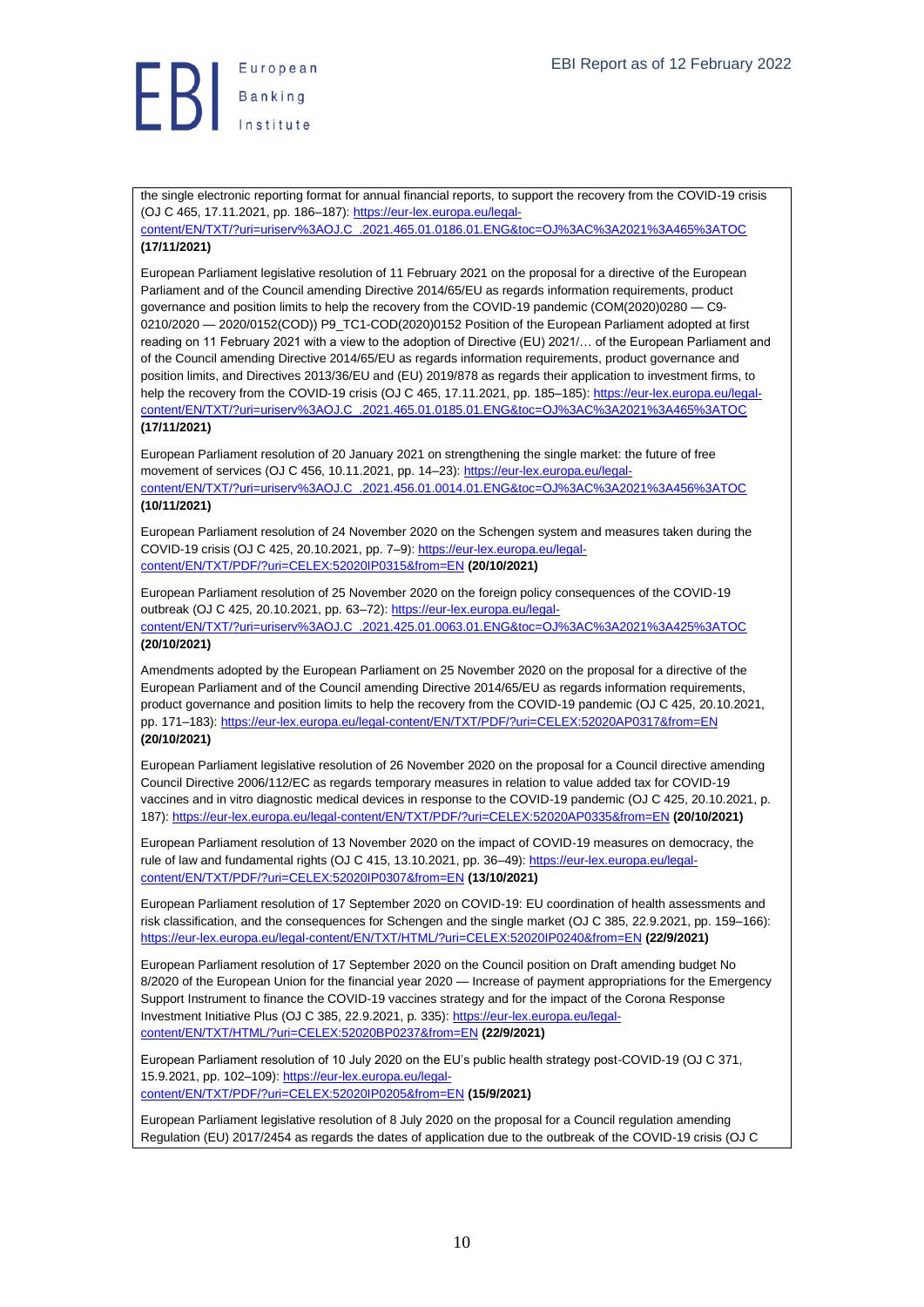**ED** Banking

371, 15.9.2021, pp. 119-122): [https://eur-lex.europa.eu/legal](https://eur-lex.europa.eu/legal-content/EN/TXT/PDF/?uri=CELEX:52020AP0181&from=EN)[content/EN/TXT/PDF/?uri=CELEX:52020AP0181&from=EN](https://eur-lex.europa.eu/legal-content/EN/TXT/PDF/?uri=CELEX:52020AP0181&from=EN) **(15/9/2021)**

<span id="page-10-0"></span>**4. European Commission**

#### <span id="page-10-1"></span>**Decisions and Regulations**

Commission Implementing Regulation (EU) 2022/186 of 10 February 2022 laying down technical information for the calculation of technical provisions and basic own funds for reporting with reference dates from 31 December 2021 until 30 March 2022 in accordance with Directive 2009/138/EC of the European Parliament and of the Council on the taking-up and pursuit of the business of Insurance and Reinsurance (OJ L 30, 11.2.2022, pp. 7–101): [https://eur](https://eur-lex.europa.eu/legal-content/EN/TXT/HTML/?uri=CELEX:32022R0186&from=EN)[lex.europa.eu/legal-content/EN/TXT/HTML/?uri=CELEX:32022R0186&from=EN](https://eur-lex.europa.eu/legal-content/EN/TXT/HTML/?uri=CELEX:32022R0186&from=EN) **(11/2/2022)**

Commission Delegated Regulation (EU) 2022/127 of 7 December 2021 supplementing Regulation (EU) 2021/2116 of the European Parliament and of the Council with rules on paying agencies and other bodies, financial management, clearance of accounts, securities and use of euro (OJ L 20, 31.1.2022, pp. 95–130); https://eur[lex.europa.eu/legal-content/EN/TXT/HTML/?uri=CELEX:32022R0127&from=EN](https://eur-lex.europa.eu/legal-content/EN/TXT/HTML/?uri=CELEX:32022R0127&from=EN) **(31/1/2022)**

Commission Implementing Regulation (EU) 2022/128 of 21 December 2021 laying down rules for the application of Regulation (EU) 2021/2116 of the European Parliament and of the Council on paying agencies and other bodies, financial management, clearance of accounts, checks, securities and transparency (OJ L 20, 31.1.2022, pp. 131– 196):<https://eur-lex.europa.eu/legal-content/EN/TXT/HTML/?uri=CELEX:32022R0128&from=EN> **(31/1/2022)**

Commission Delegated Regulation (EU) 2021/2106 of 28 September 2021 on supplementing Regulation (EU) 2021/241 of the European Parliament and of the Council establishing the Recovery and Resilience Facility by setting out the common indicators and the detailed elements of the recovery and resilience scoreboard (OJ L 429, 1.12.2021, pp. 83–91)[: https://eur-lex.europa.eu/legal-content/EN/TXT/HTML/?uri=CELEX:32021R2106&from=EN](https://eur-lex.europa.eu/legal-content/EN/TXT/HTML/?uri=CELEX:32021R2106&from=EN) **(1/12/2021)**

Commission Delegated Regulation (EU) 2021/2105 of 28 September 2021 supplementing Regulation (EU) 2021/241 of the European Parliament and of the Council establishing the Recovery and Resilience Facility by defining a methodology for reporting social expenditure (OJ L 429, 1.12.2021, pp. 79–82): [https://eur-lex.europa.eu/legal](https://eur-lex.europa.eu/legal-content/EN/TXT/HTML/?uri=CELEX:32021R2105&from=EN)[content/EN/TXT/HTML/?uri=CELEX:32021R2105&from=EN](https://eur-lex.europa.eu/legal-content/EN/TXT/HTML/?uri=CELEX:32021R2105&from=EN) **(1/12/2021)**

Commission Implementing Regulation (EU) 2021/2006 of 16 November 2021 laying down implementing technical standards amending Implementing Regulation (EU) 2016/1800 as regards the allocation of credit assessments of external credit assessment institutions to an objective scale of credit quality steps in accordance with Directive 2009/138/EC of the European Parliament and of the Council (OJ L 407, 17.11.2021, pp. 18-26)[: https://eur](https://eur-lex.europa.eu/legal-content/EN/TXT/HTML/?uri=CELEX:32021R2006&from=EN)[lex.europa.eu/legal-content/EN/TXT/HTML/?uri=CELEX:32021R2006&from=EN](https://eur-lex.europa.eu/legal-content/EN/TXT/HTML/?uri=CELEX:32021R2006&from=EN) **(17/11/2021)**

Commission Implementing Regulation (EU) 2021/2005 of 16 November 2021 laying down implementing technical standards amending Implementing Regulation (EU) 2016/1799 as regards the mapping tables specifying the correspondence between the credit risk assessments of external credit assessment institutions and the credit quality steps set out in Regulation (EU) No 575/2013 of the European Parliament and of the Council (OJ L 407, 17.11.2021, pp. 10–17)[: https://eur-lex.europa.eu/legal-content/EN/TXT/HTML/?uri=CELEX:32021R2005&from=EN](https://eur-lex.europa.eu/legal-content/EN/TXT/HTML/?uri=CELEX:32021R2005&from=EN) **(17/11/2021)**

Commission Implementing Regulation (EU) 2021/1964 of 11 November 2021 laying down technical information for the calculation of technical provisions and basic own funds for reporting with reference dates from 30 September 2021 until 30 December 2021 in accordance with Directive 2009/138/EC of the European Parliament and of the Council on the taking-up and pursuit of the business of Insurance and Reinsurance (OJ L 400, 12.11.2021, pp. 52– 147): [https://eur-lex.europa.eu/legal-](https://eur-lex.europa.eu/legal-content/EN/TXT/?uri=uriserv%3AOJ.L_.2021.400.01.0052.01.ENG&toc=OJ%3AL%3A2021%3A400%3ATOC)

[content/EN/TXT/?uri=uriserv%3AOJ.L\\_.2021.400.01.0052.01.ENG&toc=OJ%3AL%3A2021%3A400%3ATOC](https://eur-lex.europa.eu/legal-content/EN/TXT/?uri=uriserv%3AOJ.L_.2021.400.01.0052.01.ENG&toc=OJ%3AL%3A2021%3A400%3ATOC) **(12/11/2021)**

Adoption of the legislative act Further measures to protect the EU budget and Next Generation EU resources (NGEU) against fraud and irregularities by requiring an obligatory use of a single data-mining tool provided by the Commission 2021/C 406 I/01 (OJ C 406I, 8.10.2021, p. 1)[: https://eur-lex.europa.eu/legal](https://eur-lex.europa.eu/legal-content/EN/TXT/PDF/?uri=CELEX:32021C1008(01)&from=EN)[content/EN/TXT/PDF/?uri=CELEX:32021C1008\(01\)&from=EN](https://eur-lex.europa.eu/legal-content/EN/TXT/PDF/?uri=CELEX:32021C1008(01)&from=EN) **(8/10/2021)**

<span id="page-10-2"></span>**Proposals for legal acts**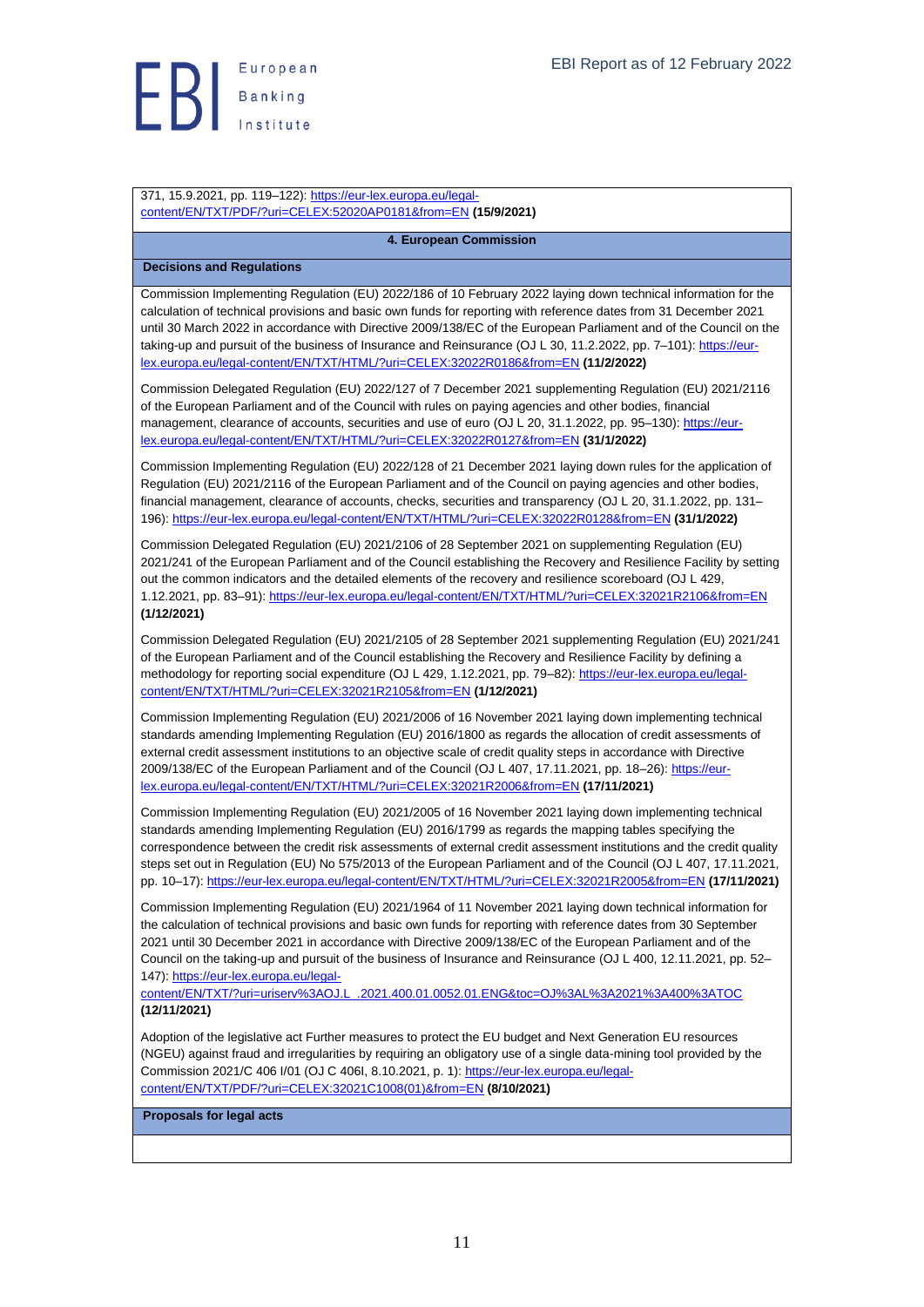#### <span id="page-11-0"></span>**Communications / Guidelines / Recommendations**

Communication from the Commission – Guidelines on State aid to promote risk finance investments (OJ C 508, 16.12.2021, pp. 1–36)[: https://eur-lex.europa.eu/legal-](https://eur-lex.europa.eu/legal-content/EN/TXT/HTML/?uri=CELEX:52021XC1216(04)&from=EN)

[content/EN/TXT/HTML/?uri=CELEX:52021XC1216\(04\)&from=EN](https://eur-lex.europa.eu/legal-content/EN/TXT/HTML/?uri=CELEX:52021XC1216(04)&from=EN) **(16/12/2021)**

Communication from the Commission on the application of Article 107 and 108 of the Treaty on the Functioning of the European Union to short-term export credit insurance, 2021/C 497/02 (OJ C 497, 10.12.2021, pp. 5–13): [https://eur-lex.europa.eu/legal-content/EN/TXT/HTML/?uri=CELEX:52021XC1210\(01\)&from=EN](https://eur-lex.europa.eu/legal-content/EN/TXT/HTML/?uri=CELEX:52021XC1210(01)&from=EN) **(10/12/2021)**

Communication from the Commission to the European Parliament, the Council, the European Economic and Social Committee, the Committee of the Regions: A competition policy fit for new challenges (COM(2021) 713 final): <https://eur-lex.europa.eu/legal-content/EN/TXT/HTML/?uri=CELEX:52021DC0713&from=EN> **(18/11/2021)**

Communication from the Commission to the European Parliament, the Council, the European Central Bank, the European Economic and Social Committee, the Committee of the Regions: The EU economy after COVID-19: implications for economic governance (COM(2021) 662 final, pp. 1-19):

[https://ec.europa.eu/info/sites/default/files/economy-finance/economic\\_governance\\_review-communication.pdf](https://ec.europa.eu/info/sites/default/files/economy-finance/economic_governance_review-communication.pdf) **(19/10/2021)**

Commission Recommendation (EU) 2021/1433 of 1 September 2021 on conformity assessment and market surveillance procedures within the context of the COVID-19 threat (OJ L 310, 2.9.2021, pp. 1–6)[: https://eur](https://eur-lex.europa.eu/legal-content/EN/TXT/HTML/?uri=CELEX:32021H1433&from=EN)[lex.europa.eu/legal-content/EN/TXT/HTML/?uri=CELEX:32021H1433&from=EN](https://eur-lex.europa.eu/legal-content/EN/TXT/HTML/?uri=CELEX:32021H1433&from=EN) **(2/9/2021)**

#### <span id="page-11-1"></span>**Other**

Winter 2022 Economic Forecast: Growth expected to regain traction after winter slowdown: [https://ec.europa.eu/commission/presscorner/detail/en/ip\\_22\\_926](https://ec.europa.eu/commission/presscorner/detail/en/ip_22_926) **(10/2/2022)**

NextGenerationEU: European Commission raises an additional €5 billion in support for Europe's recovery: [https://ec.europa.eu/commission/presscorner/detail/en/ip\\_22\\_845](https://ec.europa.eu/commission/presscorner/detail/en/ip_22_845) **(8/2/2022)**

EU Taxonomy: Commission presents Complementary Climate Delegated Act to accelerate decarbonisation: [https://europa.eu/newsroom/ecpc-failover/pdf/ip-22-711\\_en.pdf](https://europa.eu/newsroom/ecpc-failover/pdf/ip-22-711_en.pdf) **(2/2/2022)**

NextGenerationEU: European Commission endorses positive preliminary assessment of France's request for €7.4 billion disbursement under the Recovery and Resilience Facility:

[https://ec.europa.eu/commission/presscorner/detail/en/ip\\_22\\_576](https://ec.europa.eu/commission/presscorner/detail/en/ip_22_576) **(26/1/2022)**

EU Cohesion policy: Almost €385.5 million from the EU Solidarity Fund to 19 countries to tackle the coronavirus health emergency[: https://ec.europa.eu/commission/presscorner/detail/en/ip\\_22\\_395](https://ec.europa.eu/commission/presscorner/detail/en/ip_22_395) **(19/1/2022)**

Remarks by Executive Vice-President Dombrovskis at the ECOFIN press conference: [https://ec.europa.eu/commission/presscorner/detail/en/speech\\_22\\_408](https://ec.europa.eu/commission/presscorner/detail/en/speech_22_408) **(18/1/2022)**

Press remarks by Commissioner Gentiloni at the Eurogroup press conference: [https://ec.europa.eu/commission/presscorner/detail/en/speech\\_22\\_396](https://ec.europa.eu/commission/presscorner/detail/en/speech_22_396) **(17/1/2022)**

Financial literacy: Commission and OECD-INFE publish joint framework to improve individuals' financial skills: [https://ec.europa.eu/commission/presscorner/detail/en/ip\\_22\\_283](https://ec.europa.eu/commission/presscorner/detail/en/ip_22_283) **(11/1/2022)**

€47 million fund to protect intellectual property of EU SMEs in their COVID-19 recovery and green and digital transitions: [https://ec.europa.eu/commission/presscorner/detail/en/ip\\_22\\_181](https://ec.europa.eu/commission/presscorner/detail/en/ip_22_181) **(10/1/2022)**

EU Taxonomy: Commission begins expert consultations on Complementary Delegated Act covering certain nuclear and gas activities: [https://ec.europa.eu/commission/presscorner/detail/en/ip\\_22\\_2](https://ec.europa.eu/commission/presscorner/detail/en/ip_22_2) **(1/1/2022)**

The Commission proposes the next generation of EU own resources: [https://ec.europa.eu/commission/presscorner/detail/en/ip\\_21\\_7025](https://ec.europa.eu/commission/presscorner/detail/en/ip_21_7025) **(22/12/2021)**

Commission Decision of 20 December 2021 on the financial management of the mutual insurance mechanism established under Regulation (EU) 2021/695 of the European Parliament and of the Council for actions under the Seventh Framework Programme, Horizon 2020, Horizon Europe and Euratom Programmes (OJ C 514I , 21.12.2021, pp. 6–18): [https://eur-lex.europa.eu/legal-content/EN/TXT/HTML/?uri=CELEX:32021D1221\(01\)&from=EN](https://eur-lex.europa.eu/legal-content/EN/TXT/HTML/?uri=CELEX:32021D1221(01)&from=EN) **(21/12/2021)**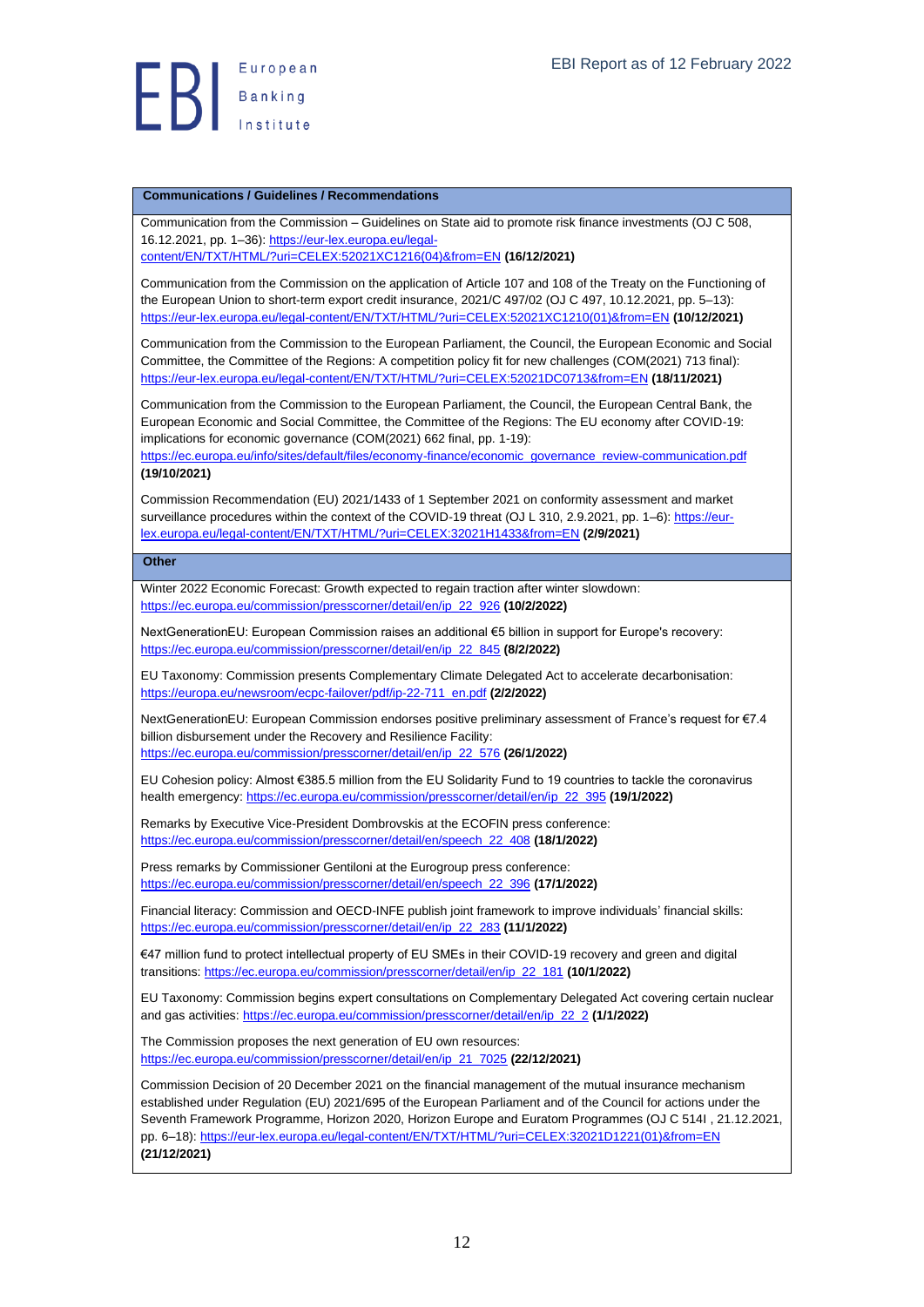# **Exerche Stanking**<br>Institute

Commission Delegated Regulation (EU) 2021/2268 of 6 September 2021 amending the regulatory technical standards laid down in Commission Delegated Regulation (EU) 2017/653 as regards the underpinning methodology and presentation of performance scenarios, the presentation of costs and the methodology for the calculation of summary cost indicators, the presentation and content of information on past performance and the presentation of costs by packaged retail and insurance-based investment products (PRIIPs) offering a range of options for investment and alignment of the transitional arrangement for PRIIP manufacturers offering units of funds referred to in Article 32 of Regulation (EU) No 1286/2014 of the European Parliament and of the Council as underlying investment options with the prolonged transitional arrangement laid down in that Article (OJ L 455I , 20.12.2021, pp. 1–55)[: https://eur-lex.europa.eu/legal-content/EN/TXT/HTML/?uri=CELEX:32021R2268&from=EN](https://eur-lex.europa.eu/legal-content/EN/TXT/HTML/?uri=CELEX:32021R2268&from=EN) **(20/12/2021)**

Remarks by Commissioner Gentiloni at the Eurogroup press conference: [https://ec.europa.eu/commission/presscorner/detail/en/speech\\_21\\_6652](https://ec.europa.eu/commission/presscorner/detail/en/speech_21_6652) **(6/12/2021)**

State aid: Commission adopts revised Guidelines on State aid to promote risk finance investments: [https://ec.europa.eu/commission/presscorner/detail/en/ip\\_21\\_6553](https://ec.europa.eu/commission/presscorner/detail/en/ip_21_6553) **(6/12/2021)**

NextGenerationEU: European Commission adopts positive preliminary assessment of Spain's request for €10 billion disbursement under Recovery and Resilience Facility:

[https://ec.europa.eu/commission/presscorner/detail/en/ip\\_21\\_6597](https://ec.europa.eu/commission/presscorner/detail/en/ip_21_6597) **(3/12/2021)**

EU financial instruments supported European SMEs during the coronavirus crises with €29 billion in 2020: [https://ec.europa.eu/commission/presscorner/detail/en/ip\\_21\\_6348](https://ec.europa.eu/commission/presscorner/detail/en/ip_21_6348) **(2/12/2021)**

European Semester Autumn Package: rebounding stronger from the crisis and making Europe greener and more digital: [https://ec.europa.eu/commission/presscorner/detail/en/ip\\_21\\_6105](https://ec.europa.eu/commission/presscorner/detail/en/ip_21_6105) **(24/11/2021)**

Autumn 2021 Economic Forecast: From recovery to expansion, amid headwinds: [https://ec.europa.eu/commission/presscorner/detail/en/ip\\_21\\_5883](https://ec.europa.eu/commission/presscorner/detail/en/ip_21_5883) **(11/11/2021)**

Remarks by Commissioner Gentiloni at the Eurogroup press conference: [https://ec.europa.eu/commission/presscorner/detail/en/speech\\_21\\_5868](https://ec.europa.eu/commission/presscorner/detail/en/speech_21_5868) **(8/11/2021)**

Resolution of the European Committee of the Regions' proposals in view of the European Commission Work Programme for 2022 (OJ C 440, 29.10.2021, pp. 1-5)[: https://eur-lex.europa.eu/legal](https://eur-lex.europa.eu/legal-content/EN/TXT/?uri=uriserv%3AOJ.C_.2021.440.01.0001.01.ENG&toc=OJ%3AC%3A2021%3A440%3ATOC)[content/EN/TXT/?uri=uriserv%3AOJ.C\\_.2021.440.01.0001.01.ENG&toc=OJ%3AC%3A2021%3A440%3ATOC](https://eur-lex.europa.eu/legal-content/EN/TXT/?uri=uriserv%3AOJ.C_.2021.440.01.0001.01.ENG&toc=OJ%3AC%3A2021%3A440%3ATOC) **(29/10/2021)**

Banking Package 2021: new EU rules to strengthen banks' resilience and better prepare for the future: [https://ec.europa.eu/commission/presscorner/detail/en/ip\\_21\\_5401](https://ec.europa.eu/commission/presscorner/detail/en/ip_21_5401) **(27/10/2021)**

Questions and Answers on the Banking Package 2021: [https://ec.europa.eu/commission/presscorner/detail/en/qanda\\_21\\_5386](https://ec.europa.eu/commission/presscorner/detail/en/qanda_21_5386) **(27/10/2021)**

2022 Commission Work Programme: Making Europe stronger together[: https://ec.europa.eu/info/index\\_en](https://ec.europa.eu/info/index_en) **(19/10/2021)**

NextGenerationEU: European Commission successfully issues first green bond to finance the sustainable recovery: [https://ec.europa.eu/commission/presscorner/detail/en/ip\\_21\\_5207](https://ec.europa.eu/commission/presscorner/detail/en/ip_21_5207) **(12/10/2021)**

Questions and Answers: NextGenerationEU first green bond issuance: [https://ec.europa.eu/commission/presscorner/detail/en/qanda\\_21\\_5211](https://ec.europa.eu/commission/presscorner/detail/en/qanda_21_5211) **(12/10/2021)**

EU Cohesion policy on the front line of the recovery: €34 billion approved for regions and cities in just 4 months: [https://ec.europa.eu/commission/presscorner/detail/en/ip\\_21\\_5130](https://ec.europa.eu/commission/presscorner/detail/en/ip_21_5130) **(11/10/2021)**

Questions and Answers: Proposal to amend EU Budget for 2021 to support global vaccination and funding for global emergencies: [https://ec.europa.eu/commission/presscorner/detail/en/qanda\\_21\\_5086](https://ec.europa.eu/commission/presscorner/detail/en/qanda_21_5086) **(11/10/2021)**

United States–European Commission Joint Statement: Launch of the joint COVID-19 Manufacturing and Supply Chain Taskforce[: https://ec.europa.eu/commission/presscorner/detail/en/statement\\_21\\_4847](https://ec.europa.eu/commission/presscorner/detail/en/statement_21_4847) **(22/9/2021)**

An U.S.-EU Agenda for Beating the Global Pandemic: Vaccinating the World, Saving Lives Now, and Building Back Better Health Security: [https://ec.europa.eu/commission/presscorner/detail/en/statement\\_21\\_4846](https://ec.europa.eu/commission/presscorner/detail/en/statement_21_4846) **(22/9/2021)**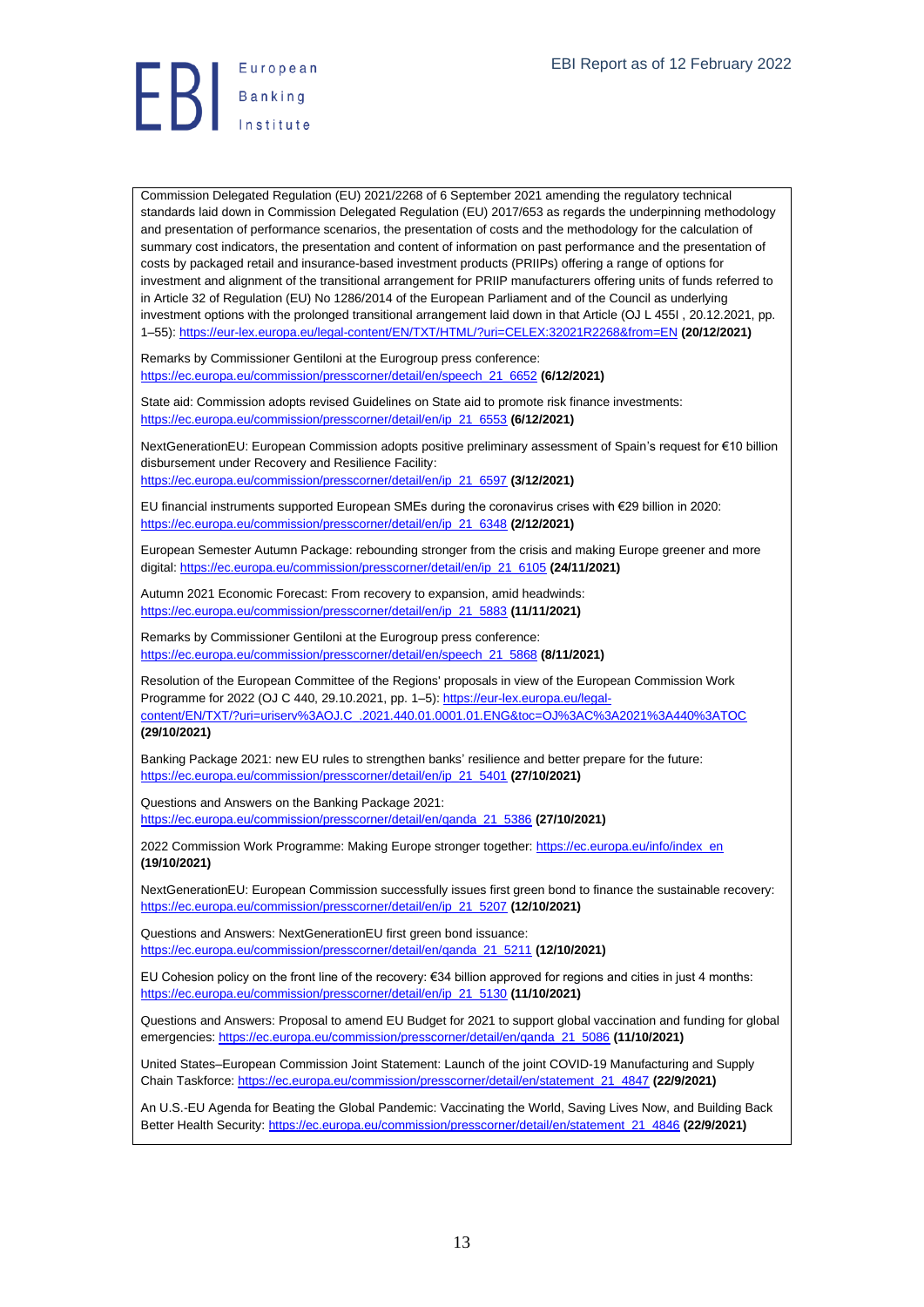**Exerche Stanking**<br>Institute

Reviewing EU insurance rules: encouraging insurers to invest in Europe's future: [https://ec.europa.eu/commission/presscorner/detail/en/ip\\_21\\_4783](https://ec.europa.eu/commission/presscorner/detail/en/ip_21_4783) **(22/9/2021)**

Questions and Answers: Proposals for amendments to the Solvency II Directive and a new Insurance Recovery and Resolution Directive[: https://ec.europa.eu/commission/presscorner/detail/en/qanda\\_21\\_4764](https://ec.europa.eu/commission/presscorner/detail/en/qanda_21_4764) **(22/9/2021)**

SURE: Report confirms instrument's success in protecting jobs and incomes: [https://ec.europa.eu/commission/presscorner/detail/en/ip\\_21\\_4822](https://ec.europa.eu/commission/presscorner/detail/en/ip_21_4822) **(22/9/2021)**

Coronavirus: Commission signs contract for the supply of a monoclonal antibody treatment: [https://ec.europa.eu/commission/presscorner/detail/en/ip\\_21\\_4827](https://ec.europa.eu/commission/presscorner/detail/en/ip_21_4827) **(21/9/2021)**

REACT-EU: €4.7 billion to support jobs, skills and people most in need in Italy: [https://ec.europa.eu/commission/presscorner/detail/en/ip\\_21\\_4731](https://ec.europa.eu/commission/presscorner/detail/en/ip_21_4731) **(17/9/2021)**

European Health Emergency preparedness and Response Authority (HERA): Getting ready for future health emergencies: [https://ec.europa.eu/commission/presscorner/detail/en/ip\\_21\\_4672](https://ec.europa.eu/commission/presscorner/detail/en/ip_21_4672) **(16/9/2021)**

Questions and Answers: European Health Emergency preparedness and Response Authority – HERA: [https://ec.europa.eu/commission/presscorner/detail/en/qanda\\_21\\_4733](https://ec.europa.eu/commission/presscorner/detail/en/qanda_21_4733) **(16/9/2021)**

Team Europe: €34 billion disbursed so far to tackle COVID-19 in partner countries: [https://ec.europa.eu/commission/presscorner/detail/en/ip\\_21\\_4729](https://ec.europa.eu/commission/presscorner/detail/en/ip_21_4729) **(16/9/2021)**

NextGenerationEU: Fourth bond issuance maintains strong momentum for EU borrowing for recovery: [https://ec.europa.eu/commission/presscorner/detail/en/ip\\_21\\_4707](https://ec.europa.eu/commission/presscorner/detail/en/ip_21_4707) **(14/9/2021)**

NextGenerationEU: European Commission gearing up for issuing €250 billion of NextGenerationEU green bonds: [https://ec.europa.eu/commission/presscorner/detail/en/ip\\_21\\_4565](https://ec.europa.eu/commission/presscorner/detail/en/ip_21_4565) **(7/9/2021)**

Questions and Answers: NextGenerationEU Green Bond framework and funding plan update: [https://ec.europa.eu/commission/presscorner/detail/en/qanda\\_21\\_4567](https://ec.europa.eu/commission/presscorner/detail/en/qanda_21_4567) **(7/9/2021)**

#### <span id="page-13-0"></span>**5. European Stability Mechanism (ESM)**

How to deepen Europe's Economic and Monetary Union?: [https://www.esm.europa.eu/speeches-and](https://www.esm.europa.eu/speeches-and-presentations/how-deepen-europes-economic-and-monetary-union)[presentations/how-deepen-europes-economic-and-monetary-union](https://www.esm.europa.eu/speeches-and-presentations/how-deepen-europes-economic-and-monetary-union) **(24/1/2022)**

EMU deepening agenda in the aftermath of COVID-19[: https://www.esm.europa.eu/speeches-and](https://www.esm.europa.eu/speeches-and-presentations/emu-deepening-agenda-aftermath-covid-19)[presentations/emu-deepening-agenda-aftermath-covid-19](https://www.esm.europa.eu/speeches-and-presentations/emu-deepening-agenda-aftermath-covid-19) **(24/1/2022)**

Risk-sharing in the euro area:<https://www.esm.europa.eu/speeches-and-presentations/risk-sharing-euro-area> **(24/1/2022)**

Klaus Regling at Eurogroup press conference, January 2022[: https://www.esm.europa.eu/press-conferences/klaus](https://www.esm.europa.eu/press-conferences/klaus-regling-eurogroup-press-conference-january-2022)[regling-eurogroup-press-conference-january-2022](https://www.esm.europa.eu/press-conferences/klaus-regling-eurogroup-press-conference-january-2022) **(17/1/2022)**

Time for euro safe asset futures?[: https://www.esm.europa.eu/blog/time-euro-safe-asset-futures](https://www.esm.europa.eu/blog/time-euro-safe-asset-futures) **(10/12/2021)**

The ESM's backstop to the Single Resolution Fund: financial safety net in times of crises - speech by Klaus Regling: [https://www.esm.europa.eu/speeches-and-presentations/esms-backstop-single-resolution-fund-financial-safety-net](https://www.esm.europa.eu/speeches-and-presentations/esms-backstop-single-resolution-fund-financial-safety-net-times-crises)[times-crises](https://www.esm.europa.eu/speeches-and-presentations/esms-backstop-single-resolution-fund-financial-safety-net-times-crises) **(10/12/2021)**

Rolf Strauch at Eurogroup press conference, November 2021[: https://www.esm.europa.eu/press-conferences/rolf](https://www.esm.europa.eu/press-conferences/rolf-strauch-eurogroup-press-conference-november-2021)[strauch-eurogroup-press-conference-november-2021](https://www.esm.europa.eu/press-conferences/rolf-strauch-eurogroup-press-conference-november-2021) **(8/11/2021)**

The monetary union: stable despite crises - speech by Klaus Regling[: https://www.esm.europa.eu/speeches-and](https://www.esm.europa.eu/speeches-and-presentations/monetary-union-stable-despite-crises-speech-klaus-regling)[presentations/monetary-union-stable-despite-crises-speech-klaus-regling](https://www.esm.europa.eu/speeches-and-presentations/monetary-union-stable-despite-crises-speech-klaus-regling) **(8/10/2021)**

ESM completes 2021 funding with highest demand in eight years: [https://www.esm.europa.eu/press-releases/esm](https://www.esm.europa.eu/press-releases/esm-completes-2021-funding-highest-demand-eight-years)[completes-2021-funding-highest-demand-eight-years](https://www.esm.europa.eu/press-releases/esm-completes-2021-funding-highest-demand-eight-years) **(4/10/2021)**

#### <span id="page-13-1"></span>**6. Measures taken by Member States**

Coronavirus Outbreak – List of Member State Measures approved under Article 107(2)b TFEU, Article 107(3)b TFEU and under the Temporary State Aid Framework: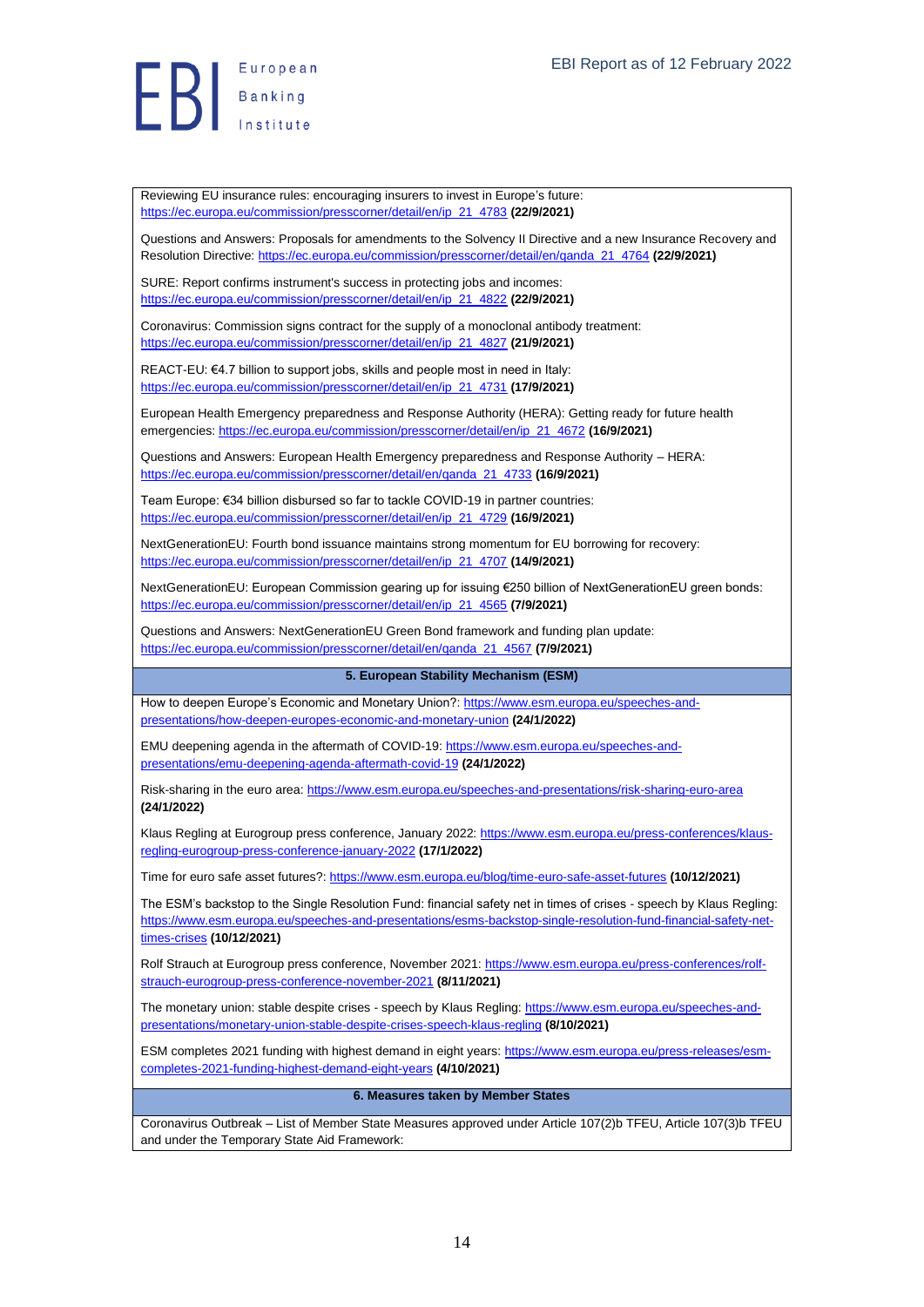

[https://ec.europa.eu/competition/state\\_aid/what\\_is\\_new/State\\_aid\\_decisions\\_TF\\_and\\_107\\_2b\\_107\\_3b\\_107\\_3c.pdf](https://ec.europa.eu/competition/state_aid/what_is_new/State_aid_decisions_TF_and_107_2b_107_3b_107_3c.pdf) **(17/5/2021)**

Overview of national measures by Member State: [https://ec.europa.eu/newsroom/ecfin/item](https://ec.europa.eu/newsroom/ecfin/item-detail.cfm?item_id=673882&utm_source=ecfin_newsroom&utm_medium=Website&utm_campaign=ecfin&utm_content=Overview%20of%20national%20measures%20by%20Member%20State&lang=en)[detail.cfm?item\\_id=673882&utm\\_source=ecfin\\_newsroom&utm\\_medium=Website&utm\\_campaign=ecfin&utm\\_conte](https://ec.europa.eu/newsroom/ecfin/item-detail.cfm?item_id=673882&utm_source=ecfin_newsroom&utm_medium=Website&utm_campaign=ecfin&utm_content=Overview%20of%20national%20measures%20by%20Member%20State&lang=en) [nt=Overview%20of%20national%20measures%20by%20Member%20State&lang=en](https://ec.europa.eu/newsroom/ecfin/item-detail.cfm?item_id=673882&utm_source=ecfin_newsroom&utm_medium=Website&utm_campaign=ecfin&utm_content=Overview%20of%20national%20measures%20by%20Member%20State&lang=en)

#### **7. Recovery and Resilience Facility**

<span id="page-14-0"></span>The link below guides to the National recovery and resilience plans, and contains the draft or final plans and, where available, the Commission assessment and accompanying press material: [https://ec.europa.eu/info/business](https://ec.europa.eu/info/business-economy-euro/recovery-coronavirus/recovery-and-resilience-facility_en)[economy-euro/recovery-coronavirus/recovery-and-resilience-facility\\_en](https://ec.europa.eu/info/business-economy-euro/recovery-coronavirus/recovery-and-resilience-facility_en)

#### <span id="page-14-1"></span>**8. Organisation for Economic Co-operation and Development (OECD)**

Composite Leading Indicators (CLI), OECD, February 2022[: https://www.oecd.org/newsroom/composite-leading](https://www.oecd.org/newsroom/composite-leading-indicators-cli-oecd-february-2022.htm)[indicators-cli-oecd-february-2022.htm](https://www.oecd.org/newsroom/composite-leading-indicators-cli-oecd-february-2022.htm) **(9/2/2022)**

Unemployment Rates, OECD - Updated: February 2022[: https://www.oecd.org/newsroom/unemployment-rates](https://www.oecd.org/newsroom/unemployment-rates-oecd-update-february-2022.htm)[oecd-update-february-2022.htm](https://www.oecd.org/newsroom/unemployment-rates-oecd-update-february-2022.htm) **(8/2/2022)**

Growth and economic well-being: Third quarter 2021, OECD: [https://www.oecd.org/newsroom/growth-and](https://www.oecd.org/newsroom/growth-and-economic-well-being-third-quarter-2021-oecd.htm)[economic-well-being-third-quarter-2021-oecd.htm](https://www.oecd.org/newsroom/growth-and-economic-well-being-third-quarter-2021-oecd.htm) **(7/2/2022)**

Services trade liberalised in 2021, showing significant decrease in volume and effects of new measures, OECD says[: https://www.oecd.org/newsroom/services-trade-liberalised-in-2021-showing-significant-decrease-in-volume](https://www.oecd.org/newsroom/services-trade-liberalised-in-2021-showing-significant-decrease-in-volume-and-effects-of-new-measures.htm)[and-effects-of-new-measures.htm](https://www.oecd.org/newsroom/services-trade-liberalised-in-2021-showing-significant-decrease-in-volume-and-effects-of-new-measures.htm) **(1/2/2022)**

Employment situation, OECD, third quarter 2021: [https://www.oecd.org/newsroom/employment-situation-oecd-third](https://www.oecd.org/newsroom/employment-situation-oecd-third-quarter-2021.htm)[quarter-2021.htm](https://www.oecd.org/newsroom/employment-situation-oecd-third-quarter-2021.htm) **(25/1/2022)**

New OECD hub to boost transparency on the tax treatment of foreign aid: [https://www.oecd.org/newsroom/new](https://www.oecd.org/newsroom/new-oecd-hub-to-boost-transparency-on-the-tax-treatment-of-foreign-aid.htm)[oecd-hub-to-boost-transparency-on-the-tax-treatment-of-foreign-aid.htm](https://www.oecd.org/newsroom/new-oecd-hub-to-boost-transparency-on-the-tax-treatment-of-foreign-aid.htm) **(19/1/2022)**

Unemployment Rates, OECD – Updated: January 2022[: https://www.oecd.org/newsroom/unemployment-rates-oecd](https://www.oecd.org/newsroom/unemployment-rates-oecd-update-january-2022.htm)[update-january-2022.htm](https://www.oecd.org/newsroom/unemployment-rates-oecd-update-january-2022.htm) **(18/1/2022)**

Composite Leading Indicators (CLI), OECD, January 2022[: https://www.oecd.org/newsroom/composite-leading](https://www.oecd.org/newsroom/composite-leading-indicators-cli-oecd-january-2022.htm)[indicators-cli-oecd-january-2022.htm](https://www.oecd.org/newsroom/composite-leading-indicators-cli-oecd-january-2022.htm) **(17/1/2022)**

Consumer Prices, OECD - Updated: 11 January 2022: [https://www.oecd.org/newsroom/consumer-prices-oecd](https://www.oecd.org/newsroom/consumer-prices-oecd-updated-11-january-2022.htm)[updated-11-january-2022.htm](https://www.oecd.org/newsroom/consumer-prices-oecd-updated-11-january-2022.htm) **(11/1/2022)**

OECD releases Pillar Two model rules for domestic implementation of 15% global minimum tax: [https://www.oecd.org/newsroom/oecd-releases-pillar-two-model-rules-for-domestic-implementation-of-15-percent](https://www.oecd.org/newsroom/oecd-releases-pillar-two-model-rules-for-domestic-implementation-of-15-percent-global-minimum-tax.htm)[global-minimum-tax.htm](https://www.oecd.org/newsroom/oecd-releases-pillar-two-model-rules-for-domestic-implementation-of-15-percent-global-minimum-tax.htm) **(20/12/2021)**

G20 GDP Growth - Third quarter of 2021, OECD[: https://www.oecd.org/newsroom/g20-gdp-growth-third-quarter-](https://www.oecd.org/newsroom/g20-gdp-growth-third-quarter-2021-oecd.htm)[2021-oecd.htm](https://www.oecd.org/newsroom/g20-gdp-growth-third-quarter-2021-oecd.htm) **(14/12/2021)**

Composite Leading Indicators (CLI), OECD, December 2021: [https://www.oecd.org/newsroom/composite-leading](https://www.oecd.org/newsroom/composite-leading-indicators-cli-oecd-december-2021.htm)[indicators-cli-oecd-december-2021.htm](https://www.oecd.org/newsroom/composite-leading-indicators-cli-oecd-december-2021.htm) **(9/12/2021)**

Government support cushions tax revenues in OECD countries from the worst impacts of the COVID-19 crisis: [https://www.oecd.org/newsroom/government-support-cushions-tax-revenues-in-oecd-countries-from-the-worst](https://www.oecd.org/newsroom/government-support-cushions-tax-revenues-in-oecd-countries-from-the-worst-impacts-of-the-covid-19-crisis.htm)[impacts-of-the-covid-19-crisis.htm](https://www.oecd.org/newsroom/government-support-cushions-tax-revenues-in-oecd-countries-from-the-worst-impacts-of-the-covid-19-crisis.htm) **(6/12/2021)**

Media Advisory - Assessing the initial impact of COVID-19 on tax revenues across OECD countries: [https://www.oecd.org/newsroom/media-advisory-assessing-the-initial-impact-of-covid-19-on-tax-revenues-across](https://www.oecd.org/newsroom/media-advisory-assessing-the-initial-impact-of-covid-19-on-tax-revenues-across-oecd-countries.htm)[oecd-countries.htm](https://www.oecd.org/newsroom/media-advisory-assessing-the-initial-impact-of-covid-19-on-tax-revenues-across-oecd-countries.htm) **(1/12/2021)**

OECD Economic Outlook sees recovery continuing but warns of growing imbalances and risks: [https://www.oecd.org/newsroom/oecd-economic-outlook-sees-recovery-continuing-but-warns-of-growing](https://www.oecd.org/newsroom/oecd-economic-outlook-sees-recovery-continuing-but-warns-of-growing-imbalances-and-risks.htm)[imbalances-and-risks.htm](https://www.oecd.org/newsroom/oecd-economic-outlook-sees-recovery-continuing-but-warns-of-growing-imbalances-and-risks.htm) **(1/12/2021)**

International trade statistics: trends in third quarter 2021: [https://www.oecd.org/newsroom/international-trade](https://www.oecd.org/newsroom/international-trade-statistics-trends-in-third-quarter-2021.htm)[statistics-trends-in-third-quarter-2021.htm](https://www.oecd.org/newsroom/international-trade-statistics-trends-in-third-quarter-2021.htm) **(23/11/2021)**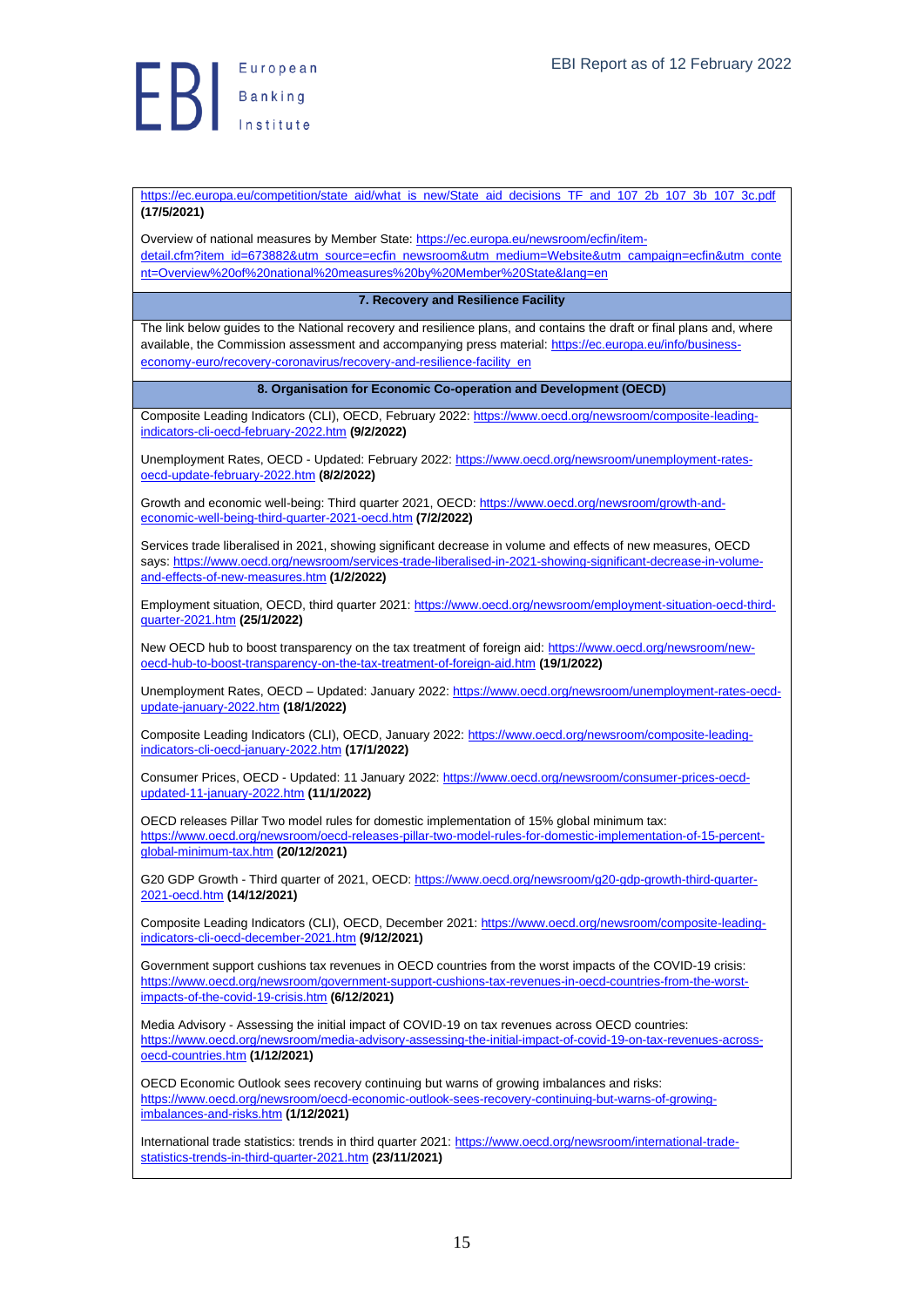

GDP Growth – Third quarter of 2021, OECD[: https://www.oecd.org/newsroom/gdp-growth-third-quarter-2021](https://www.oecd.org/newsroom/gdp-growth-third-quarter-2021-oecd.htm) [oecd.htm](https://www.oecd.org/newsroom/gdp-growth-third-quarter-2021-oecd.htm) **(18/11/2021)**

Growth and economic well-being: second quarter 2021, OECD[: https://www.oecd.org/newsroom/growth-and](https://www.oecd.org/newsroom/growth-and-economic-well-being-second-quarter-2021-oecd.htm)[economic-well-being-second-quarter-2021-oecd.htm](https://www.oecd.org/newsroom/growth-and-economic-well-being-second-quarter-2021-oecd.htm) **(8/11/2021)**

Global economic recovery continues but remains uneven, says OECD: [https://www.oecd.org/newsroom/global](https://www.oecd.org/newsroom/global-economic-recovery-continues-but-remains-uneven-says-oecd.htm)[economic-recovery-continues-but-remains-uneven-says-oecd.htm](https://www.oecd.org/newsroom/global-economic-recovery-continues-but-remains-uneven-says-oecd.htm) **(21/9/2021)**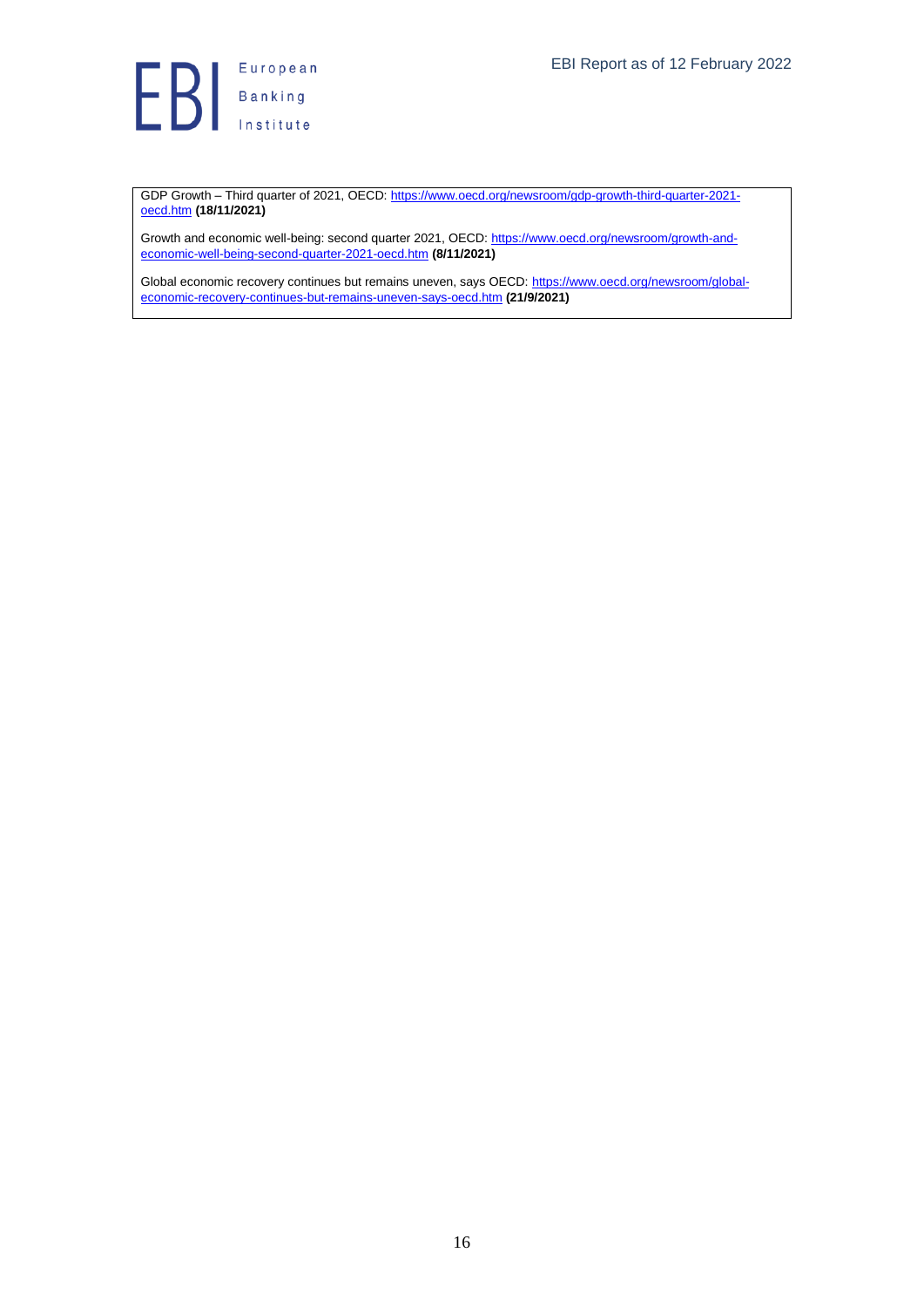

<span id="page-16-2"></span><span id="page-16-1"></span><span id="page-16-0"></span>

| <b>II. Financial Stability - Banking Regulation</b>                                                                                                                                                                                                                                                          |
|--------------------------------------------------------------------------------------------------------------------------------------------------------------------------------------------------------------------------------------------------------------------------------------------------------------|
| <b>A. International Level</b>                                                                                                                                                                                                                                                                                |
| 1. Financial Stability Board (FSB)                                                                                                                                                                                                                                                                           |
|                                                                                                                                                                                                                                                                                                              |
| Internal Interconnectedness in Resolution Planning for Insurers: Practices Paper:<br>https://www.fsb.org/2022/01/internal-interconnectedness-in-resolution-planning-for-insurers-practices-paper/<br>(10/1/2022)                                                                                             |
| Resolution Funding for Insurers: Practices Paper: https://www.fsb.org/2022/01/resolution-funding-for-insurers-<br>practices-paper/ (10/1/2022)                                                                                                                                                               |
| FSB reports on global trends and risks in non-bank financial intermediation: https://www.fsb.org/2021/12/fsb-reports-<br>on-global-trends-and-risks-in-non-bank-financial-intermediation-2/ (16/12/2021)                                                                                                     |
| FSB Europe Group discusses non-bank financial intermediation and third-party outsourcing:<br>https://www.fsb.org/2021/12/fsb-europe-group-discusses-non-bank-financial-intermediation-and-third-party-<br>outsourcing/ (14/12/2021)                                                                          |
| FSB illustrates practical approaches to the execution of bail-in: https://www.fsb.org/2021/12/fsb-illustrates-practical-<br>approaches-to-the-execution-of-bail-in/ (13/12/2021)                                                                                                                             |
| 2021 Resolution Report: "Glass half-full or still half-empty?" https://www.fsb.org/2021/12/2021-resolution-report-<br>glass-half-full-or-still-half-empty/ (7/12/2021)                                                                                                                                       |
| FSB Plenary meets in Basel: https://www.fsb.org/2021/11/fsb-plenary-meets-in-basel/ (18/11/2021)                                                                                                                                                                                                             |
| Effective Implementation of FSB Principles for Sound Compensation Practices and Implementation Standards: 2021<br>progress report: https://www.fsb.org/2021/11/effective-implementation-of-fsb-principles-for-sound-compensation-<br>practices-and-implementation-standards-2021-progress-report (4/11/2021) |
| Lessons learnt from the COVID-19 pandemic from a financial stability perspective: Final report:<br>https://www.fsb.org/2021/10/lessons-learnt-from-the-covid-19-pandemic-from-a-financial-stability-perspective-final-<br>report (28/10/2021)                                                                |
| 2021 FSB Annual Report: https://www.fsb.org/2021/10/2021-fsb-annual-report (27/10/2021)                                                                                                                                                                                                                      |
| Financial Stability and Coordination in Times of Crisis: https://www.fsb.org/wp-content/uploads/S181021.pdf<br>(18/10/2021)                                                                                                                                                                                  |
| FSB and IMF publish the 2021 Progress Report on the G20 Data Gaps Initiative: https://www.fsb.org/2021/10/fsb-<br>and-imf-publish-the-2021-progress-report-on-the-g20-data-gaps-initiative (8/10/2021)                                                                                                       |
| FSB launches new financial stability surveillance framework: https://www.fsb.org/wp-content/uploads/P300921.pdf<br>(30/9/2021)                                                                                                                                                                               |

#### 17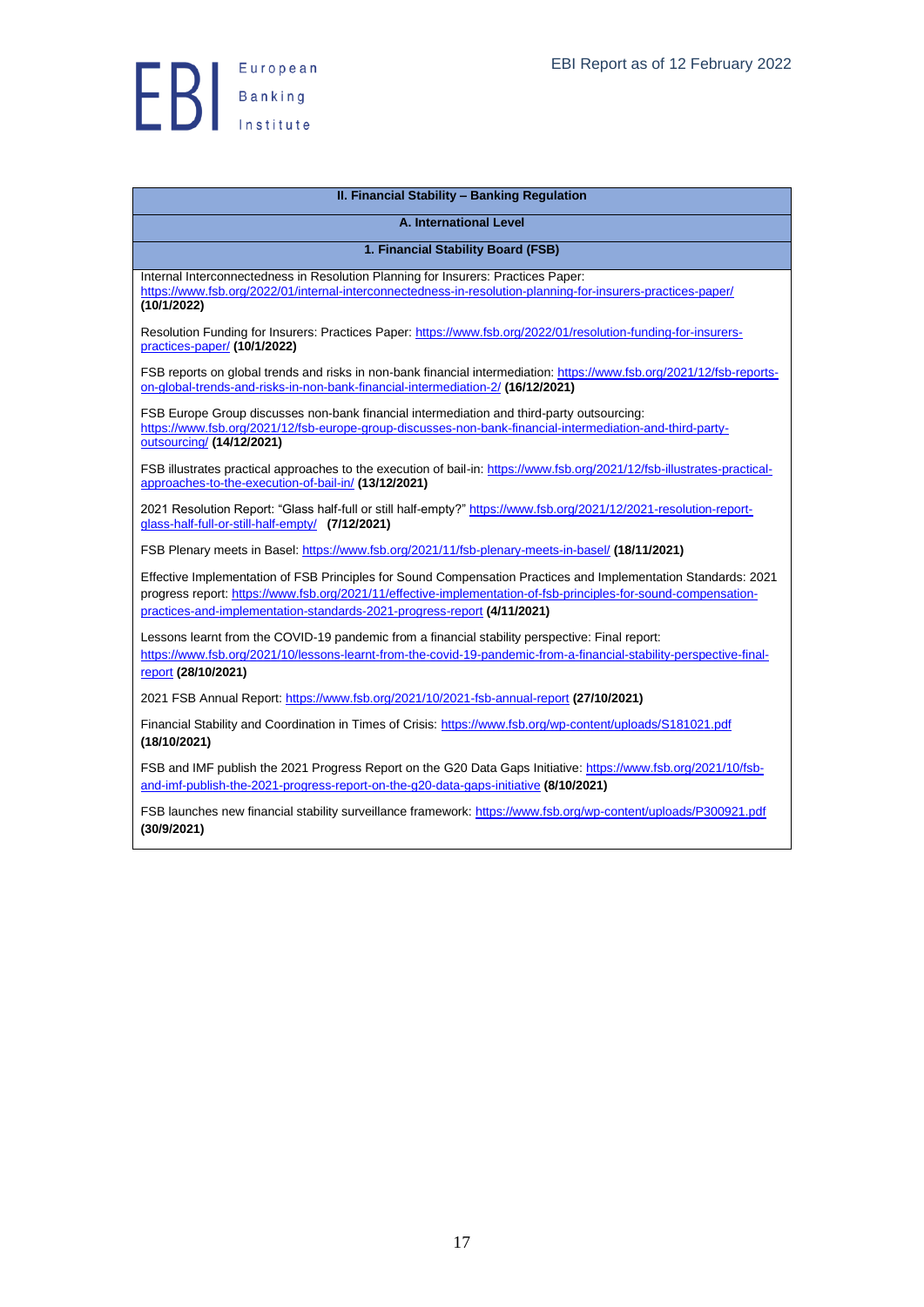

#### <span id="page-17-0"></span>**2. Bank for International Settlements (BIS) – Basel Committee on Banking Supervision (BCBS)**

<span id="page-17-1"></span>**Regulatory Measures**

Principles for the effective management and supervision of climate-related financial risks: <https://www.bis.org/bcbs/publ/d530.pdf> **(16/11/2021)**

Voluntary disclosure of sovereign exposures[: https://www.bis.org/bcbs/publ/d528.htm](https://www.bis.org/bcbs/publ/d528.htm) **(11/11/2021)**

Revisions to market risk disclosure requirements:<https://www.bis.org/bcbs/publ/d529.htm> **(11/11/2021)**

G-SIB assessment methodology review process - technical amendment finalisation: <https://www.bis.org/bcbs/publ/d527.htm> **(9/11/2021)**

#### <span id="page-17-2"></span>**Selected Reports and Studies**

BIS CPMI Report highlights rapid development of retail fast payments and implications for real-time gross settlement systems[: https://www.bis.org/press/p211214.htm](https://www.bis.org/press/p211214.htm) **(14/12/2021)**

BIS Quarterly Review, December 2021: [https://www.bis.org/publ/qtrpdf/r\\_qt2112.htm](https://www.bis.org/publ/qtrpdf/r_qt2112.htm) **(6/12/2021)**

Progress report on adoption of the Basel regulatory framework:<https://www.bis.org/bcbs/publ/d525.htm> **(14/10/2021)**

Basel III Monitoring Report:<https://www.bis.org/bcbs/publ/d524.htm> **(29/9/2021)**

#### <span id="page-17-3"></span>**Other**

Correspondent banking trends persisted in 2020, even as payment landscape changed, new data show: <https://www.bis.org/press/p211213.htm> **(13/12/2021)**

Committee on Payments and Market Infrastructures: Covid-19 accelerated the digitalisation of payments: [https://www.bis.org/statistics/payment\\_stats/commentary2112.htm](https://www.bis.org/statistics/payment_stats/commentary2112.htm) **(9/12/2021)**

Basel Committee publishes more details on global systemically important banks: <https://www.bis.org/press/p211123.htm> **(23/11/2021)**

#### <span id="page-17-4"></span>**3. International Association of Deposit Insurers (IADI)**

IADI Survey Brief No. 2 – "COVID-19 and Covered Deposits"[: https://www.iadi.org/en/news/iadi-survey-brief-no-2](https://www.iadi.org/en/news/iadi-survey-brief-no-2-covid-19-and-covered-deposits) [covid-19-and-covered-deposits](https://www.iadi.org/en/news/iadi-survey-brief-no-2-covid-19-and-covered-deposits) **(31/1/2022)**

Deposit Insurance Coverage Level and Scope:

[https://www.iadi.org/en/assets/File/Papers/Approved%20Research%20-](https://www.iadi.org/en/assets/File/Papers/Approved%20Research%20-%20Discussion%20Papers/IADI%20Research%20Paper%20on%20Deposit%20Insurance%20Coverage%20and%20Scope.pdf)

[%20Discussion%20Papers/IADI%20Research%20Paper%20on%20Deposit%20Insurance%20Coverage%20and%2](https://www.iadi.org/en/assets/File/Papers/Approved%20Research%20-%20Discussion%20Papers/IADI%20Research%20Paper%20on%20Deposit%20Insurance%20Coverage%20and%20Scope.pdf) [0Scope.pdf](https://www.iadi.org/en/assets/File/Papers/Approved%20Research%20-%20Discussion%20Papers/IADI%20Research%20Paper%20on%20Deposit%20Insurance%20Coverage%20and%20Scope.pdf) **(20/12/2021)**

IADI Guidance Paper: Ways to resolve a financial cooperative while keeping the cooperative structure: [https://www.iadi.org/en/news/iadi-guidance-paper-ways-to-resolve-a-financial-cooperative-while-keeping-the](https://www.iadi.org/en/news/iadi-guidance-paper-ways-to-resolve-a-financial-cooperative-while-keeping-the-cooperative-structure/)[cooperative-structure/](https://www.iadi.org/en/news/iadi-guidance-paper-ways-to-resolve-a-financial-cooperative-while-keeping-the-cooperative-structure/) **(14/12/2021)**

IADI Policy Brief No. 5 - Climate Change Fever: Can Deposit Insurers Stay Cool?: https://www.iadi.org/en/assets/File/Papers/Policy%20Briefs/IADI - Policy\_Brief\_5\_Climate\_Change\_Fever.pdf **(5/10/2021)**

IADI Policy Brief No. 4 – "Five Emerging Issues in Deposit Insurance"[: https://www.iadi.org/en/news/iadi-policy-brief](https://www.iadi.org/en/news/iadi-policy-brief-no-4-five-emerging-issues-in-deposit-insurance)[no-4-five-emerging-issues-in-deposit-insurance](https://www.iadi.org/en/news/iadi-policy-brief-no-4-five-emerging-issues-in-deposit-insurance) **(16/9/2021)**

<span id="page-17-5"></span>**B. EU – Euro Area Level**

**1. ECB – Single Supervisory Mechanism (SSM)**

#### <span id="page-17-7"></span><span id="page-17-6"></span>**Regulatory Measures**

Decision (EU) [2022/134] of the European Central Bank of 19 January 2022 laying down common rules on the transmission by the European Central Bank of supervisory information to authorities and bodies for the purpose of carrying out the tasks conferred on it by Council Regulation (EU) No 1024/2013 (ECB/2022/2) (OJ L 20, 31.1.2022, pp. 275–281)[: https://eur-lex.europa.eu/legal-content/EN/TXT/HTML/?uri=CELEX:32022D0134&from=EN](https://eur-lex.europa.eu/legal-content/EN/TXT/HTML/?uri=CELEX:32022D0134&from=EN) **(31/1/2022)**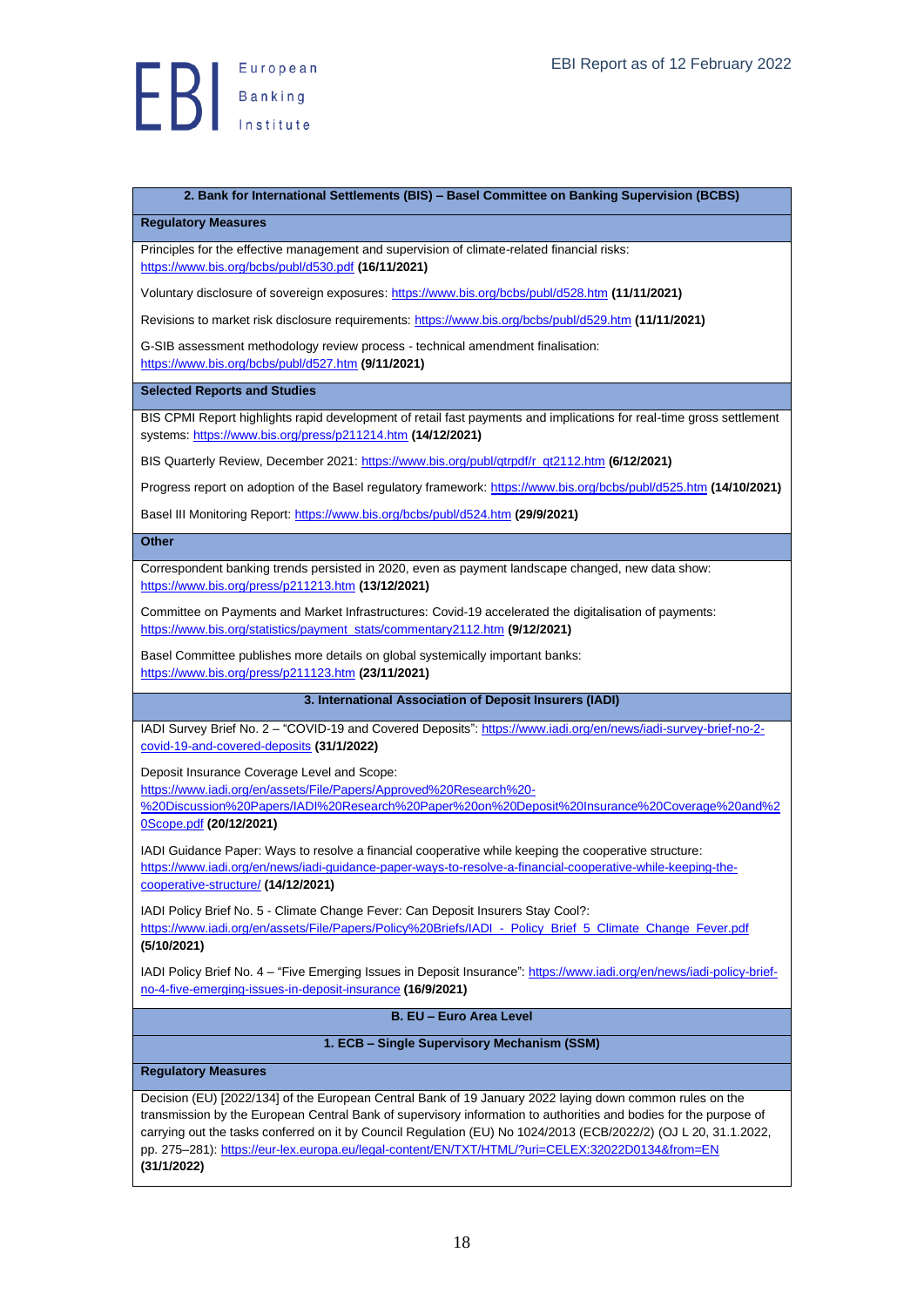

Guideline (EU) 2022/67 of the European Central Bank of 6 January 2022 amending Guideline (EU) 2021/830 on balance sheet item statistics and interest rate statistics of monetary financial institutions (ECB/2022/1) (OJ L 11, 18.1.2022, pp. 56–57): <https://eur-lex.europa.eu/legal-content/EN/TXT/HTML/?uri=CELEX:32022O0067&from=EN> **(18/1/2022)**

ECB will not extend liquidity relief beyond December 2021:

<https://www.bankingsupervision.europa.eu/press/pr/date/2021/html/ssm.pr211217~39656a78e8.en.html> **(17/12/2021)**

Guideline (EU) 2021/2256 of the European Central Bank of 2 November 2021 laying down the principles of the Ethics Framework for the Single Supervisory Mechanism (OJ L 454, 17.12.2021, pp. 21–31)[: https://eur-](https://eur-lex.europa.eu/legal-content/EN/TXT/?uri=uriserv%3AOJ.L_.2021.454.01.0021.01.ENG&toc=OJ%3AL%3A2021%3A454%3ATOC%20)

[lex.europa.eu/legal-](https://eur-lex.europa.eu/legal-content/EN/TXT/?uri=uriserv%3AOJ.L_.2021.454.01.0021.01.ENG&toc=OJ%3AL%3A2021%3A454%3ATOC%20)

[content/EN/TXT/?uri=uriserv%3AOJ.L\\_.2021.454.01.0021.01.ENG&toc=OJ%3AL%3A2021%3A454%3ATOC](https://eur-lex.europa.eu/legal-content/EN/TXT/?uri=uriserv%3AOJ.L_.2021.454.01.0021.01.ENG&toc=OJ%3AL%3A2021%3A454%3ATOC%20)  **(17/12/2021)**

<span id="page-18-0"></span>**Selected Reports and Studies**

Aggregated results of SREP 2021:

<https://www.bankingsupervision.europa.eu/banking/srep/2022/html/ssm.srepaggregateresults2022.en.html> **(10/2/2022)**

Supervisory methodology:

[https://www.bankingsupervision.europa.eu/banking/srep/2022/html/ssm.srep202202\\_supervisorymethodology2022.e](https://www.bankingsupervision.europa.eu/banking/srep/2022/html/ssm.srep202202_supervisorymethodology2022.en.html) [n.html](https://www.bankingsupervision.europa.eu/banking/srep/2022/html/ssm.srep202202_supervisorymethodology2022.en.html) **(10/2/2022)**

ECB Banking Supervision launches 2022 climate risk stress test:

<https://www.bankingsupervision.europa.eu/press/pr/date/2022/html/ssm.pr220127~bd20df4d3a.en.html> **(27/1/2022)** Macro-financial scenarios for the 2022 climate risk stress test:

[https://www.bankingsupervision.europa.eu/ecb/pub/pdf/ssm.macrofinancialscenariosclimateriskstresstest2022~bcac](https://www.bankingsupervision.europa.eu/ecb/pub/pdf/ssm.macrofinancialscenariosclimateriskstresstest2022~bcac934986.en.pdf?72c6c962d205c60079242a009f149400) [934986.en.pdf?72c6c962d205c60079242a009f149400](https://www.bankingsupervision.europa.eu/ecb/pub/pdf/ssm.macrofinancialscenariosclimateriskstresstest2022~bcac934986.en.pdf?72c6c962d205c60079242a009f149400) **(27/1/2022)**

Supervisory Banking Statistics - Third quarter 2021:

[https://www.bankingsupervision.europa.eu/ecb/pub/pdf/ssm.supervisorybankingstatistics\\_third\\_quarter\\_2021\\_20220](https://www.bankingsupervision.europa.eu/ecb/pub/pdf/ssm.supervisorybankingstatistics_third_quarter_2021_202201~878ac568a9.en.pdf?fdbb3e07379fbef7baf2606b20a80a0a) [1~878ac568a9.en.pdf?fdbb3e07379fbef7baf2606b20a80a0a](https://www.bankingsupervision.europa.eu/ecb/pub/pdf/ssm.supervisorybankingstatistics_third_quarter_2021_202201~878ac568a9.en.pdf?fdbb3e07379fbef7baf2606b20a80a0a) **(12/1/2022)**

Opinion of the European Central Bank of 29 December 2021 on a proposal for a regulation laying down harmonised rules on artificial intelligence (CON/2021/40):

[https://www.ecb.europa.eu/pub/pdf/other/en\\_con\\_2021\\_40\\_f\\_sign~eba69a1321..pdf?bde0d38cca2f607d45f67af0f8d](https://www.ecb.europa.eu/pub/pdf/other/en_con_2021_40_f_sign~eba69a1321..pdf?bde0d38cca2f607d45f67af0f8d3fa2a) [3fa2a](https://www.ecb.europa.eu/pub/pdf/other/en_con_2021_40_f_sign~eba69a1321..pdf?bde0d38cca2f607d45f67af0f8d3fa2a) **(29/12/2021)**

Guide to fit and proper assessments – revised December 2021:

[https://www.bankingsupervision.europa.eu/ecb/pub/pdf/ssm.fit\\_and\\_proper\\_guide\\_update202112~d66f230eca.en.pd](https://www.bankingsupervision.europa.eu/ecb/pub/pdf/ssm.fit_and_proper_guide_update202112~d66f230eca.en.pdf?2d820dbe2ae62cb3878f742224b0931a) [f?2d820dbe2ae62cb3878f742224b0931a](https://www.bankingsupervision.europa.eu/ecb/pub/pdf/ssm.fit_and_proper_guide_update202112~d66f230eca.en.pdf?2d820dbe2ae62cb3878f742224b0931a) **(8/12/2021)**

ECB Banking Supervision – Supervisory priorities for 2022-2024:

[https://www.bankingsupervision.europa.eu/banking/priorities/html/ssm.supervisory\\_priorities2022~0f890c6b70.en.ht](https://www.bankingsupervision.europa.eu/banking/priorities/html/ssm.supervisory_priorities2022~0f890c6b70.en.html) [ml](https://www.bankingsupervision.europa.eu/banking/priorities/html/ssm.supervisory_priorities2022~0f890c6b70.en.html) **(7/12/2021)**

The state of climate and environmental risk management in the banking sector: [https://www.bankingsupervision.europa.eu/ecb/pub/pdf/ssm.202111guideonclimate](https://www.bankingsupervision.europa.eu/ecb/pub/pdf/ssm.202111guideonclimate-relatedandenvironmentalrisks~4b25454055.en.pdf?4b9506e394f16a1bf41608fb5a85732e)[relatedandenvironmentalrisks~4b25454055.en.pdf?4b9506e394f16a1bf41608fb5a85732e](https://www.bankingsupervision.europa.eu/ecb/pub/pdf/ssm.202111guideonclimate-relatedandenvironmentalrisks~4b25454055.en.pdf?4b9506e394f16a1bf41608fb5a85732e) **(22/11/2021)**

Climate risk stress test: SSM stress test 2022:

[https://www.bankingsupervision.europa.eu/ecb/pub/pdf/ssm.climateriskstresstest2021~a4de107198.en.pdf?cf1f5448](https://www.bankingsupervision.europa.eu/ecb/pub/pdf/ssm.climateriskstresstest2021~a4de107198.en.pdf?cf1f54486edba0da0ad0d9df9271ed97) [6edba0da0ad0d9df9271ed97](https://www.bankingsupervision.europa.eu/ecb/pub/pdf/ssm.climateriskstresstest2021~a4de107198.en.pdf?cf1f54486edba0da0ad0d9df9271ed97) **(18/10/2021)**

ECB publishes supervisory banking statistics for the second quarter of 2021: <https://www.bankingsupervision.europa.eu/press/pr/date/2021/html/ssm.pr211006~a12ec7f0fd.en.html> **(6/10/2021)**

<span id="page-18-1"></span>**Other**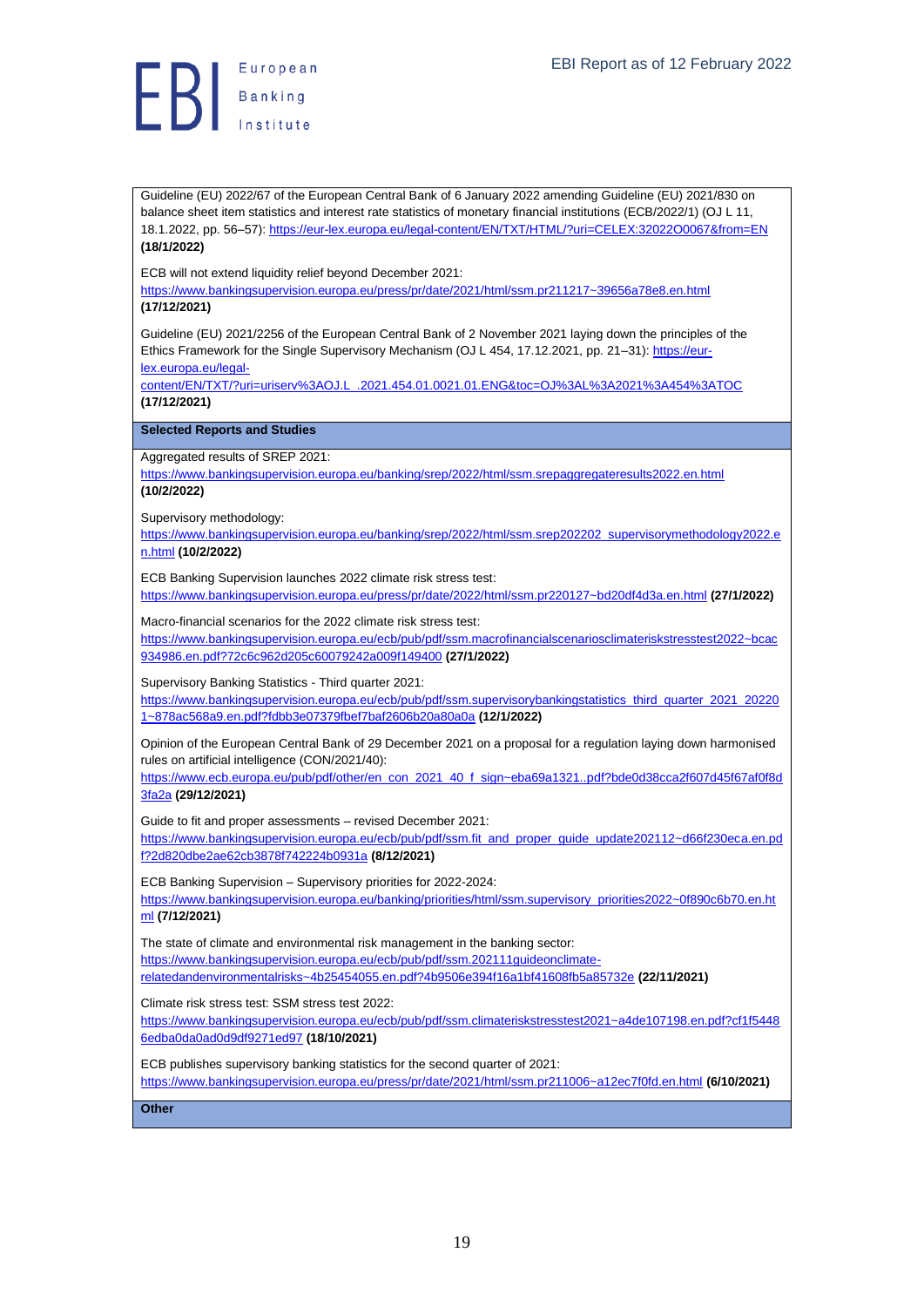

ECB will not extend capital and leverage relief for banks:

[https://www.bankingsupervision.europa.eu/press/pr/date/2022/html/ssm.pr220210\\_1~ea3dd0cd51.en.html](https://www.bankingsupervision.europa.eu/press/pr/date/2022/html/ssm.pr220210_1~ea3dd0cd51.en.html) **(10/2/2022)** ECB requires banks to hold marginally more capital in 2022: <https://www.bankingsupervision.europa.eu/press/pr/date/2022/html/ssm.pr220210~6455538b07.en.html> **(10/2/2022)** Speech by Andrea Enria, Chair of the Supervisory Board of the ECB, at the press conference on the results of the 2021 SREP cycle: <https://www.bankingsupervision.europa.eu/press/speeches/date/2022/html/ssm.sp220210~b95041902b.en.html> **(10/2/2022)** ECB publishes consolidated banking data for end-September 2021: <https://www.ecb.europa.eu/press/pr/date/2022/html/ecb.pr220210~a997470516.en.html> **(10/2/2022)** Letter from the ECB President to Mr Ilhan Kyuchyuk, MEP, on financial sector issues: [https://www.ecb.europa.eu/pub/pdf/other/ecb.mepletter220207\\_Kyuchyuk~86be6e5f17.en.pdf?d8852cd23c4e836b6](https://www.ecb.europa.eu/pub/pdf/other/ecb.mepletter220207_Kyuchyuk~86be6e5f17.en.pdf?d8852cd23c4e836b694e82bb93283738) [94e82bb93283738](https://www.ecb.europa.eu/pub/pdf/other/ecb.mepletter220207_Kyuchyuk~86be6e5f17.en.pdf?d8852cd23c4e836b694e82bb93283738) **(7/2/2022)** Opinion of the European Central Bank of 5 November 2021 on a proposal for a regulation on European green bonds (CON/2021/30) 2022/C 27/04 (OJ C 27, 19.1.2022, pp. 4–13)[: https://eur-lex.europa.eu/legal](https://eur-lex.europa.eu/legal-content/EN/TXT/HTML/?uri=CELEX:52021AB0030&from=EN)[content/EN/TXT/HTML/?uri=CELEX:52021AB0030&from=EN](https://eur-lex.europa.eu/legal-content/EN/TXT/HTML/?uri=CELEX:52021AB0030&from=EN) **(19/1/2022)** Opinion of the European Central Bank of January 2022 on a proposal to amend Regulation (EU) No 575/2013 on prudential requirements for credit institutions and investment firms with respect to resolution (CON/2022/3): [https://www.ecb.europa.eu/pub/pdf/other/en\\_con\\_2022\\_3\\_f\\_sign~9ae5d22e07..pdf?051034dccccb147d11ce1f8aa8](https://www.ecb.europa.eu/pub/pdf/other/en_con_2022_3_f_sign~9ae5d22e07..pdf?051034dccccb147d11ce1f8aa86c647a) [6c647a](https://www.ecb.europa.eu/pub/pdf/other/en_con_2022_3_f_sign~9ae5d22e07..pdf?051034dccccb147d11ce1f8aa86c647a) **(17/1/2022)** Andrea Enria: Exchange of views with the European Affairs Committee and Finance Committee of the French Senate: <https://www.bankingsupervision.europa.eu/press/speeches/date/2022/html/ssm.sp220112~0fab1eb3ad.en.html> **(12/1/2022)** Andrea Enria: Interview with Les Échos: <https://www.bankingsupervision.europa.eu/press/interviews/date/2022/html/ssm.in220110~9fa0e44b60.en.html> **(10/1/2022)** Letter from Andrea Enria, Chair of the Supervisory Board, to Mr Comín i Oliveres, Ms Ponsatí Obiols, Mr Puigdemont i Casamajó, MEPs, on banking supervision: [https://www.bankingsupervision.europa.eu/ecb/pub/pdf/ssm.mepletter\\_PonsatiObiols\\_PuigdemontCasamajo\\_Comini](https://www.bankingsupervision.europa.eu/ecb/pub/pdf/ssm.mepletter_PonsatiObiols_PuigdemontCasamajo_CominiOliveres~9214404c6e.en.pdf?237fbdff570ccd1c26668264000da6b4) [Oliveres~9214404c6e.en.pdf?237fbdff570ccd1c26668264000da6b4](https://www.bankingsupervision.europa.eu/ecb/pub/pdf/ssm.mepletter_PonsatiObiols_PuigdemontCasamajo_CominiOliveres~9214404c6e.en.pdf?237fbdff570ccd1c26668264000da6b4) **(7/1/2022)** Feedback on the input provided by the European Parliament as part of its "resolution on Banking Union – Annual Report 2020": [https://www.bankingsupervision.europa.eu/ecb/pub/pdf/ssm~59811d5fb7.feedback\\_ar2020.pdf?cb0d6c67bbf71a870](https://www.bankingsupervision.europa.eu/ecb/pub/pdf/ssm~59811d5fb7.feedback_ar2020.pdf?cb0d6c67bbf71a870d6ce3730c31ecc2) [d6ce3730c31ecc2](https://www.bankingsupervision.europa.eu/ecb/pub/pdf/ssm~59811d5fb7.feedback_ar2020.pdf?cb0d6c67bbf71a870d6ce3730c31ecc2) **(22/12/2021)** Letter from Andrea Enria, Chair of the Supervisory Board, to Mr Grant, Mr Rinaldi, Mr Zanni, MEPs, on credit risk: [https://www.bankingsupervision.europa.eu/ecb/pub/pdf/ssm.mepletter\\_Grant\\_Rinaldi\\_Zanni~6ccee476f9.en.pdf?dec](https://www.bankingsupervision.europa.eu/ecb/pub/pdf/ssm.mepletter_Grant_Rinaldi_Zanni~6ccee476f9.en.pdf?dece1858d1ddaf92db35e68c382feff8) [e1858d1ddaf92db35e68c382feff8](https://www.bankingsupervision.europa.eu/ecb/pub/pdf/ssm.mepletter_Grant_Rinaldi_Zanni~6ccee476f9.en.pdf?dece1858d1ddaf92db35e68c382feff8) **(16/12/2021)** Andrea Enria: Our supervisory priorities for a healthier banking sector after the pandemic: <https://www.bankingsupervision.europa.eu/press/blog/2021/html/ssm.blog211207~9095f6f1fd.en.html> **(7/12/2021)** ECB consults on its draft Guide on the notification of securitisation transactions: <https://www.bankingsupervision.europa.eu/press/pr/date/2021/html/ssm.pr211115~6c7fd6b850.en.html> **(15/11/2021)** Written overview ahead of the exchange of views of the Chair of the Supervisory Board of the ECB with the Eurogroup on 4 October 2021: [https://www.bankingsupervision.europa.eu/ecb/pub/pdf/ssm.written\\_statement\\_by\\_SB\\_Chair\\_for\\_Eurogroup\\_hearin](https://www.bankingsupervision.europa.eu/ecb/pub/pdf/ssm.written_statement_by_SB_Chair_for_Eurogroup_hearing~aa9046aef5.en.pdf?6b4536a31c4de972ca2fd52272861103) [g~aa9046aef5.en.pdf?6b4536a31c4de972ca2fd52272861103](https://www.bankingsupervision.europa.eu/ecb/pub/pdf/ssm.written_statement_by_SB_Chair_for_Eurogroup_hearing~aa9046aef5.en.pdf?6b4536a31c4de972ca2fd52272861103) **(29/9/2021)**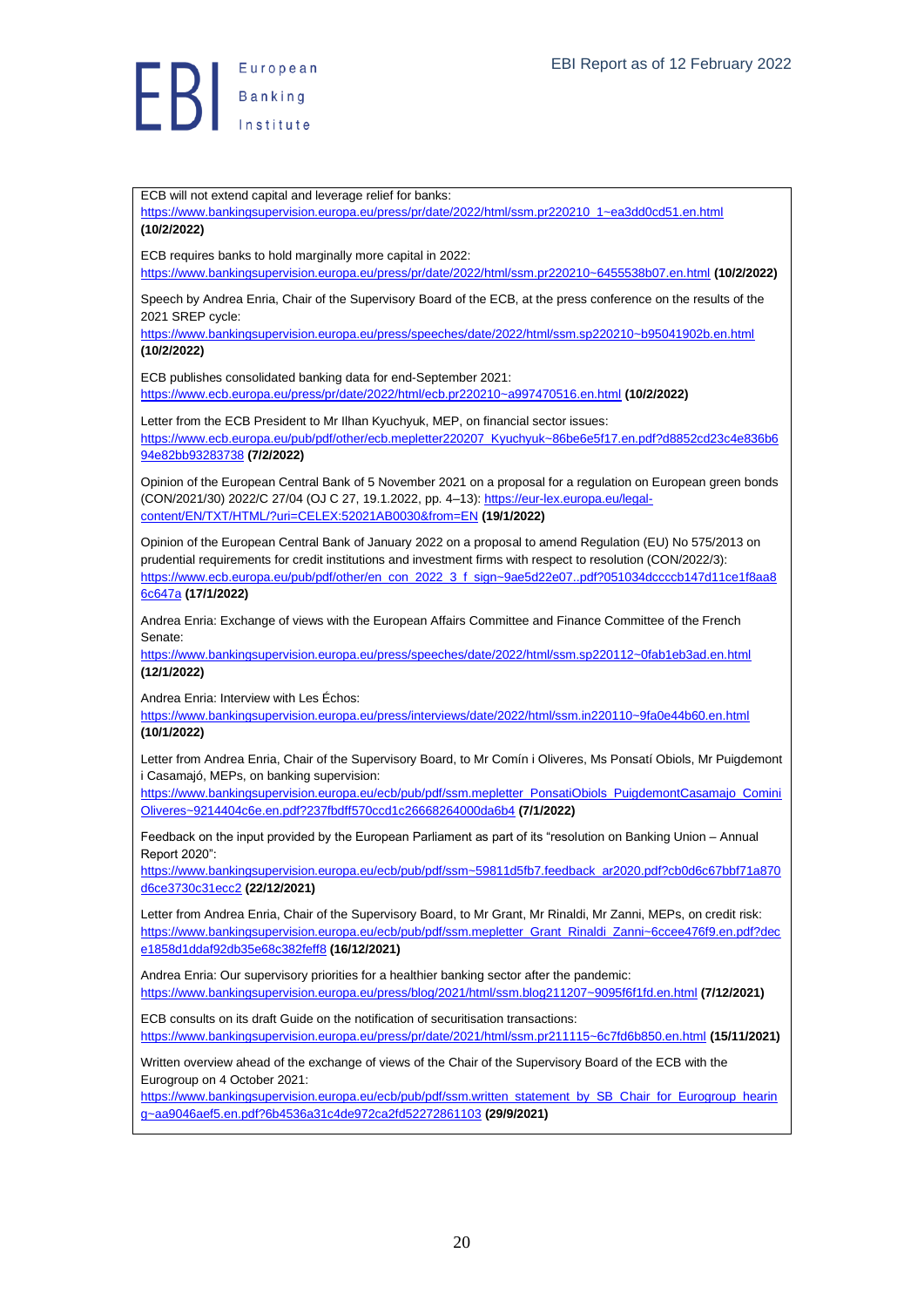

ECB-EBA letter on EU implementation of outstanding Basel III reforms: [https://www.bankingsupervision.europa.eu/ecb/pub/pdf/ssm.ECB-](https://www.bankingsupervision.europa.eu/ecb/pub/pdf/ssm.ECB-EBA_letter_on_B3_implementation~88fdb33210.en.pdf?924ec60ea1f65979d0aaee3a39476c49)

[EBA\\_letter\\_on\\_B3\\_implementation~88fdb33210.en.pdf?924ec60ea1f65979d0aaee3a39476c49](https://www.bankingsupervision.europa.eu/ecb/pub/pdf/ssm.ECB-EBA_letter_on_B3_implementation~88fdb33210.en.pdf?924ec60ea1f65979d0aaee3a39476c49) **(7/9/2021)**

<span id="page-20-0"></span>**2. European Banking Authority (EBA)** EBA makes adjustments to the Single Rulebook Q&A process[: https://www.eba.europa.eu/eba-makes-adjustments](https://www.eba.europa.eu/eba-makes-adjustments-single-rulebook-qa-process)[single-rulebook-qa-process](https://www.eba.europa.eu/eba-makes-adjustments-single-rulebook-qa-process) **(11/2/2022)** EBA issues an Opinion on the European Commission's proposed amendments to the EBA final draft technical standards on fixed overheads requirements: [https://www.eba.europa.eu/eba-issues-opinion-european](https://www.eba.europa.eu/eba-issues-opinion-european-commission%E2%80%99s-proposed-amendments-eba-final-draft-technical-standards)[commission%E2%80%99s-proposed-amendments-eba-final-draft-technical-standards](https://www.eba.europa.eu/eba-issues-opinion-european-commission%E2%80%99s-proposed-amendments-eba-final-draft-technical-standards) **(11/2/2022)** The ESAs recommend actions to ensure the EU's regulatory and supervisory framework remains fit-for-purpose in the digital age: [https://www.eba.europa.eu/esas-recommend-actions-ensure-eu%E2%80%99s-regulatory-and](https://www.eba.europa.eu/esas-recommend-actions-ensure-eu%E2%80%99s-regulatory-and-supervisory-framework-remains-fit-purpose-digital)[supervisory-framework-remains-fit-purpose-digital](https://www.eba.europa.eu/esas-recommend-actions-ensure-eu%E2%80%99s-regulatory-and-supervisory-framework-remains-fit-purpose-digital) **(7/2/2022)** Financial education and literacy: a priority for the ESAs[: https://www.eba.europa.eu/financial-education-and-literacy](https://www.eba.europa.eu/financial-education-and-literacy-priority-esas)[priority-esas](https://www.eba.europa.eu/financial-education-and-literacy-priority-esas) **(3/2/2022)** EBA publishes technical standards listing advanced economy countries for market risk own funds requirements: [https://www.eba.europa.eu/eba-publishes-technical-standards-listing-advanced-economy-countries-market-risk-own](https://www.eba.europa.eu/eba-publishes-technical-standards-listing-advanced-economy-countries-market-risk-own-funds)[funds](https://www.eba.europa.eu/eba-publishes-technical-standards-listing-advanced-economy-countries-market-risk-own-funds) **(2/2/2022)** ESAs publish thematic repository on financial education and digitalisation initiatives of National Competent Authorities: [https://www.eba.europa.eu/esas-publish-thematic-repository-financial-education-and-digitalisation](https://www.eba.europa.eu/esas-publish-thematic-repository-financial-education-and-digitalisation-initiatives-national)[initiatives-national](https://www.eba.europa.eu/esas-publish-thematic-repository-financial-education-and-digitalisation-initiatives-national) **(31/1/2022)** ESAs welcome ESRB Recommendation to create a pan-European systemic cyber incident coordination framework: [https://www.eba.europa.eu/esas-welcome-esrb-recommendation-create-pan-european-systemic-cyber-incident](https://www.eba.europa.eu/esas-welcome-esrb-recommendation-create-pan-european-systemic-cyber-incident-coordination-framework)[coordination-framework](https://www.eba.europa.eu/esas-welcome-esrb-recommendation-create-pan-european-systemic-cyber-incident-coordination-framework) **(27/1/2022)** EBA amends standards on currencies with constraints on the availability of liquid assets: <https://www.eba.europa.eu/eba-amends-standards-currencies-constraints-availability-liquid-assets> **(26/1/2022)** EBA publishes binding standards on Pillar 3 disclosures on ESG risks[: https://www.eba.europa.eu/eba-publishes](https://www.eba.europa.eu/eba-publishes-binding-standards-pillar-3-disclosures-esg-risks)[binding-standards-pillar-3-disclosures-esg-risks](https://www.eba.europa.eu/eba-publishes-binding-standards-pillar-3-disclosures-esg-risks) **(24/1/2022)** EBA consults on updates to its Guidelines on data collection exercises regarding high earners: <https://www.eba.europa.eu/eba-consults-updates-its-guidelines-data-collection-exercises-regarding-high-earners> **(21/1/2022)** EBA publishes a Discussion Paper on its preliminary observations on selected payment fraud data under the Payment Services Directive: [https://www.eba.europa.eu/eba-publishes-discussion-paper-its-preliminary](https://www.eba.europa.eu/eba-publishes-discussion-paper-its-preliminary-observations-selected-payment-fraud-data-under)[observations-selected-payment-fraud-data-under](https://www.eba.europa.eu/eba-publishes-discussion-paper-its-preliminary-observations-selected-payment-fraud-data-under) **(17/1/2022)** EBA confirms the continued application of COVID-19 related reporting and disclosure requirements until further notice[: https://www.eba.europa.eu/eba-confirms-continued-application-covid-19-related-reporting-and-disclosure](https://www.eba.europa.eu/eba-confirms-continued-application-covid-19-related-reporting-and-disclosure-requirements-until)[requirements-until](https://www.eba.europa.eu/eba-confirms-continued-application-covid-19-related-reporting-and-disclosure-requirements-until) **(17/1/2022)** EBA publishes Guidelines for institutions and resolution authorities on improving banks' resolvability and consults on transferability[: https://www.eba.europa.eu/eba-publishes-guidelines-institutions-and-resolution-authorities-improving](https://www.eba.europa.eu/eba-publishes-guidelines-institutions-and-resolution-authorities-improving-banks%E2%80%99-resolvability-and)[banks%E2%80%99-resolvability-and](https://www.eba.europa.eu/eba-publishes-guidelines-institutions-and-resolution-authorities-improving-banks%E2%80%99-resolvability-and) **(13/1/2022)** Asset quality has further improved, but cyber risk remains a source of concern for EU banks: <https://www.eba.europa.eu/asset-quality-has-further-improved-cyber-risk-remains-source-concern-eu-banks> **(10/1/2022)** ESAs publish list of financial conglomerates for 2021[: https://www.eba.europa.eu/esas-publish-list-financial](https://www.eba.europa.eu/esas-publish-list-financial-conglomerates-2021)[conglomerates-2021](https://www.eba.europa.eu/esas-publish-list-financial-conglomerates-2021) **(7/1/2022)** EBA publishes the methodology for investment firms to be reclassified as credit institutions:

[https://www.eba.europa.eu/eba-publishes%C2%A0%C2%A0methodology%C2%A0-investment-firms-be](https://www.eba.europa.eu/eba-publishes%C2%A0%C2%A0methodology%C2%A0-investment-firms-be-reclassified-credit-institutions%C2%A0)[reclassified-credit-institutions%C2%A0](https://www.eba.europa.eu/eba-publishes%C2%A0%C2%A0methodology%C2%A0-investment-firms-be-reclassified-credit-institutions%C2%A0) **(20/12/2021)**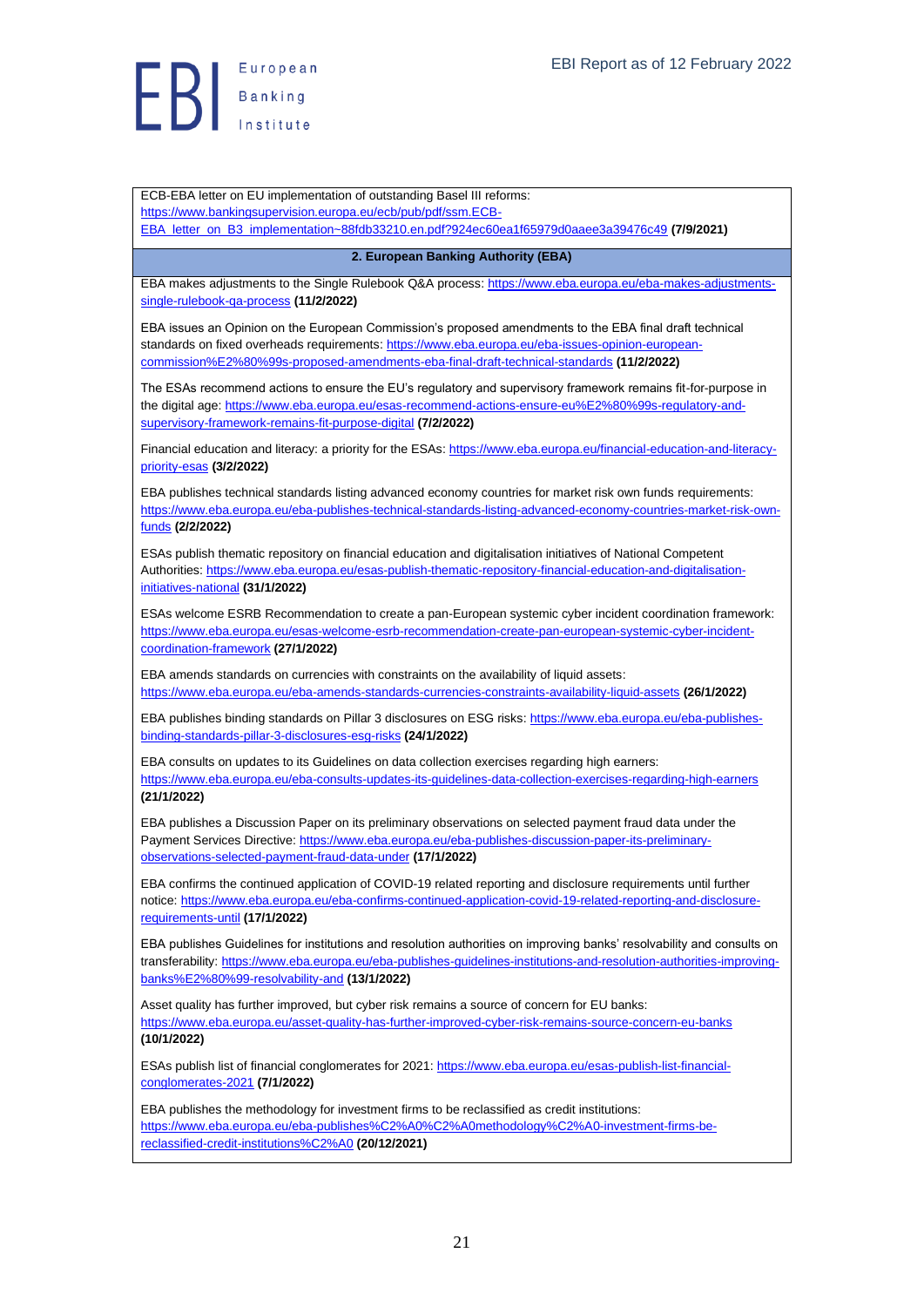The EBA introduces enhanced proportionality in supervisory reporting[: https://www.eba.europa.eu/eba-introduces](https://www.eba.europa.eu/eba-introduces-enhanced-proportionality-supervisory-reporting)[enhanced-proportionality-supervisory-reporting](https://www.eba.europa.eu/eba-introduces-enhanced-proportionality-supervisory-reporting) **(20/12/2021)**

EBA consults on the performance-related triggers for non-sequential amortisation systems in simple, transparent and standardised on-balance-sheet securitisations: [https://www.eba.europa.eu/eba-consults-performance-related](https://www.eba.europa.eu/eba-consults-performance-related-triggers-non-sequential-amortisation-systems-simple-transparent-and)[triggers-non-sequential-amortisation-systems-simple-transparent-and](https://www.eba.europa.eu/eba-consults-performance-related-triggers-non-sequential-amortisation-systems-simple-transparent-and) **(20/12/2021)**

EBA consults on amending technical standards on benchmarking of internal models: <https://www.eba.europa.eu/eba-consults-amending-technical-standards-benchmarking-internal-models> **(17/12/2021)**

EBA will run its next EU-wide stress test in 2023[: https://www.eba.europa.eu/eba-will-run-its-next-eu-wide-stress](https://www.eba.europa.eu/eba-will-run-its-next-eu-wide-stress-test-2023)[test-2023](https://www.eba.europa.eu/eba-will-run-its-next-eu-wide-stress-test-2023) **(17/12/2021)**

EBA proposes amendments to technical standards on the mapping of ECAIs for securitisation positions: <https://www.eba.europa.eu/eba-proposes-amendments-technical-standards-mapping-ecais-securitisation-positions> **(17/12/2021)**

EBA confirms EU banks' solid overall liquidity position but warns about low foreign currency liquidity buffers: [https://www.eba.europa.eu/eba-confirms-eu-banks%E2%80%99-solid-overall-liquidity-position-warns-about-low](https://www.eba.europa.eu/eba-confirms-eu-banks%E2%80%99-solid-overall-liquidity-position-warns-about-low-foreign-currency-liquidity)[foreign-currency-liquidity](https://www.eba.europa.eu/eba-confirms-eu-banks%E2%80%99-solid-overall-liquidity-position-warns-about-low-foreign-currency-liquidity) **(17/12/2021)**

EBA publishes final Guidelines on the delineation and reporting of available financial means of deposit guarantee schemes: [https://www.eba.europa.eu/eba-publishes-final-guidelines-delineation-and-reporting-available-financial](https://www.eba.europa.eu/eba-publishes-final-guidelines-delineation-and-reporting-available-financial-means-deposit-guarantee)[means-deposit-guarantee](https://www.eba.europa.eu/eba-publishes-final-guidelines-delineation-and-reporting-available-financial-means-deposit-guarantee) **(17/12/2021)**

The EBA's feasibility study on integrated reporting system provides a long-term vision for increasing efficiencies and reducing reporting costs[: https://www.eba.europa.eu/eba%E2%80%99s-feasibility-study-integrated-reporting](https://www.eba.europa.eu/eba%E2%80%99s-feasibility-study-integrated-reporting-system-provides-long-term-vision-increasing)[system-provides-long-term-vision-increasing](https://www.eba.europa.eu/eba%E2%80%99s-feasibility-study-integrated-reporting-system-provides-long-term-vision-increasing) **(16/12/2021)**

EBA publishes amended technical standards on credit risk adjustments: [https://www.eba.europa.eu/eba](https://www.eba.europa.eu/eba-publishes%C2%A0-amended-technical-standards-credit-risk-adjustments)[publishes%C2%A0-amended-technical-standards-credit-risk-adjustments](https://www.eba.europa.eu/eba-publishes%C2%A0-amended-technical-standards-credit-risk-adjustments) **(13/12/2021)**

EBA consults on liquidity requirements for investment firms[: https://www.eba.europa.eu/eba-consults-liquidity](https://www.eba.europa.eu/eba-consults-liquidity-requirements-investment-firms)[requirements-investment-firms](https://www.eba.europa.eu/eba-consults-liquidity-requirements-investment-firms) **(10/12/2021)**

EBA consults on draft technical standards setting requirements for crowdfunding service providers: [https://www.eba.europa.eu/eba-consults-draft-technical-standards-setting-requirements-crowdfunding-service](https://www.eba.europa.eu/eba-consults-draft-technical-standards-setting-requirements-crowdfunding-service-providers)[providers](https://www.eba.europa.eu/eba-consults-draft-technical-standards-setting-requirements-crowdfunding-service-providers) **(8/12/2021)**

EBA updates on monitoring of CET1 capital instruments: [https://www.eba.europa.eu/eba-updates-monitoring-cet1](https://www.eba.europa.eu/eba-updates-monitoring-cet1-capital-instruments) [capital-instruments](https://www.eba.europa.eu/eba-updates-monitoring-cet1-capital-instruments) **(8/12/2021)**

EBA risk assessment shows improvements in EU banks solvency, profitability and liquidity, but asset price corrections remain a key threat: [https://www.eba.europa.eu/eba-risk-assessment-shows-improvements-eu-banks](https://www.eba.europa.eu/eba-risk-assessment-shows-improvements-eu-banks-solvency-profitability-and-liquidity-asset-price)[solvency-profitability-and-liquidity-asset-price](https://www.eba.europa.eu/eba-risk-assessment-shows-improvements-eu-banks-solvency-profitability-and-liquidity-asset-price) **(3/12/2021)**

EBA publishes sample of banks participating in the December 2021 mandatory Basel III monitoring exercise: [https://www.eba.europa.eu/eba-publishes-sample-banks-participating-december-2021-mandatory-basel-iii](https://www.eba.europa.eu/eba-publishes-sample-banks-participating-december-2021-mandatory-basel-iii-monitoring-exercise)[monitoring-exercise](https://www.eba.europa.eu/eba-publishes-sample-banks-participating-december-2021-mandatory-basel-iii-monitoring-exercise) **(1/12/2021)**

EBA publishes final draft technical standards on how to calculate risk weighted exposure amounts for exposures towards collective investment undertakings: [https://www.eba.europa.eu/eba-publishes-final-draft-technical](https://www.eba.europa.eu/eba-publishes-final-draft-technical-standards-how-calculate-risk-weighted-exposure-amounts-exposures)[standards-how-calculate-risk-weighted-exposure-amounts-exposures](https://www.eba.europa.eu/eba-publishes-final-draft-technical-standards-how-calculate-risk-weighted-exposure-amounts-exposures) **(24/11/2021)**

EBA publishes its final Guidelines on remuneration for investment firms under the Investment Firms Directive: [https://www.eba.europa.eu/eba-publishes-its-final-guidelines-remuneration-investment-firms-under-investment-firms](https://www.eba.europa.eu/eba-publishes-its-final-guidelines-remuneration-investment-firms-under-investment-firms-directive)[directive](https://www.eba.europa.eu/eba-publishes-its-final-guidelines-remuneration-investment-firms-under-investment-firms-directive) **(22/11/2021)**

EBA publishes its final revised Guidelines on internal governance for investment firms under the Investment Firms Directive[: https://www.eba.europa.eu/eba-publishes-its-final-revised-guidelines-internal-governance-investment](https://www.eba.europa.eu/eba-publishes-its-final-revised-guidelines-internal-governance-investment-firms-under-investment)[firms-under-investment](https://www.eba.europa.eu/eba-publishes-its-final-revised-guidelines-internal-governance-investment-firms-under-investment) **(22/11/2021)**

EBA and ESMA consult on framework for the supervisory review and evaluation process of investment firms: [https://www.eba.europa.eu/eba-and-esma-consult-framework-supervisory-review-and-evaluation-process](https://www.eba.europa.eu/eba-and-esma-consult-framework-supervisory-review-and-evaluation-process-investment-firms)[investment-firms](https://www.eba.europa.eu/eba-and-esma-consult-framework-supervisory-review-and-evaluation-process-investment-firms) **(18/11/2021)**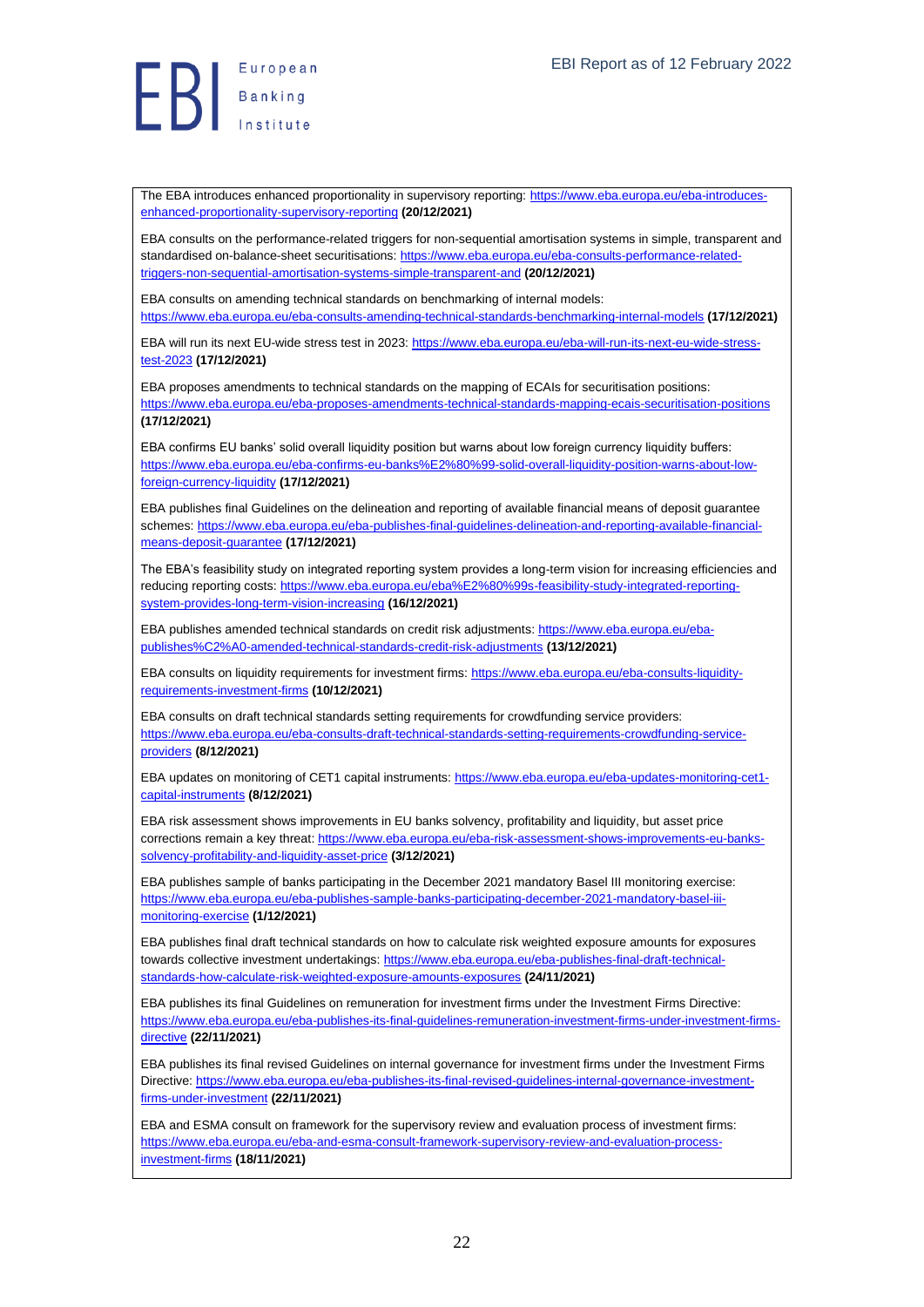Banking

EBA publishes guidance on how to grant authorisation as credit institution: [https://www.eba.europa.eu/eba](https://www.eba.europa.eu/eba-publishes-guidance-how-grant-authorisation-credit-institution)[publishes-guidance-how-grant-authorisation-credit-institution](https://www.eba.europa.eu/eba-publishes-guidance-how-grant-authorisation-credit-institution) **(11/11/2021)**

EBA issues requirements on institutions' Pillar 3 disclosure of interest rate risk exposures: [https://www.eba.europa.eu/eba-issues-requirements-institutions%E2%80%99-pillar-3-disclosure-interest-rate-risk](https://www.eba.europa.eu/eba-issues-requirements-institutions%E2%80%99-pillar-3-disclosure-interest-rate-risk-exposures)[exposures](https://www.eba.europa.eu/eba-issues-requirements-institutions%E2%80%99-pillar-3-disclosure-interest-rate-risk-exposures) **(10/11/2021)**

EBA publishes final draft technical standards on individual portfolio management by crowdfunding service providers: [https://www.eba.europa.eu/eba-publishes-final-draft-technical-standards-individual-portfolio-management](https://www.eba.europa.eu/eba-publishes-final-draft-technical-standards-individual-portfolio-management-crowdfunding-service)[crowdfunding-service](https://www.eba.europa.eu/eba-publishes-final-draft-technical-standards-individual-portfolio-management-crowdfunding-service) **(9/11/2021)**

EBA publishes final draft technical standards specifying how to identify the appropriate risk weights and conditions when assessing minimum LGD values for exposures secured by immovable property: [https://www.eba.europa.eu/eba-publishes-final-draft-technical-standards-specifying-how-identify-appropriate-risk](https://www.eba.europa.eu/eba-publishes-final-draft-technical-standards-specifying-how-identify-appropriate-risk-weights-and)[weights-and](https://www.eba.europa.eu/eba-publishes-final-draft-technical-standards-specifying-how-identify-appropriate-risk-weights-and) **(5/11/2021)**

EBA reaffirms its commitment to support green finance in view of the UN Climate Change Conference: <https://www.eba.europa.eu/eba-reaffirms-its-commitment-support-green-finance-view-un-climate-change-conference> **(3/11/2021)**

EBA observes discrepancies in relation to the protection of client funds by deposit guarantee schemes and makes recommendations to the EU Commission[: https://www.eba.europa.eu/eba-observes-discrepancies-relation](https://www.eba.europa.eu/eba-observes-discrepancies-relation-protection-client-funds-deposit-guarantee-schemes-and-makes)[protection-client-funds-deposit-guarantee-schemes-and-makes](https://www.eba.europa.eu/eba-observes-discrepancies-relation-protection-client-funds-deposit-guarantee-schemes-and-makes) **(28/10/2021)**

EBA replies to the European Commission's call for advice on funding in resolution and insolvency as part of the review of the crisis management and deposit insurance framework: [https://www.eba.europa.eu/eba-replies](https://www.eba.europa.eu/eba-replies-european-commission%E2%80%99s-call-advice-funding-resolution-and-insolvency-part-review-crisis)[european-commission%E2%80%99s-call-advice-funding-resolution-and-insolvency-part-review-crisis](https://www.eba.europa.eu/eba-replies-european-commission%E2%80%99s-call-advice-funding-resolution-and-insolvency-part-review-crisis) **(22/10/2021)**

EBA updates risk assessment indicators:<https://www.eba.europa.eu/eba-updates-risk-assessment-indicators-1> **(7/10/2021)**

EBA Risk Dashboard points to stabilising return on equity in EU Banks but challenges remain for those banks with exposures to the sectors most affected by the pandemic[: https://www.eba.europa.eu/eba-risk-dashboard-points](https://www.eba.europa.eu/eba-risk-dashboard-points-stabilising-return-equity-eu-banks-challenges-remain-those-banks-exposures)[stabilising-return-equity-eu-banks-challenges-remain-those-banks-exposures](https://www.eba.europa.eu/eba-risk-dashboard-points-stabilising-return-equity-eu-banks-challenges-remain-those-banks-exposures) **(6/10/2021)**

EBA publishes its work programme for 2022:<https://www.eba.europa.eu/eba-publishes-its-work-programme-2022> **(5/10/2021)**

The EBA publishes its regular monitoring Report on Basel III full implementation in the EU: <https://www.eba.europa.eu/eba-publishes-its-regular-monitoring-report-basel-iii-full-implementation-eu> **(29/9/2021)**

EBA launches 2021 EU-wide transparency exercise[: https://www.eba.europa.eu/eba-launches-2021-eu-wide](https://www.eba.europa.eu/eba-launches-2021-eu-wide-transparency-exercise)[transparency-exercise](https://www.eba.europa.eu/eba-launches-2021-eu-wide-transparency-exercise) **(24/9/2021)**

EBA sees rapid growth in the use of digital platforms in the EU's banking and payments sector and identifies steps to enhance the monitoring of market developments[: https://www.eba.europa.eu/eba-sees-rapid-growth-use-digital](https://www.eba.europa.eu/eba-sees-rapid-growth-use-digital-platforms-eu%E2%80%99s-banking-and-payments-sector-and-identifies-steps)[platforms-eu%E2%80%99s-banking-and-payments-sector-and-identifies-steps](https://www.eba.europa.eu/eba-sees-rapid-growth-use-digital-platforms-eu%E2%80%99s-banking-and-payments-sector-and-identifies-steps) **(21/9/2021)**

EBA publishes revised guidelines on the stress tests of deposit guarantee schemes (DGSs): <https://www.eba.europa.eu/eba-publishes-revised-guidelines-stress-tests-deposit-guarantee-schemes-dgss> **(15/9/2021)**

EBA publishes final guidance to assess breaches of the large exposure limits[: https://www.eba.europa.eu/eba](https://www.eba.europa.eu/eba-publishes-final-guidance-assess-breaches-large-exposure-limits)[publishes-final-guidance-assess-breaches-large-exposure-limits](https://www.eba.europa.eu/eba-publishes-final-guidance-assess-breaches-large-exposure-limits) **(15/9/2021)**

ESAs highlight risks in phasing out of crisis measures and call on financial institutions to adapt to increasing cyber risks[: https://www.eba.europa.eu/esas-highlight-risks-phasing-out-crisis-measures-and-call-financial-institutions](https://www.eba.europa.eu/esas-highlight-risks-phasing-out-crisis-measures-and-call-financial-institutions-adapt-increasing)[adapt-increasing](https://www.eba.europa.eu/esas-highlight-risks-phasing-out-crisis-measures-and-call-financial-institutions-adapt-increasing) **(8/9/2021)**

EBA's study shows that EU banks' funding plans are poised to gradually return to a pre-pandemic funding composition by 2023[: https://www.eba.europa.eu/eba%E2%80%99s-study-shows-eu-banks%E2%80%99-funding](https://www.eba.europa.eu/eba%E2%80%99s-study-shows-eu-banks%E2%80%99-funding-plans-are-poised-gradually-return-pre-pandemic-funding)[plans-are-poised-gradually-return-pre-pandemic-funding](https://www.eba.europa.eu/eba%E2%80%99s-study-shows-eu-banks%E2%80%99-funding-plans-are-poised-gradually-return-pre-pandemic-funding) **(6/9/2021)**

<span id="page-22-0"></span>**3. Single Resolution Board (SRB)**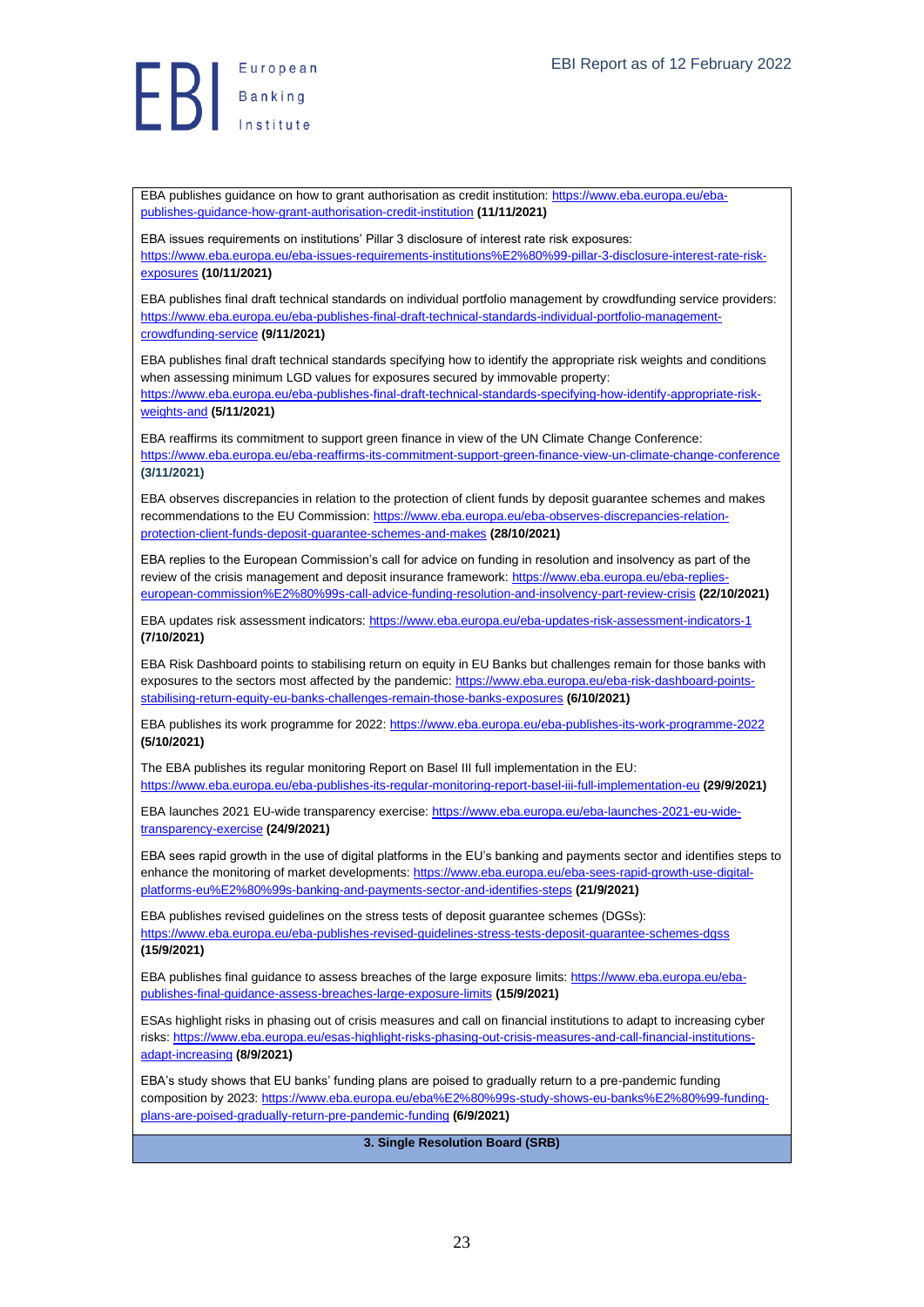

SRB publishes MREL dashboard Q3 2021: [https://www.srb.europa.eu/en/content/srb-publishes-mrel-dashboard-q3-](https://www.srb.europa.eu/en/content/srb-publishes-mrel-dashboard-q3-2021) [2021](https://www.srb.europa.eu/en/content/srb-publishes-mrel-dashboard-q3-2021) **(1/2/2022)**

The public interest assessment and bank-insurance contagion: [https://www.srb.europa.eu/en/content/public-interest](https://www.srb.europa.eu/en/content/public-interest-assessment-and-bank-insurance-contagion)[assessment-and-bank-insurance-contagion](https://www.srb.europa.eu/en/content/public-interest-assessment-and-bank-insurance-contagion) **(26/1/2022)**

Priorities for 2022 – the SRB's view[: https://www.srb.europa.eu/en/content/priorities-2022-srbs-view](https://www.srb.europa.eu/en/content/priorities-2022-srbs-view) **(10/1/2022)**

SRB approach to CRR discretion on leverage and MREL calibration: [https://www.srb.europa.eu/en/content/srb](https://www.srb.europa.eu/en/content/srb-approach-crr-discretion-leverage-and-mrel-calibration)[approach-crr-discretion-leverage-and-mrel-calibration](https://www.srb.europa.eu/en/content/srb-approach-crr-discretion-leverage-and-mrel-calibration) **(22/12/2021)**

MREL reporting update: checklist on reported liabilities and sign-off form: [https://www.srb.europa.eu/en/content/mrel](https://www.srb.europa.eu/en/content/mrel-reporting-update-checklist-reported-liabilities-and-sign-form-0)[reporting-update-checklist-reported-liabilities-and-sign-form-0](https://www.srb.europa.eu/en/content/mrel-reporting-update-checklist-reported-liabilities-and-sign-form-0) **(17/12/2021)**

Single Resolution Board publishes MREL dashboard Q2.2021[: https://www.srb.europa.eu/en/content/single](https://www.srb.europa.eu/en/content/single-resolution-board-publishes-mrel-dashboard-q22021)[resolution-board-publishes-mrel-dashboard-q22021](https://www.srb.europa.eu/en/content/single-resolution-board-publishes-mrel-dashboard-q22021) **(2/12/2021)**

SRB launches 2022 work programme:<https://www.srb.europa.eu/en/content/srb-launches-2022-work-programme> **(26/11/2021)**

SRB Chair, Elke König's Speech to the 3rd EBI Policy Conference on Recovery and Growth in a Post-Pandemic EU: [https://www.srb.europa.eu/en/content/srb-chair-elke-konigs-speech-3rd-ebi-policy-conference-recovery-and-growth](https://www.srb.europa.eu/en/content/srb-chair-elke-konigs-speech-3rd-ebi-policy-conference-recovery-and-growth-post-pandemic-eu)[post-pandemic-eu](https://www.srb.europa.eu/en/content/srb-chair-elke-konigs-speech-3rd-ebi-policy-conference-recovery-and-growth-post-pandemic-eu) **(4/11/2021)**

SRB publishes guidance on separability of banks in time of crisis[: https://www.srb.europa.eu/en/content/srb](https://www.srb.europa.eu/en/content/srb-publishes-guidance-separability-banks-time-crisis)[publishes-guidance-separability-banks-time-crisis](https://www.srb.europa.eu/en/content/srb-publishes-guidance-separability-banks-time-crisis) **(26/10/2021)**

SRB issues bi-annual reporting note to the Eurogroup: [https://www.srb.europa.eu/en/content/srb-issues-bi-annual](https://www.srb.europa.eu/en/content/srb-issues-bi-annual-reporting-note-eurogroup-0)[reporting-note-eurogroup-0](https://www.srb.europa.eu/en/content/srb-issues-bi-annual-reporting-note-eurogroup-0) **(29/9/2021)**

Where could we improve the framework for medium-sized banks?, Eurofi Article by Elke König: [https://www.srb.europa.eu/en/content/eurofi-article-elke-konig-where-could-we-improve-framework-medium-sized](https://www.srb.europa.eu/en/content/eurofi-article-elke-konig-where-could-we-improve-framework-medium-sized-banks)[banks](https://www.srb.europa.eu/en/content/eurofi-article-elke-konig-where-could-we-improve-framework-medium-sized-banks) **(8/9/2021)**

#### <span id="page-23-0"></span>**4. European Systemic Risk Board (ESRB)**

Vulnerabilities in the residential real estate sectors of the EEA countries: [https://www.esrb.europa.eu/pub/pdf/reports/esrb.report220211\\_vulnerabilities\\_eea\\_countries~27e571112b.en.pdf?4](https://www.esrb.europa.eu/pub/pdf/reports/esrb.report220211_vulnerabilities_eea_countries~27e571112b.en.pdf?421b2a7ec415416f4b9d6732d18af8d3) [21b2a7ec415416f4b9d6732d18af8d3](https://www.esrb.europa.eu/pub/pdf/reports/esrb.report220211_vulnerabilities_eea_countries~27e571112b.en.pdf?421b2a7ec415416f4b9d6732d18af8d3) **(11/2/2022)**

Letter to Members of the European Parliament on the Solvency II Review: [https://www.esrb.europa.eu/pub/pdf/other/esrb.letter220202\\_on\\_solvencyii\\_to\\_EU\\_Parliament~e573a2038c.en.pdf?](https://www.esrb.europa.eu/pub/pdf/other/esrb.letter220202_on_solvencyii_to_EU_Parliament~e573a2038c.en.pdf?c8e80d8aafab35eafbde9f78491ca085) [c8e80d8aafab35eafbde9f78491ca085](https://www.esrb.europa.eu/pub/pdf/other/esrb.letter220202_on_solvencyii_to_EU_Parliament~e573a2038c.en.pdf?c8e80d8aafab35eafbde9f78491ca085) **(2/2/2022)**

Letter to the Council Working Party on the Solvency II Review: [https://www.esrb.europa.eu/pub/pdf/other/esrb.letter220202\\_on\\_solvencyii~10566b70b1.en.pdf?d08df6144dfabe900](https://www.esrb.europa.eu/pub/pdf/other/esrb.letter220202_on_solvencyii~10566b70b1.en.pdf?d08df6144dfabe900408a9ce0c7dda2e) [408a9ce0c7dda2e](https://www.esrb.europa.eu/pub/pdf/other/esrb.letter220202_on_solvencyii~10566b70b1.en.pdf?d08df6144dfabe900408a9ce0c7dda2e) **(2/2/2022)**

ESRB recommends establishing a systemic cyber incident coordination framework: <https://www.esrb.europa.eu/news/pr/date/2022/html/esrb.pr.220127~f1548f677e.en.html> **(27/1/2022)**

ESRB recommends increasing the resilience of money market funds: <https://www.esrb.europa.eu/news/pr/date/2022/html/esrb.pr.220125~32ad91c140.en.html> **(25/1/2022)**

ESRB response to ESMA's consultation on determining the degree of systemic importance of LCH Ltd and ICE Clear Europe or some of their clearing services:

[https://www.esrb.europa.eu/pub/pdf/other/esrb.letter220120\\_on\\_response\\_to\\_esma\\_consultation~3182592790.en.p](https://www.esrb.europa.eu/pub/pdf/other/esrb.letter220120_on_response_to_esma_consultation~3182592790.en.pdf?3503a639fbbc223cb64720a6d159a1e9) [df?3503a639fbbc223cb64720a6d159a1e9](https://www.esrb.europa.eu/pub/pdf/other/esrb.letter220120_on_response_to_esma_consultation~3182592790.en.pdf?3503a639fbbc223cb64720a6d159a1e9) **(20/1/2022)**

ASC publishes report on digitalisation and the future of banking: <https://www.esrb.europa.eu/news/pr/date/2022/html/esrb.pr220118~9cebd5dfdb.en.html> **(18/1/2022)**

ESRB publishes report on the usability of banks' capital buffers: <https://www.esrb.europa.eu/news/pr/date/2021/html/esrb.pr211217~2b55d2dc28.en.html> **(17/1/2022)**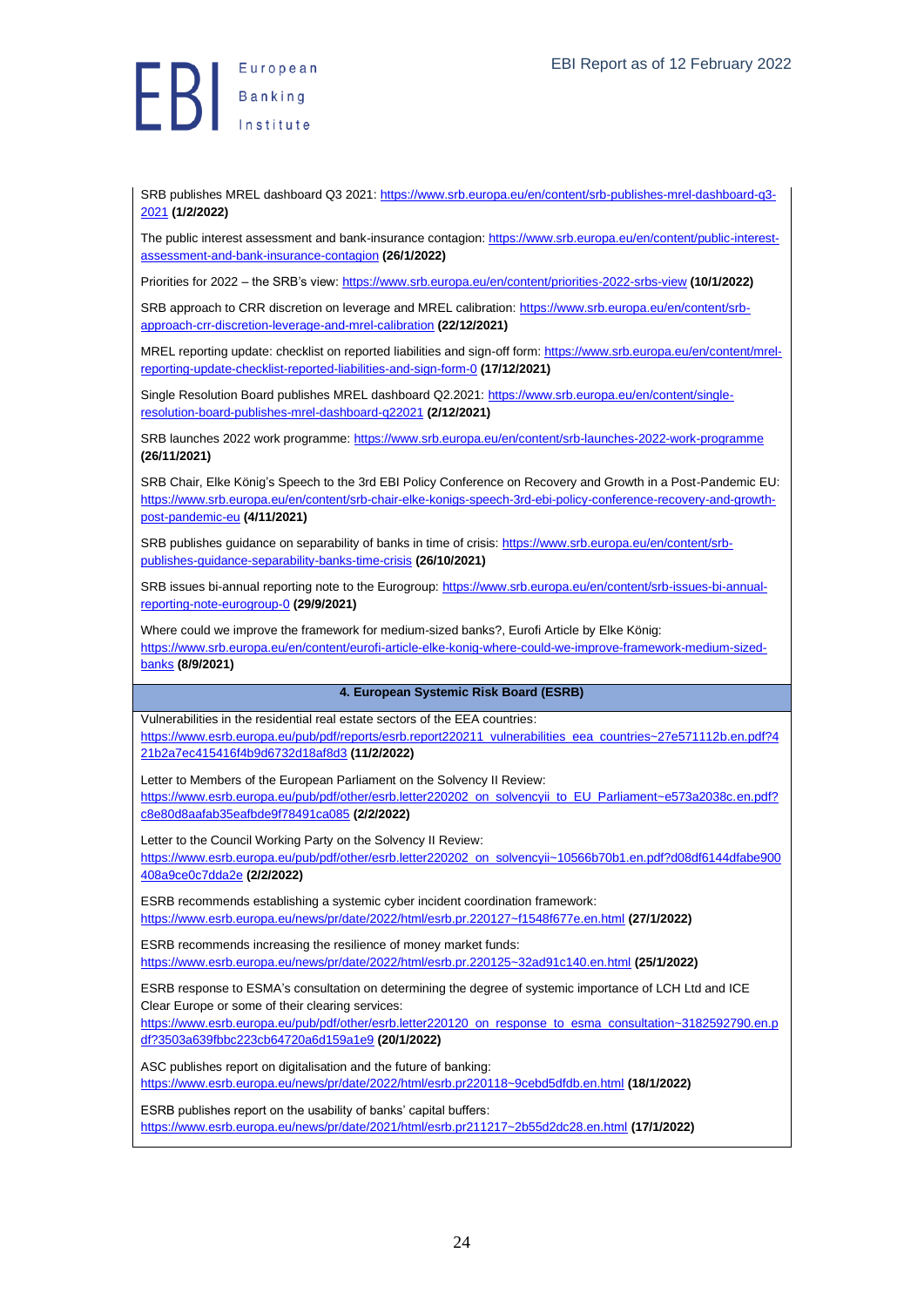

ESRB publishes report on the usability of banks' capital buffers: <https://www.esrb.europa.eu/news/pr/date/2021/html/esrb.pr211217~2b55d2dc28.en.html> **(17/12/2021)**

ESRB publishes its assessment of IFRS 17 from a financial stability perspective: <https://www.esrb.europa.eu/news/pr/date/2021/html/esrb.pr211213~648f8cca39.en.html> **(13/12/2021)**

ESRB risk dashboard, November 2021 (Issue 38):

[https://www.esrb.europa.eu/pub/pdf/dashboard/esrb.risk\\_dashboard211209~c09aef002a.en.pdf?a312a30e567e6a9](https://www.esrb.europa.eu/pub/pdf/dashboard/esrb.risk_dashboard211209~c09aef002a.en.pdf?a312a30e567e6a932bac68dc32624b37) [32bac68dc32624b37](https://www.esrb.europa.eu/pub/pdf/dashboard/esrb.risk_dashboard211209~c09aef002a.en.pdf?a312a30e567e6a932bac68dc32624b37) **(9/12/2021)**

The General Board of the European Systemic Risk Board held its 44th regular meeting on 2 December 2021: <https://www.esrb.europa.eu/news/pr/date/2021/html/esrb.pr211209~a23c004e9a.en.html> **(9/12/2021)**

ESRB publishes two reports on macroprudential stance: <https://www.esrb.europa.eu/news/pr/date/2021/html/esrb.pr211201~a5c4a6ba0d.en.html> **(1/12/2021)**

Working Paper Series No 127 / October 2021: Do liquidity limits amplify money market fund redemptions during the COVID crisis?:

<https://www.esrb.europa.eu/pub/pdf/wp/esrb.wp127~b73bc97c49.en.pdf?4bf6bce1c8725addd32d0a35cadcbd67> **(1/10/2021)**

The General Board of the European Systemic Risk Board held its 43rd regular meeting on 23 September 2021: <https://www.esrb.europa.eu/news/pr/date/2021/html/esrb.pr210924~ed2a6ab863.en.html> **(24/9/2021)**

ESRB risk dashboard (Issue 37):

[https://www.esrb.europa.eu/pub/pdf/dashboard/esrb.risk\\_dashboard210924~addd11ae6f.en.pdf?4e45bd8323fc9390](https://www.esrb.europa.eu/pub/pdf/dashboard/esrb.risk_dashboard210924~addd11ae6f.en.pdf?4e45bd8323fc93907ce6ac400c37c441) [7ce6ac400c37c441](https://www.esrb.europa.eu/pub/pdf/dashboard/esrb.risk_dashboard210924~addd11ae6f.en.pdf?4e45bd8323fc93907ce6ac400c37c441) **(24/9/2021)**

Monitoring the financial stability implications of COVID-19 support measures: [https://www.esrb.europa.eu/pub/pdf/reports/esrb.20210908.monitoring\\_the\\_financial\\_stability\\_implications\\_of\\_COVI](https://www.esrb.europa.eu/pub/pdf/reports/esrb.20210908.monitoring_the_financial_stability_implications_of_COVID-19_support_measures~3b86797376.en.pdf?378b3bce813ab90ff50a09fe983d1429) [D-19\\_support\\_measures~3b86797376.en.pdf?378b3bce813ab90ff50a09fe983d1429](https://www.esrb.europa.eu/pub/pdf/reports/esrb.20210908.monitoring_the_financial_stability_implications_of_COVID-19_support_measures~3b86797376.en.pdf?378b3bce813ab90ff50a09fe983d1429) **(8/9/2021)**

#### <span id="page-24-0"></span>**5. European Court of Auditors**

Special report No 2/2022 Energy efficiency in enterprises: Some energy savings but weaknesses in planning and project selection 2022/C 27/07 (OJ C 27, 19.1.2022, p. 17)[: https://eur-lex.europa.eu/legal](https://eur-lex.europa.eu/legal-content/EN/TXT/HTML/?uri=CELEX:52022SA0002(01)&from=EN)[content/EN/TXT/HTML/?uri=CELEX:52022SA0002\(01\)&from=EN](https://eur-lex.europa.eu/legal-content/EN/TXT/HTML/?uri=CELEX:52022SA0002(01)&from=EN) **(19/1/2022)**

Report on any contingent liabilities arising as a result of the performance by the Single Resolution Board, the Council or the Commission of their tasks under Regulation (EU) No 806/2014 for the 2020 financial year (OJ C 504, 14.12.2021, p. 46):<https://eur-lex.europa.eu/legal-content/en/txt/html/?uri=celex:32021o2256&from=en> **(14/12/2021)**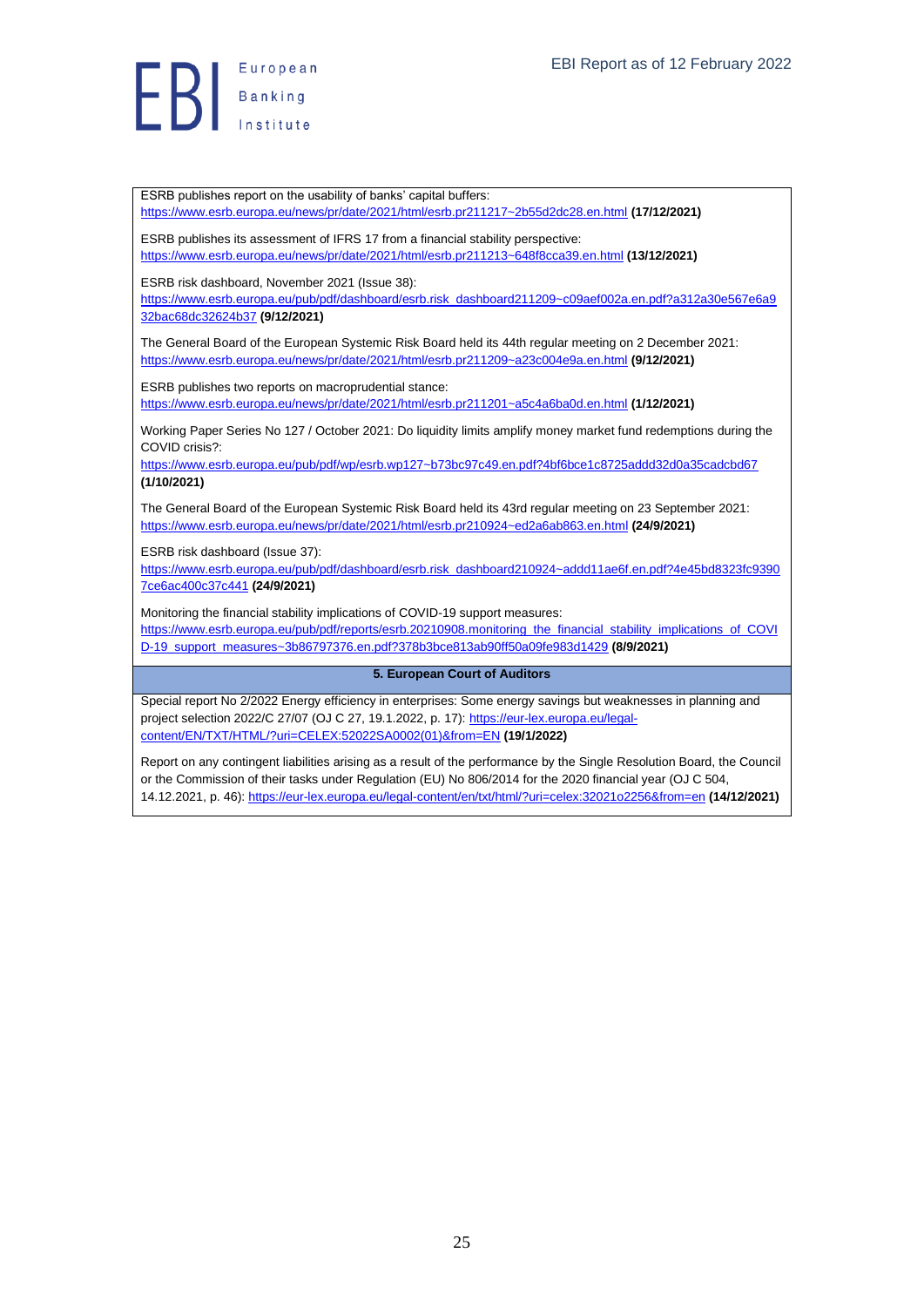

#### **III. Capital Markets Regulation**

#### **A. International Level: International Organization of Securities Commissions (IOSCO)**

<span id="page-25-1"></span><span id="page-25-0"></span>IOSCO good practices aim to foster cooperation through global supervisory colleges: <https://www.iosco.org/news/pdf/IOSCONEWS633.pdf> **(18/1/2022)**

IOSCO consults on measures to address risks arising from digitalisation of retail marketing and distribution: <https://www.iosco.org/news/pdf/IOSCONEWS632.pdf> **(17/1/2022)**

Operational resilience of trading venues and market intermediaries during the COVID-19 pandemic: <https://www.iosco.org/library/pubdocs/pdf/IOSCOPD694.pdf> **(13/1/2022)**

IOSCO Investment Funds Statistics Report: <https://www.iosco.org/library/pubdocs/pdf/IOSCOPD693.pdf> **(4/1/2022)**

A discussion paper on client clearing: access and portability: <https://www.iosco.org/library/pubdocs/pdf/IOSCOPD691.pdf> **(29/11/2021)**

Environmental, Social and Governance (ESG) Ratings and Data Products Providers: <https://www.iosco.org/library/pubdocs/pdf/IOSCOPD690.pdf> **(23/11/2021)**

Recommendations on Sustainability-Related Practices, Policies, Procedures and Disclosure in Asset Management: <https://www.iosco.org/library/pubdocs/pdf/IOSCOPD688.pdf> **(2/11/2021)**

<span id="page-25-3"></span><span id="page-25-2"></span>Statement on Credit Sensitive Rates:<https://www.iosco.org/library/pubdocs/pdf/IOSCOPD683.pdf> **(8/9/2021)**

**B. EU Level**

**1. Council of the EU**

#### <span id="page-25-4"></span>**2. European Parliament and Council of the EU – Commission**

Corrigendum to Commission Delegated Regulation (EU) 2021/2268 of 6 September 2021 amending the regulatory technical standards laid down in Commission Delegated Regulation (EU) 2017/653 (…) (OJ L 29, 10.2.2022, p. 46): [https://eur-lex.europa.eu/legal-content/EN/TXT/HTML/?uri=CELEX:32021R2268R\(01\)&from=EN](https://eur-lex.europa.eu/legal-content/EN/TXT/HTML/?uri=CELEX:32021R2268R(01)&from=EN) **(10/2/2022)**

Commission Implementing Decision (EU) 2022/174 of 8 February 2022 determining, for a limited period of time, that the regulatory framework applicable to central counterparties in the United Kingdom of Great Britain and Northern Ireland is equivalent, in accordance with Regulation (EU) No 648/2012 of the European Parliament and of the Council (OJ L 28, 9.2.2022, pp. 40–44): [https://eur-lex.europa.eu/legal](https://eur-lex.europa.eu/legal-content/EN/TXT/HTML/?uri=CELEX:32022D0174&from=EN)[content/EN/TXT/HTML/?uri=CELEX:32022D0174&from=EN](https://eur-lex.europa.eu/legal-content/EN/TXT/HTML/?uri=CELEX:32022D0174&from=EN) **(9/2/2022)**

Commission Delegated Regulation (EU) 2022/27 of 27 September 2021 amending Regulation (EU) No 236/2012 of the European Parliament and of the Council as regards the adjustment of the relevant threshold for the notification of significant net short positions in shares (OJ L 6, 11.1.2022, pp. 9-10)[: https://eur-lex.europa.eu/legal](https://eur-lex.europa.eu/legal-content/EN/TXT/HTML/?uri=CELEX:32022R0027&from=EN)[content/EN/TXT/HTML/?uri=CELEX:32022R0027&from=EN](https://eur-lex.europa.eu/legal-content/EN/TXT/HTML/?uri=CELEX:32022R0027&from=EN) **(11/1/2022)**

Commission Delegated Regulation (EU) 2022/26 of 24 September 2021 supplementing Regulation (EU) 2019/2033 of the European Parliament and of the Council with regard to regulatory technical standards specifying the notion of segregated accounts to ensure client money's protection in the event of an investment firm's failure (OJ L 6, 11.1.2022, pp. 7–8): <https://eur-lex.europa.eu/legal-content/EN/TXT/HTML/?uri=CELEX:32022R0026&from=EN> **(11/1/2022)**

Commission Delegated Regulation (EU) 2022/25 of 22 September 2021 supplementing Regulation (EU) 2019/2033 of the European Parliament and of the Council with regard to regulatory technical standards specifying the methods for measuring the K-factors referred to in Article 15 of that Regulation (OJ L 6, 11.1.2022, pp. 1–6): [https://eur](https://eur-lex.europa.eu/legal-content/EN/TXT/HTML/?uri=CELEX:32022R0025&from=EN)[lex.europa.eu/legal-content/EN/TXT/HTML/?uri=CELEX:32022R0025&from=EN](https://eur-lex.europa.eu/legal-content/EN/TXT/HTML/?uri=CELEX:32022R0025&from=EN) **(11/1/2022)**

Commission Implementing Regulation (EU) 2021/2284 of 10 December 2021 laying down implementing technical standards for the application of Regulation (EU) 2019/2033 of the European Parliament and of the Council with regard to supervisory reporting and disclosures of investment firms (OJ L 458, 22.12.2021, p. 48–172): [https://eur](https://eur-lex.europa.eu/legal-content/EN/TXT/HTML/?uri=CELEX:32021R2284&from=EN)[lex.europa.eu/legal-content/EN/TXT/HTML/?uri=CELEX:32021R2284&from=EN](https://eur-lex.europa.eu/legal-content/EN/TXT/HTML/?uri=CELEX:32021R2284&from=EN) **(22/12/2021)**

Regulation (EU) 2021/2259 of the European Parliament and of the Council of 15 December 2021 amending Regulation (EU) No 1286/2014 as regards the extension of the transitional arrangement for management companies,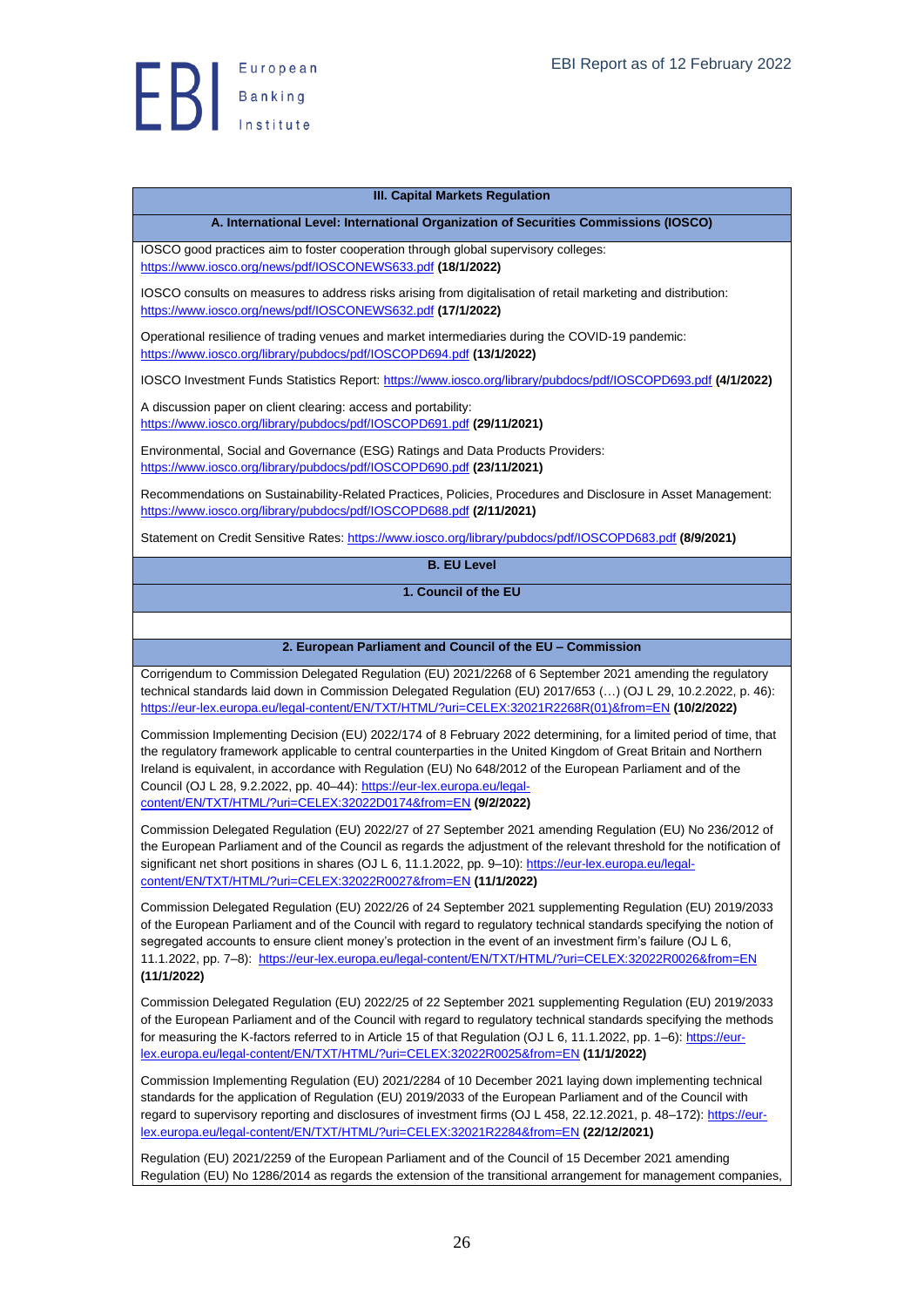

investment companies and persons advising on, or selling, units of undertakings for collective investment in transferable securities (UCITS) and non-UCITS (OJ L 455, 20.12.2021, pp. 1–3)[: https://eur-lex.europa.eu/legal](https://eur-lex.europa.eu/legal-content/EN/TXT/HTML/?uri=CELEX:32021R2259&from=EN)[content/EN/TXT/HTML/?uri=CELEX:32021R2259&from=EN](https://eur-lex.europa.eu/legal-content/EN/TXT/HTML/?uri=CELEX:32021R2259&from=EN) **(20/12/2021)**

Directive (EU) 2021/2261 of the European Parliament and of the Council of 15 December 2021 amending Directive 2009/65/EC as regards the use of key information documents by management companies of undertakings for collective investment in transferable securities (UCITS) (OJ L 455, 20.12.2021, pp. 15–17): [https://eur](https://eur-lex.europa.eu/legal-content/EN/TXT/HTML/?uri=CELEX:32021L2261&from=EN)[lex.europa.eu/legal-content/EN/TXT/HTML/?uri=CELEX:32021L2261&from=EN](https://eur-lex.europa.eu/legal-content/EN/TXT/HTML/?uri=CELEX:32021L2261&from=EN) **(20/12/2021)**

Commission Delegated Regulation (EU) 2021/2178 of 6 July 2021 supplementing Regulation (EU) 2020/852 of the European Parliament and of the Council by specifying the content and presentation of information to be disclosed by undertakings subject to Articles 19a or 29a of Directive 2013/34/EU concerning environmentally sustainable economic activities, and specifying the methodology to comply with that disclosure obligation (OJ L 443, 10.12.2021, pp. 9-67)[: https://eur-lex.europa.eu/legal-content/EN/TXT/HTML/?uri=CELEX:32021R2178&from=EN](https://eur-lex.europa.eu/legal-content/EN/TXT/HTML/?uri=CELEX:32021R2178&from=EN) **(10/12/2021)**

Commission Delegated Regulation (EU) 2021/2139 of 4 June 2021 supplementing Regulation (EU) 2020/852 of the European Parliament and of the Council by establishing the technical screening criteria for determining the conditions under which an economic activity qualifies as contributing substantially to climate change mitigation or climate change adaptation and for determining whether that economic activity causes no significant harm to any of the other environmental objectives (OJ L 442, 9.12.2021, pp. 1-349)[: https://eur-lex.europa.eu/legal](https://eur-lex.europa.eu/legal-content/EN/TXT/?uri=OJ:L:2021:442:TOC)[content/EN/TXT/?uri=OJ:L:2021:442:TOC](https://eur-lex.europa.eu/legal-content/EN/TXT/?uri=OJ:L:2021:442:TOC) **(9/12/2021)**

Capital Markets Union: Commission proposes new measures to boost Europe's capital markets: [https://ec.europa.eu/commission/presscorner/detail/en/ip\\_21\\_6251](https://ec.europa.eu/commission/presscorner/detail/en/ip_21_6251) **(25/11/2021)**

#### **3. European Securities and Markets Authority (ESMA)**

<span id="page-26-0"></span>ESMA prioritises the fight against greenwashing in its new Sustainable Finance Roadmap: [https://www.esma.europa.eu/press-news/esma-news/esma-prioritises-fight-against-greenwashing-in-its-new](https://www.esma.europa.eu/press-news/esma-news/esma-prioritises-fight-against-greenwashing-in-its-new-sustainable-finance)[sustainable-finance](https://www.esma.europa.eu/press-news/esma-news/esma-prioritises-fight-against-greenwashing-in-its-new-sustainable-finance) **(11/2/2022)**

ESMA finds high level of divergence in disclosure of ESG factors in credit ratings: [https://www.esma.europa.eu/press-news/esma-news/esma-finds-high-level-divergence-in-disclosure-esg-factors-in](https://www.esma.europa.eu/press-news/esma-news/esma-finds-high-level-divergence-in-disclosure-esg-factors-in-credit-ratings)[credit-ratings](https://www.esma.europa.eu/press-news/esma-news/esma-finds-high-level-divergence-in-disclosure-esg-factors-in-credit-ratings) **(10/2/2022)**

ESMA launches a common supervisory action with NCAs on MIFID II costs and charges:

[https://www.esma.europa.eu/press-news/esma-news/esma-launches-common-supervisory-action-ncas-mifid-ii](https://www.esma.europa.eu/press-news/esma-news/esma-launches-common-supervisory-action-ncas-mifid-ii-costs-and-charges)[costs-and-charges](https://www.esma.europa.eu/press-news/esma-news/esma-launches-common-supervisory-action-ncas-mifid-ii-costs-and-charges) **(8/2/2022)**

ESMA issues latest double volume cap data[: https://www.esma.europa.eu/press-news/esma-news/esma-issues](https://www.esma.europa.eu/press-news/esma-news/esma-issues-latest-double-volume-cap-data-7)[latest-double-volume-cap-data-7](https://www.esma.europa.eu/press-news/esma-news/esma-issues-latest-double-volume-cap-data-7) **(8/2/2022)**

ESMA becomes supervisor of EU Data Reporting Service Providers: [https://www.esma.europa.eu/press-news/esma](https://www.esma.europa.eu/press-news/esma-news/esma-becomes-supervisor-eu-data-reporting-service-providers)[news/esma-becomes-supervisor-eu-data-reporting-service-providers](https://www.esma.europa.eu/press-news/esma-news/esma-becomes-supervisor-eu-data-reporting-service-providers) **(7/2/2022)**

ESMA Report highlights Liquidity Concerns for Alternative Investment Funds[: https://www.esma.europa.eu/press](https://www.esma.europa.eu/press-news/esma-news/esma-report-highlights-liquidity-concerns-alternative-investment-funds-0)[news/esma-news/esma-report-highlights-liquidity-concerns-alternative-investment-funds-0](https://www.esma.europa.eu/press-news/esma-news/esma-report-highlights-liquidity-concerns-alternative-investment-funds-0) **(3/2/2022)**

ESMA launches its new STS Register: [https://www.esma.europa.eu/press-news/esma-news/esma-launches-its-new](https://www.esma.europa.eu/press-news/esma-news/esma-launches-its-new-sts-register)[sts-register](https://www.esma.europa.eu/press-news/esma-news/esma-launches-its-new-sts-register) **(3/2/2022)**

ESMA publishes Supervisory Briefing on the use of Tied Agents Under MIFID II[: https://www.esma.europa.eu/press](https://www.esma.europa.eu/press-news/esma-news/esma-publishes-supervisory-briefing-use-tied-agents-under-mifid-ii)[news/esma-news/esma-publishes-supervisory-briefing-use-tied-agents-under-mifid-ii](https://www.esma.europa.eu/press-news/esma-news/esma-publishes-supervisory-briefing-use-tied-agents-under-mifid-ii) **(2/2/2022)**

ESMA makes new Bond Liquidity data available and publishes data for the Systematic Internaliser Calculations: [https://www.esma.europa.eu/press-news/esma-news/esma-makes-new-bond-liquidity-data-available-and-publishes](https://www.esma.europa.eu/press-news/esma-news/esma-makes-new-bond-liquidity-data-available-and-publishes-data-systematic-0)[data-systematic-0](https://www.esma.europa.eu/press-news/esma-news/esma-makes-new-bond-liquidity-data-available-and-publishes-data-systematic-0) **(1/2/2022)**

ESMA recommends clearing obligation for Pension Funds to start in June 2023: [https://www.esma.europa.eu/press](https://www.esma.europa.eu/press-news/esma-news/esma-recommends-clearing-obligation-pension-funds-start-in-june-2023)[news/esma-news/esma-recommends-clearing-obligation-pension-funds-start-in-june-2023](https://www.esma.europa.eu/press-news/esma-news/esma-recommends-clearing-obligation-pension-funds-start-in-june-2023) **(1/2/2022)**

ESMA publishes Final Reports on CCP Recovery Regime[: https://www.esma.europa.eu/press-news/esma](https://www.esma.europa.eu/press-news/esma-news/esma-publishes-final-reports-ccp-recovery-regime)[news/esma-publishes-final-reports-ccp-recovery-regime](https://www.esma.europa.eu/press-news/esma-news/esma-publishes-final-reports-ccp-recovery-regime) **(31/1/2022)**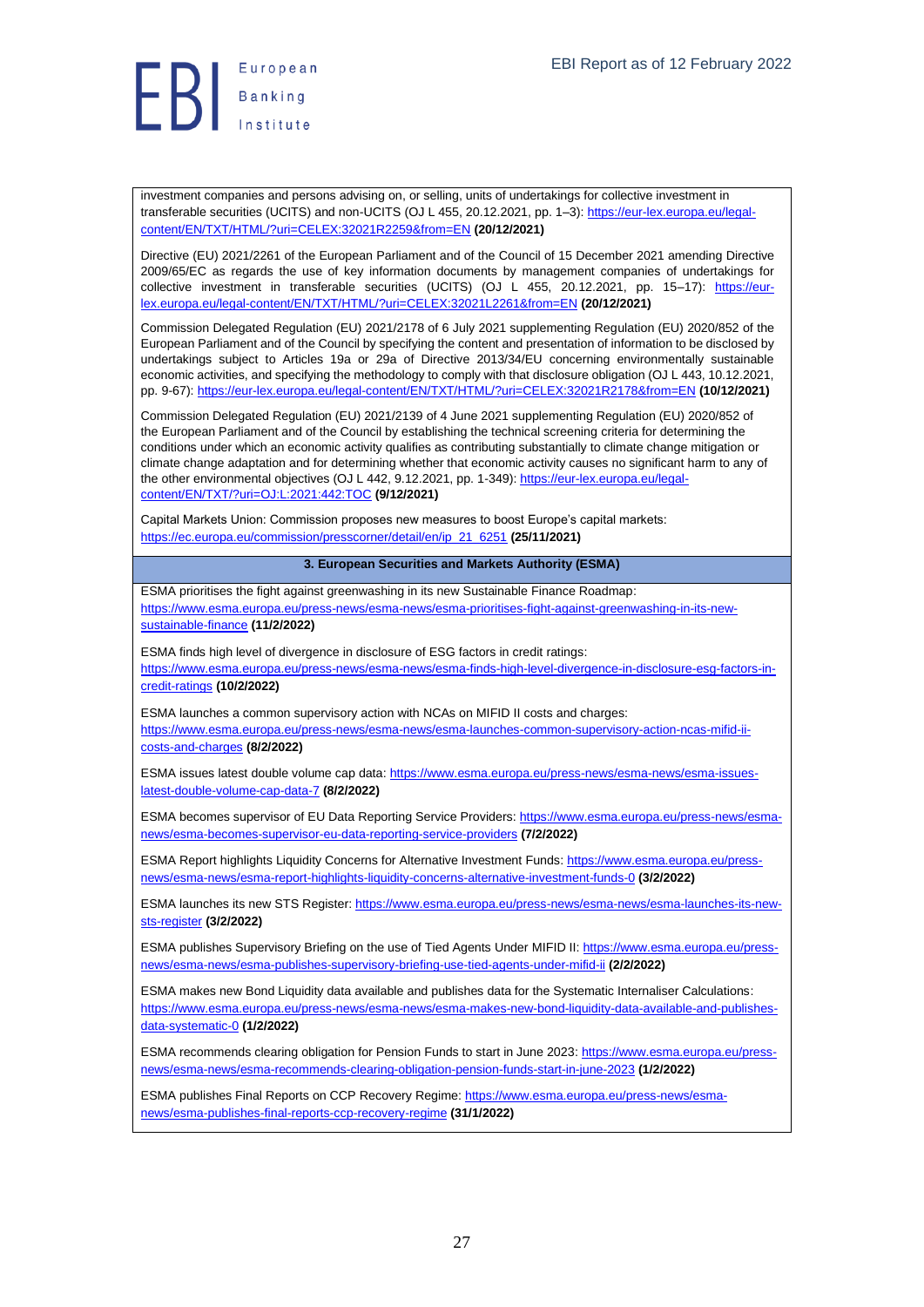**B**<br>B<br>B<br>Institute

ESMA starts supervision of Benchmarks and assumes Chair Of EURIBOR College: [https://www.esma.europa.eu/press-news/esma-news/esma-starts-supervision-benchmarks-and-assumes-chair](https://www.esma.europa.eu/press-news/esma-news/esma-starts-supervision-benchmarks-and-assumes-chair-euribor-college)[euribor-college](https://www.esma.europa.eu/press-news/esma-news/esma-starts-supervision-benchmarks-and-assumes-chair-euribor-college) **(31/1/2022)**

ESMA consults on trading venue perimeter[: https://www.esma.europa.eu/press-news/esma-news/esma-consults](https://www.esma.europa.eu/press-news/esma-news/esma-consults-trading-venue-perimeter)[trading-venue-perimeter](https://www.esma.europa.eu/press-news/esma-news/esma-consults-trading-venue-perimeter) **(28/1/2022)**

ESMA consults on scope of the CRA Regulation for Private Credit Ratings[: https://www.esma.europa.eu/press](https://www.esma.europa.eu/press-news/esma-news/esma-consults-scope-cra-regulation-private-credit-ratings)[news/esma-news/esma-consults-scope-cra-regulation-private-credit-ratings](https://www.esma.europa.eu/press-news/esma-news/esma-consults-scope-cra-regulation-private-credit-ratings) **(28/1/2022)**

ESMA consults on CCP anti-procyclicality measures[: https://www.esma.europa.eu/press-news/esma-news/esma](https://www.esma.europa.eu/press-news/esma-news/esma-consults-ccp-anti-procyclicality-measures)[consults-ccp-anti-procyclicality-measures](https://www.esma.europa.eu/press-news/esma-news/esma-consults-ccp-anti-procyclicality-measures) **(27/1/2022)**

ESMA consults on the review of MIFID II suitability Guidelines: [https://www.esma.europa.eu/press-news/esma](https://www.esma.europa.eu/press-news/esma-news/esma-consults-review-mifid-ii-suitability-guidelines)[news/esma-consults-review-mifid-ii-suitability-guidelines](https://www.esma.europa.eu/press-news/esma-news/esma-consults-review-mifid-ii-suitability-guidelines) **(27/1/2022)**

ESMA requires to report net short positions between 0.1% and 0.2% during transition: [https://www.esma.europa.eu/press-news/esma-news/esma-requires-report-net-short-positions-between-01-and-02](https://www.esma.europa.eu/press-news/esma-news/esma-requires-report-net-short-positions-between-01-and-02-during-transition) [during-transition](https://www.esma.europa.eu/press-news/esma-news/esma-requires-report-net-short-positions-between-01-and-02-during-transition) **(26/1/2022)**

ESMA launches a Common Supervisory Action with NCAS on valuation of UCITS and open-ended AIFS: [https://www.esma.europa.eu/press-news/esma-news/esma-launches-common-supervisory-action-ncas-valuation](https://www.esma.europa.eu/press-news/esma-news/esma-launches-common-supervisory-action-ncas-valuation-ucits-and-open-ended)[ucits-and-open-ended](https://www.esma.europa.eu/press-news/esma-news/esma-launches-common-supervisory-action-ncas-valuation-ucits-and-open-ended) **(20/1/2022)**

ESMA issues 2021 report on Accepted Market Practices under MAR: [https://www.esma.europa.eu/press](https://www.esma.europa.eu/press-news/esma-news/esma-issues-2021-report-accepted-market-practices-under-mar)[news/esma-news/esma-issues-2021-report-accepted-market-practices-under-mar](https://www.esma.europa.eu/press-news/esma-news/esma-issues-2021-report-accepted-market-practices-under-mar) **(18/1/2022)**

ESMA publishes guidelines on delayed disclosure under MAR: [https://www.esma.europa.eu/press-news/esma](https://www.esma.europa.eu/press-news/esma-news/esma-publishes-guidelines-delayed-disclosure-under-mar)[news/esma-publishes-guidelines-delayed-disclosure-under-mar](https://www.esma.europa.eu/press-news/esma-news/esma-publishes-guidelines-delayed-disclosure-under-mar) **(5/1/2022)**

ESMA publishes guidance on appropriateness and execution-only requirements under MIFID II: [https://www.esma.europa.eu/press-news/esma-news/esma-publishes-guidance-appropriateness-and-execution](https://www.esma.europa.eu/press-news/esma-news/esma-publishes-guidance-appropriateness-and-execution-only-requirements-under)[only-requirements-under](https://www.esma.europa.eu/press-news/esma-news/esma-publishes-guidance-appropriateness-and-execution-only-requirements-under) **(3/1/2022)**

ESMA calls to deprioritise buy-in supervision: [https://www.esma.europa.eu/press-news/esma-news/esma-calls](https://www.esma.europa.eu/press-news/esma-news/esma-calls-deprioritise-buy-in-supervision)[deprioritise-buy-in-supervision](https://www.esma.europa.eu/press-news/esma-news/esma-calls-deprioritise-buy-in-supervision) **(17/12/2021)**

ESMA reports on derivatives and securities markets in 2020: [https://www.esma.europa.eu/press-news/esma](https://www.esma.europa.eu/press-news/esma-news/esma-reports-derivatives-and-securities-markets-in-2020)[news/esma-reports-derivatives-and-securities-markets-in-2020](https://www.esma.europa.eu/press-news/esma-news/esma-reports-derivatives-and-securities-markets-in-2020) **(17/12/2021)**

ESMA publishes its annual report on waivers and deferrals: [https://www.esma.europa.eu/press-news/esma](https://www.esma.europa.eu/press-news/esma-news/esma-publishes-its-annual-report-waivers-and-deferrals)[news/esma-publishes-its-annual-report-waivers-and-deferrals](https://www.esma.europa.eu/press-news/esma-news/esma-publishes-its-annual-report-waivers-and-deferrals) **(16/12/2021)**

ESMA issues statement on supervision of the clearing and derivative trading obligations following the benchmark transition[: https://www.esma.europa.eu/press-news/esma-news/esma-issues-statement-supervision-clearing-and](https://www.esma.europa.eu/press-news/esma-news/esma-issues-statement-supervision-clearing-and-derivative-trading-obligations)[derivative-trading-obligations](https://www.esma.europa.eu/press-news/esma-news/esma-issues-statement-supervision-clearing-and-derivative-trading-obligations) **(16/12/2021)**

ESMA publishes report on expected credit loss disclosures of banks[: https://www.esma.europa.eu/press](https://www.esma.europa.eu/press-news/esma-news/esma-publishes-report-expected-credit-loss-disclosures-banks)[news/esma-news/esma-publishes-report-expected-credit-loss-disclosures-banks](https://www.esma.europa.eu/press-news/esma-news/esma-publishes-report-expected-credit-loss-disclosures-banks) **(15/12/2021)**

ESMA publishes 2021 ESEF XBRL taxonomy files and ESEF conformance suite: [https://www.esma.europa.eu/press-news/esma-news/esma-publishes-2021-esef-xbrl-taxonomy-files-and-esef](https://www.esma.europa.eu/press-news/esma-news/esma-publishes-2021-esef-xbrl-taxonomy-files-and-esef-conformance-suite)[conformance-suite](https://www.esma.europa.eu/press-news/esma-news/esma-publishes-2021-esef-xbrl-taxonomy-files-and-esef-conformance-suite) **(10/12/2021)**

ESMA publishes latest edition of its newsletter (Spotlight on Markets, November 2021, No 29): [https://www.esma.europa.eu/sites/default/files/library/newsletter\\_november\\_2021.pdf](https://www.esma.europa.eu/sites/default/files/library/newsletter_november_2021.pdf) **(3/12/2021)**

The ESAs renew their Board of Appeal[: https://www.esma.europa.eu/press-news/esma-news/esas-renew-their](https://www.esma.europa.eu/press-news/esma-news/esas-renew-their-board-appeal)[board-appeal](https://www.esma.europa.eu/press-news/esma-news/esas-renew-their-board-appeal) **(1/12/2021)**

ESMA publishes its 2020 annual report on the EU Market Abuse Sanctions: [https://www.esma.europa.eu/press](https://www.esma.europa.eu/press-news/esma-news/esma-publishes-its-2020-annual-report-eu-market-abuse-sanctions)[news/esma-news/esma-publishes-its-2020-annual-report-eu-market-abuse-sanctions](https://www.esma.europa.eu/press-news/esma-news/esma-publishes-its-2020-annual-report-eu-market-abuse-sanctions) **(23/11/2021)**

ESMA publishes draft commodity derivative technical standards under MIFID II recovery package: [https://www.esma.europa.eu/press-news/esma-news/esma-publishes-draft-commodity-derivative-technical](https://www.esma.europa.eu/press-news/esma-news/esma-publishes-draft-commodity-derivative-technical-standards-under-mifid-ii)[standards-under-mifid-ii](https://www.esma.europa.eu/press-news/esma-news/esma-publishes-draft-commodity-derivative-technical-standards-under-mifid-ii) **(22/11/2021)**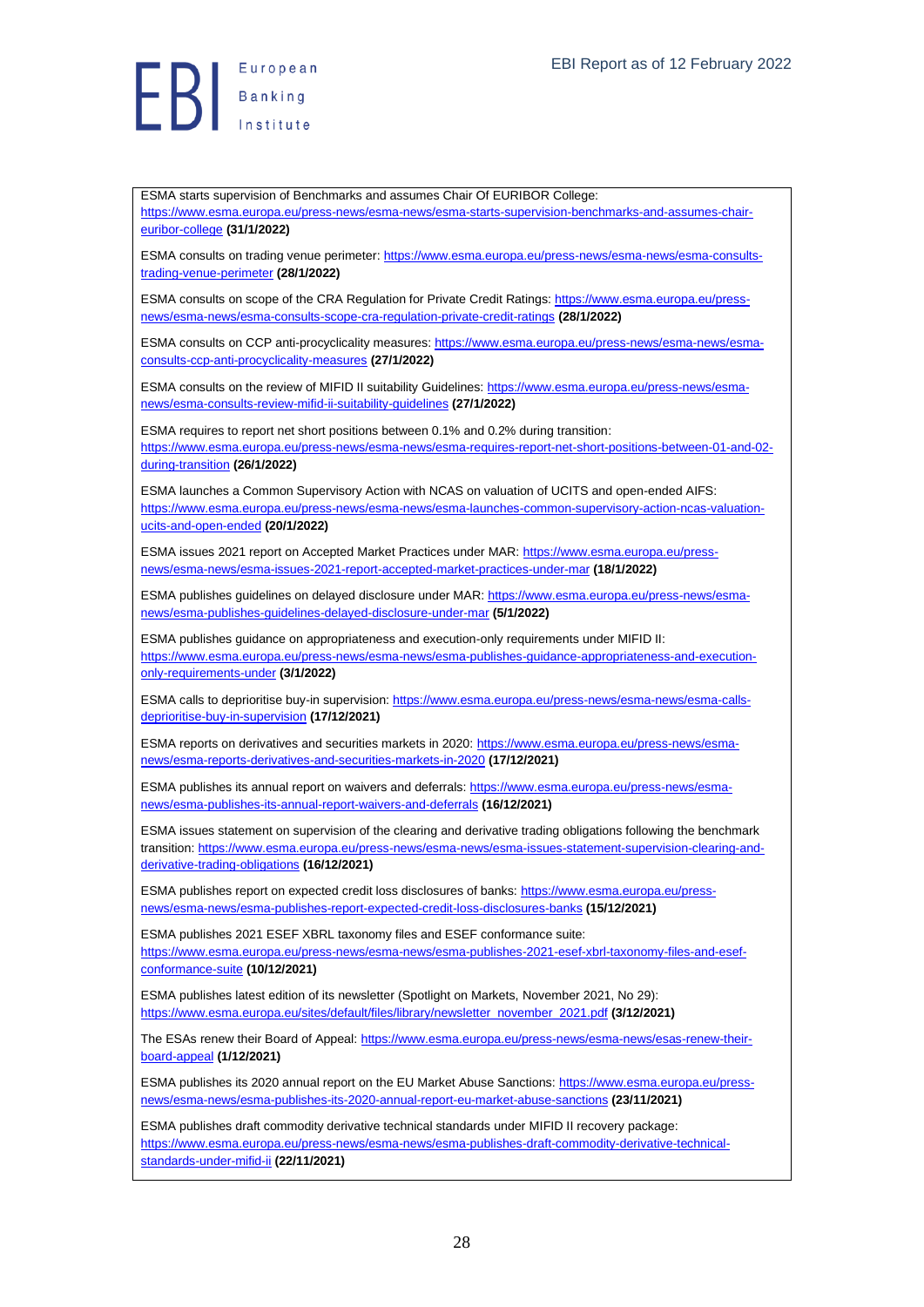ESMA publishes technical standards on crowdfunding: [https://www.esma.europa.eu/press-news/esma-news/esma](https://www.esma.europa.eu/press-news/esma-news/esma-publishes-technical-standards-crowdfunding)[publishes-technical-standards-crowdfunding](https://www.esma.europa.eu/press-news/esma-news/esma-publishes-technical-standards-crowdfunding) **(10/11/2021)**

ESMA publishes latest edition of its newsletter (Spotlight on Markets, October 2021, No 28): <https://www.esma.europa.eu/press-news/esma-news/esma-publishes-latest-edition-its-newsletter-3> **(5/11/2021)**

European enforcers target COVID-19 and climate-related disclosures[: https://www.esma.europa.eu/press](https://www.esma.europa.eu/press-news/esma-news/european-enforcers-target-covid-19-and-climate-related-disclosures)[news/esma-news/european-enforcers-target-covid-19-and-climate-related-disclosures](https://www.esma.europa.eu/press-news/esma-news/european-enforcers-target-covid-19-and-climate-related-disclosures) **(29/10/2021)**

ESMA publishes latest edition of its newsletter: [https://www.esma.europa.eu/press-news/esma-news/esma](https://www.esma.europa.eu/press-news/esma-news/esma-publishes-latest-edition-its-newsletter-2)[publishes-latest-edition-its-newsletter-2](https://www.esma.europa.eu/press-news/esma-news/esma-publishes-latest-edition-its-newsletter-2) **(5/10/2021)**

ESMA to focus on supervision, sustainability, digitalisation and the Capital Markets Union in 2022: [https://www.esma.europa.eu/press-news/esma-news/esma-focus-supervision-sustainability-digitalisation-and](https://www.esma.europa.eu/press-news/esma-news/esma-focus-supervision-sustainability-digitalisation-and-capital-markets-union)[capital-markets-union](https://www.esma.europa.eu/press-news/esma-news/esma-focus-supervision-sustainability-digitalisation-and-capital-markets-union) **(28/9/2021)**

ESMA consults on the review of the Short Selling Regulation[: https://www.esma.europa.eu/press-news/esma](https://www.esma.europa.eu/press-news/esma-news/esma-consults-review-short-selling-regulation)[news/esma-consults-review-short-selling-regulation](https://www.esma.europa.eu/press-news/esma-news/esma-consults-review-short-selling-regulation) **(24/9/2021)**

ESMA sees risk of market corrections in uneven recovery[: https://www.esma.europa.eu/press-news/esma](https://www.esma.europa.eu/press-news/esma-news/esma-sees-risk-market-corrections-in-uneven-recovery)[news/esma-sees-risk-market-corrections-in-uneven-recovery](https://www.esma.europa.eu/press-news/esma-news/esma-sees-risk-market-corrections-in-uneven-recovery) **(1/9/2021)**